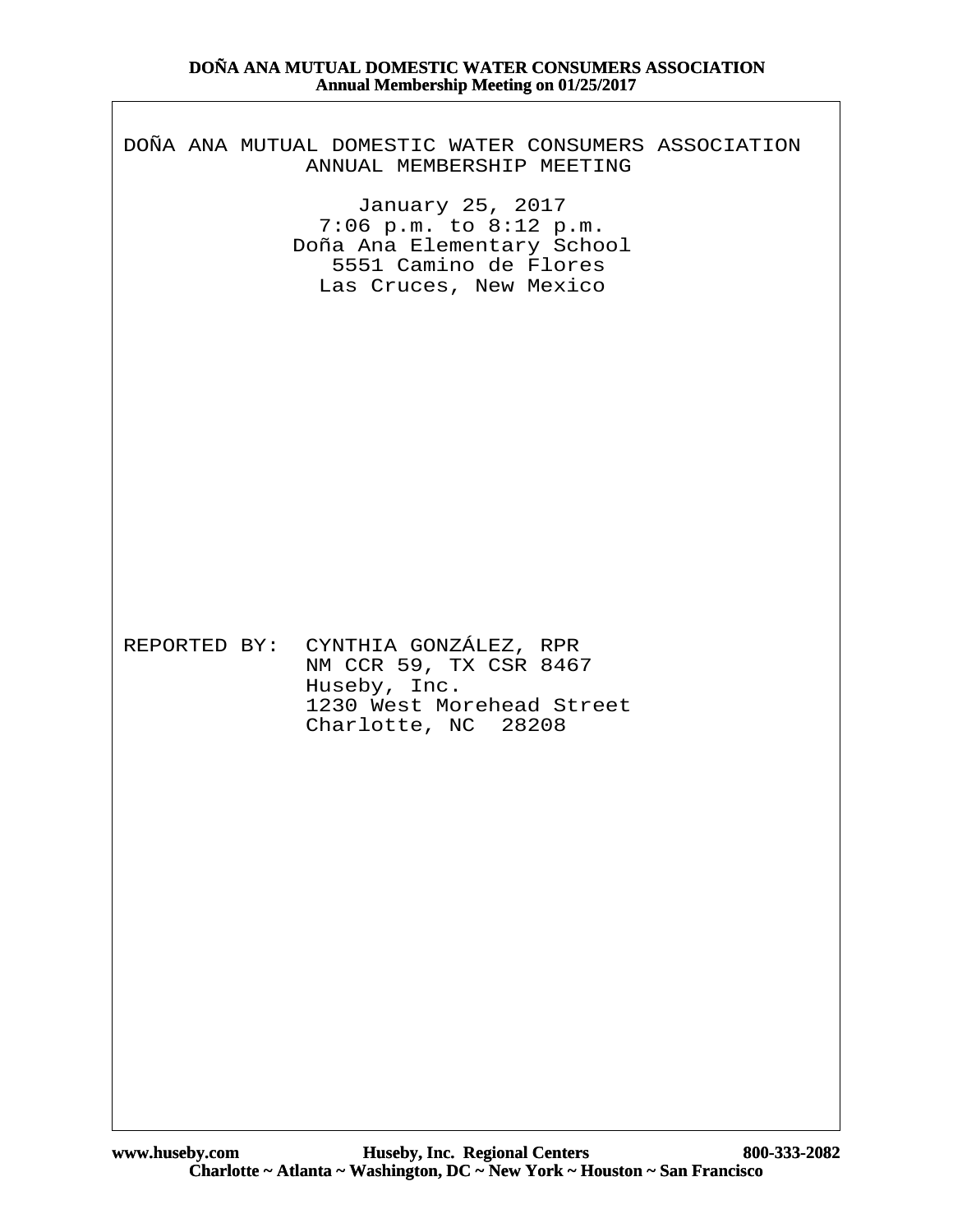| 1              | <b>PRESENTERS</b>                         |             |  |
|----------------|-------------------------------------------|-------------|--|
| $\overline{2}$ | James Melton, Board President             |             |  |
| 3              | Jamie Stull, Vice President               |             |  |
| 4              | Jennifer Horton, Executive Director       |             |  |
| 5              | Kurt Anderson, Secretary/Treasurer        |             |  |
| 6              | Ray Ponteri, Member                       |             |  |
| $\overline{7}$ | Lilla Reid of Souder, Miller & Associates |             |  |
| 8              | Lee Peters, Esq.                          |             |  |
| 9              | Joshua Smith, Esq.                        |             |  |
| 10             |                                           |             |  |
| 11             |                                           |             |  |
| 12             |                                           |             |  |
| 13             |                                           |             |  |
| 14             |                                           |             |  |
| 15             |                                           |             |  |
| 16             |                                           |             |  |
| 17             |                                           |             |  |
| 18             | <b>INDEX</b>                              |             |  |
| 19             |                                           | <b>PAGE</b> |  |
| 20             | Proceedings                               | 3           |  |
| 21             | <b>Reporter's Certificate</b>             | 49          |  |
| 22             |                                           |             |  |
| 23             |                                           |             |  |
| 24             |                                           |             |  |
| 25             |                                           |             |  |
|                |                                           |             |  |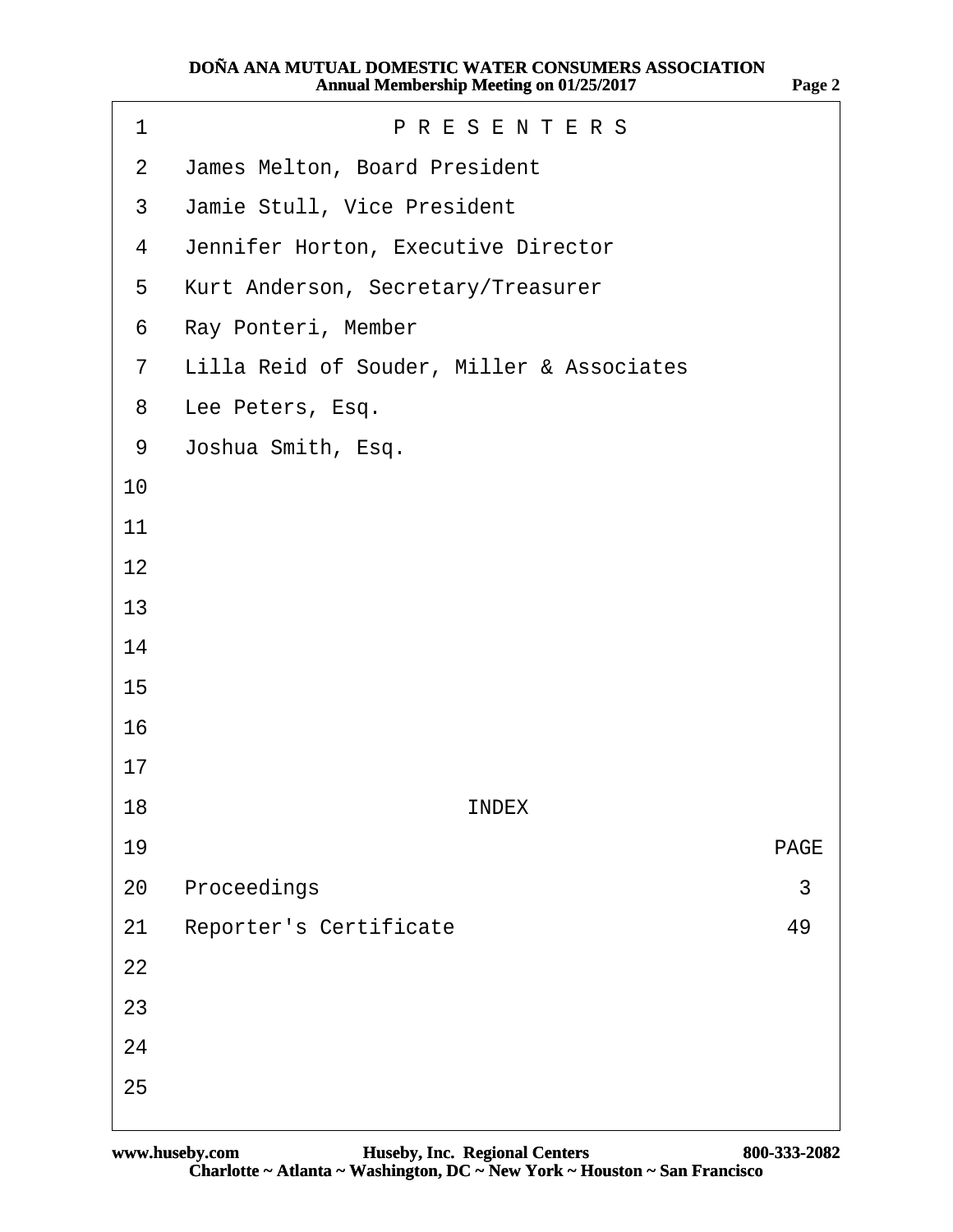<span id="page-2-0"></span>

| 1              | PROCEEDINGS                                           |
|----------------|-------------------------------------------------------|
| $\overline{2}$ | MR. MELTON: If I could have everyone's                |
| 3              | attention, I would like to call the 2017 Annual       |
| 4              | Meeting of the Membership of the Doña Ana Mutual      |
| 5              | Domestic Water Consumers Association to order at --   |
| 6              | it appears to be about 7:05 p.m. on the 25th of       |
| $\overline{7}$ | January, 2017, in the lunch room of the Doña Ana      |
| 8              | Elementary School located at 5551 Camino De Flores    |
| 9              | in Las Cruces, New Mexico 88007.                      |
| 10             | First thing I would like to do -- and I've            |
| 11             | got to do it myself -- is I would like to ask         |
| 12             | everyone to please, if they have a cell phone, a      |
| 13             | pager, a tablet, or any other instrument which might  |
| 14             | interrupt our meeting, to please either silence them  |
| 15             | or turn them off.                                     |
| 16             | First of all -- next, I have in my hand               |
|                | 17 that we have provided Proof of Notice in the       |
|                | 18 Las Cruces Sun-News, and we have provided -- we do |
| 19             | have a quorum.                                        |
| 20             | Is that correct?                                      |
| 21             | MS. HORTON: Yes.                                      |
| 22             | MR. MELTON: How many members do we have               |
| 23             | present?                                              |
| 24             | MS. HORTON: 48.                                       |
| 25             | MR. MELTON: We have 48 members present.               |
|                |                                                       |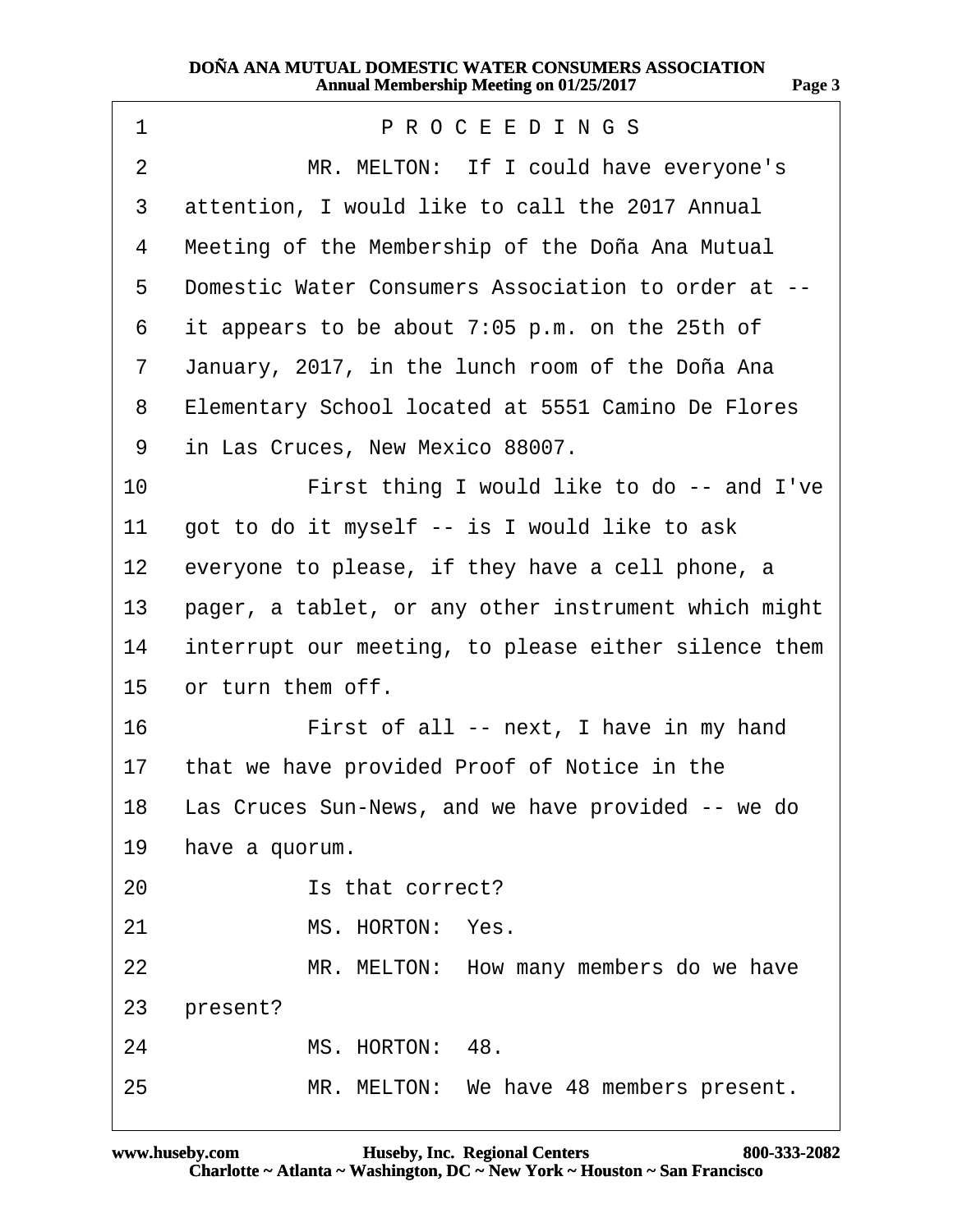| . .<br>. .<br>г |  |
|-----------------|--|
|-----------------|--|

<span id="page-3-0"></span>

| We have slightly over 4,500, so 46 is a quorum. So   |
|------------------------------------------------------|
| therefore I do declare a quorum present.             |
| We tried something very new, and I realize           |
| that we irritated a lot of people because we had a   |
| technical malfunction with our system with automated |
| notifications. Our administrative people assure us   |
| that they're going to work very diligently to avoid  |
| that again in the future. I know I got four notices  |
| myself yesterday.                                    |
| The first order of business is the                   |
| approval of the agenda. And I would like to ask you  |
| that, if you make a motion, that you raise your hand |
| to be recognized by the chair; that you then, when   |
| you're recognized, state your name because we are    |
| transcribing this meeting. We have a court reporter  |
| here. So please state your name and speak loudly so  |
| that you can be heard or come to the microphone and  |
| 18 state your motion.                                |
| I will now entertain a motion to approve             |
| the agenda of this meeting. Do I have a motion?      |
| Please state your name, sir.                         |
| MR. HOKKANEN: Jack Hokkanen.                         |
| MR. MELTON: Jack Hokkanen. Mr. Hokkanen              |
| has placed a motion before the body to approve the   |
| agenda for the meeting.                              |
|                                                      |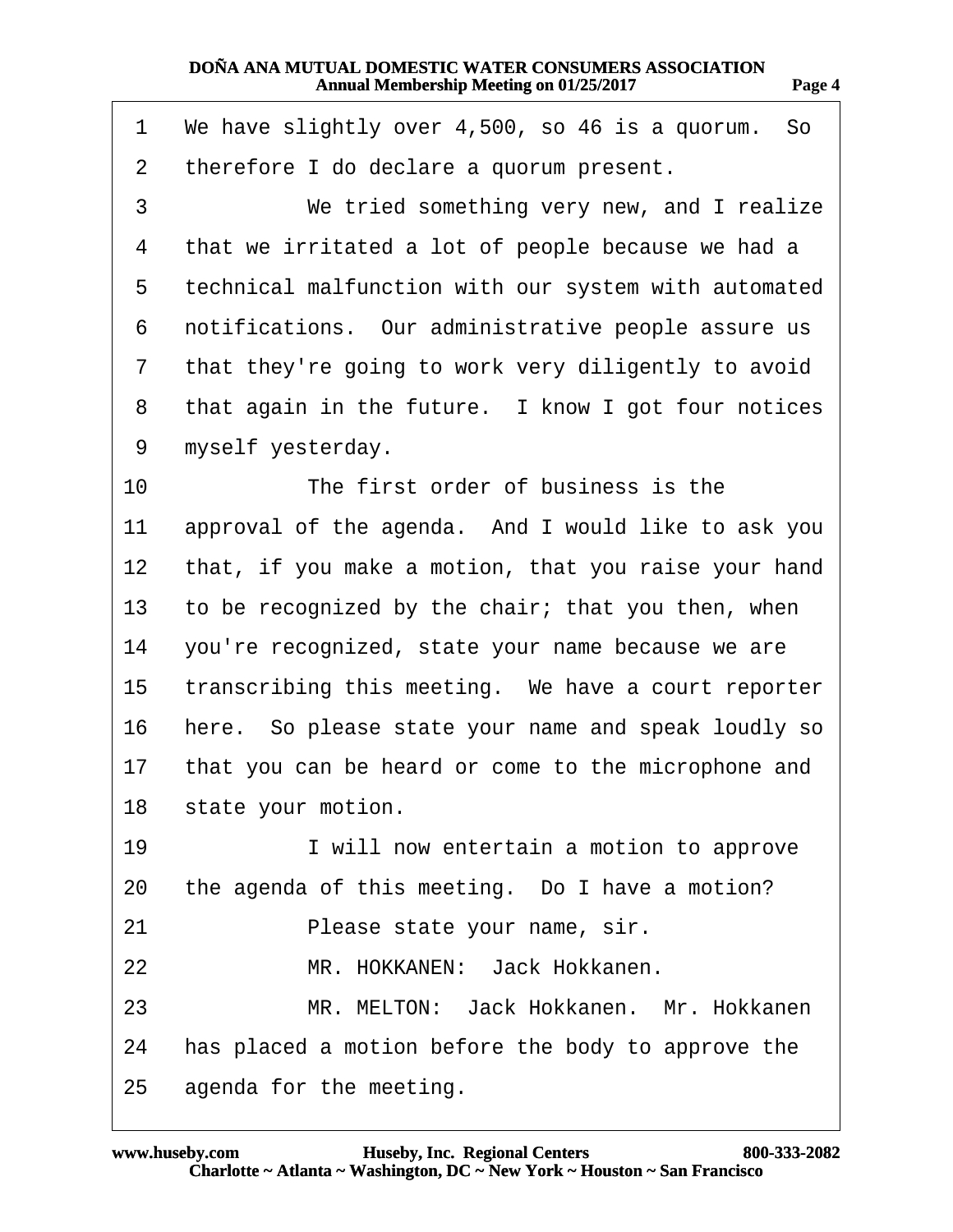<span id="page-4-0"></span>

| 1  | Is there a second?                                   |
|----|------------------------------------------------------|
| 2  | MR. GRADWOHL: I second. Paul Gradwohl.               |
| 3  | MR. MELTON: Paul Gradwohl seconds.                   |
| 4  | Is there any discussion?                             |
| 5  | There being no discussion, we will move to           |
| 6  | vote. I would ask that only members vote. And in     |
| 7  | this case, unless there is an objection, I will call |
| 8  | for a show of hands. If there is an objection, then  |
| 9  | we will issue ballots. All hands -- let me see a     |
| 10 | show of hands for all in favor of approving the      |
| 11 | agenda as presented.                                 |
| 12 | (Hands raised.)                                      |
| 13 | MR. MELTON: Could somebody give me a                 |
| 14 | count, please?                                       |
| 15 | You didn't know you were going to get your           |
| 16 | exercise this evening too, did you?                  |
| 17 | MS. HORTON: 48.                                      |
| 18 | MR. MELTON: All opposed?                             |
| 19 | (No response.)                                       |
| 20 | MR. MELTON: Motion carries unanimously.              |
| 21 | The second item on the agenda is the                 |
| 22 | introductions. And I would like to start out. I      |
| 23 | think most of you know me. I'm Jim Melton,           |
| 24 | President of the Association. To my left, the first  |
| 25 | gentleman is Dr. Kurt Anderson, our                  |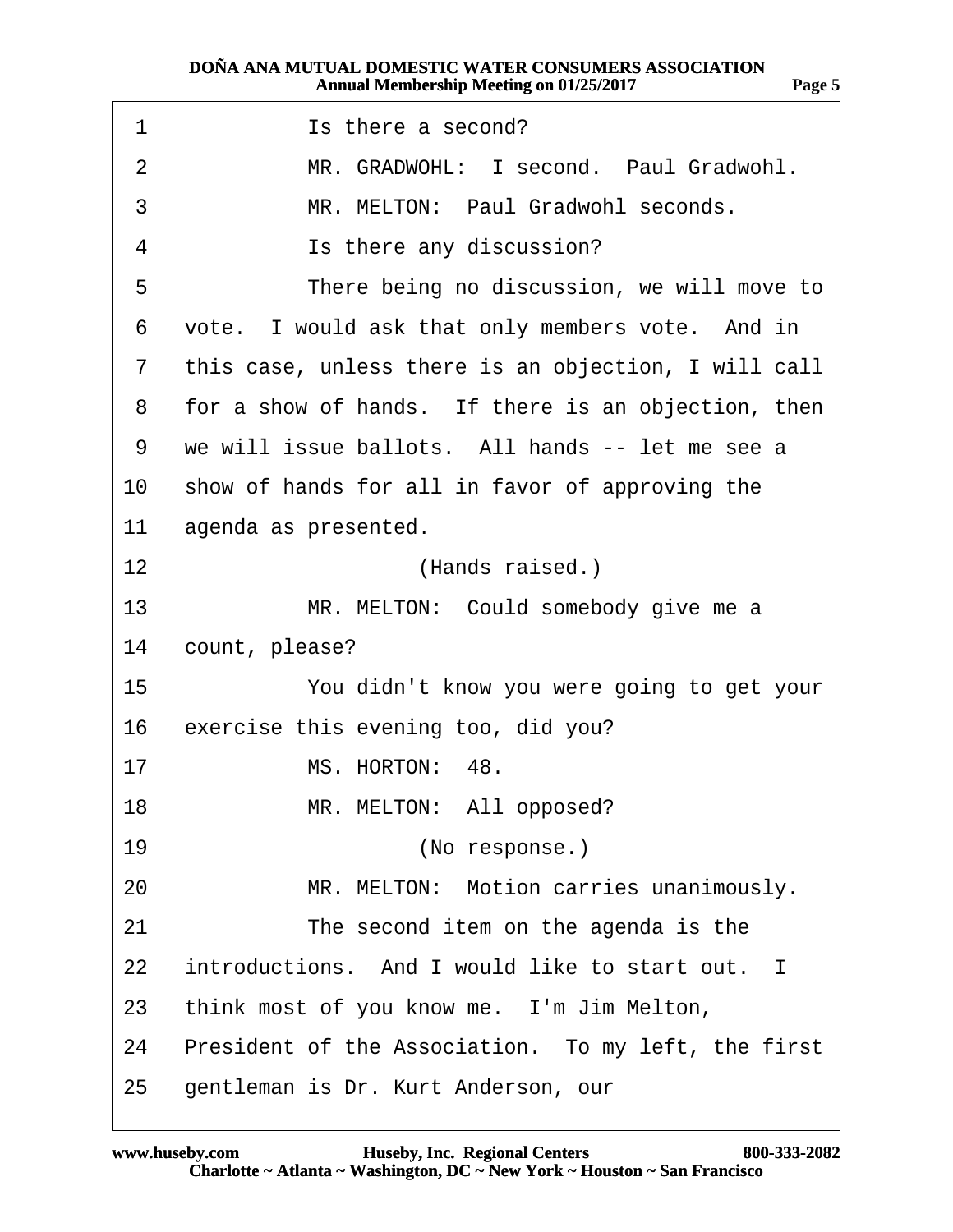| 11 M |  |
|------|--|
|      |  |

<span id="page-5-0"></span>

| 1                 | secretary/treasurer. The second gentleman is         |
|-------------------|------------------------------------------------------|
| 2                 | Mr. Ray Ponteri, our representative from District    |
| 3                 | No. 5. The third gentleman is Mr. Jamie Stull, our   |
| 4                 | representative from District No. 4.                  |
| 5                 | Unfortunately, Mr. Justin Sparks, who is             |
| 6                 | our representative from District No. 3, has a        |
| 7                 | professional commitment due to his job in Roswell    |
| 8                 | and is unable to be with us this evening.            |
| 9                 | To my right I have Lilla Reid, who is a              |
| 10                | representative of Souder, Miller & Associates, our   |
| 11                | engineering firm; our incoming general counsel,      |
| $12 \overline{ }$ | Mr. Joshua Smith; and our retiring general counsel,  |
| 13                | Mr. Lee Peters.                                      |
| 14                | I also would like to acknowledge the                 |
| 15                | presence in the audience this evening of two of our  |
| 16                | past presidents, Mr. Charles Huestis and Mr. Jim     |
| 17                | Robles. Also I understand that a member of the       |
|                   | 18 Colonias Infrastructure Committee has joined us,  |
| 19                | Mr. Oscar Butler way back in the corner back there.  |
| 20                | Okay. Once again, procedures with regard             |
| 21                | to the meeting, please, once you're recognized --    |
| 22                | now through the remainder of the meeting, once       |
| 23                | you're recognized by the chair, please come to the   |
| 24                | microphone, speak into the mic, be certain that your |
| 25                | voice is being amplified so everyone in the room can |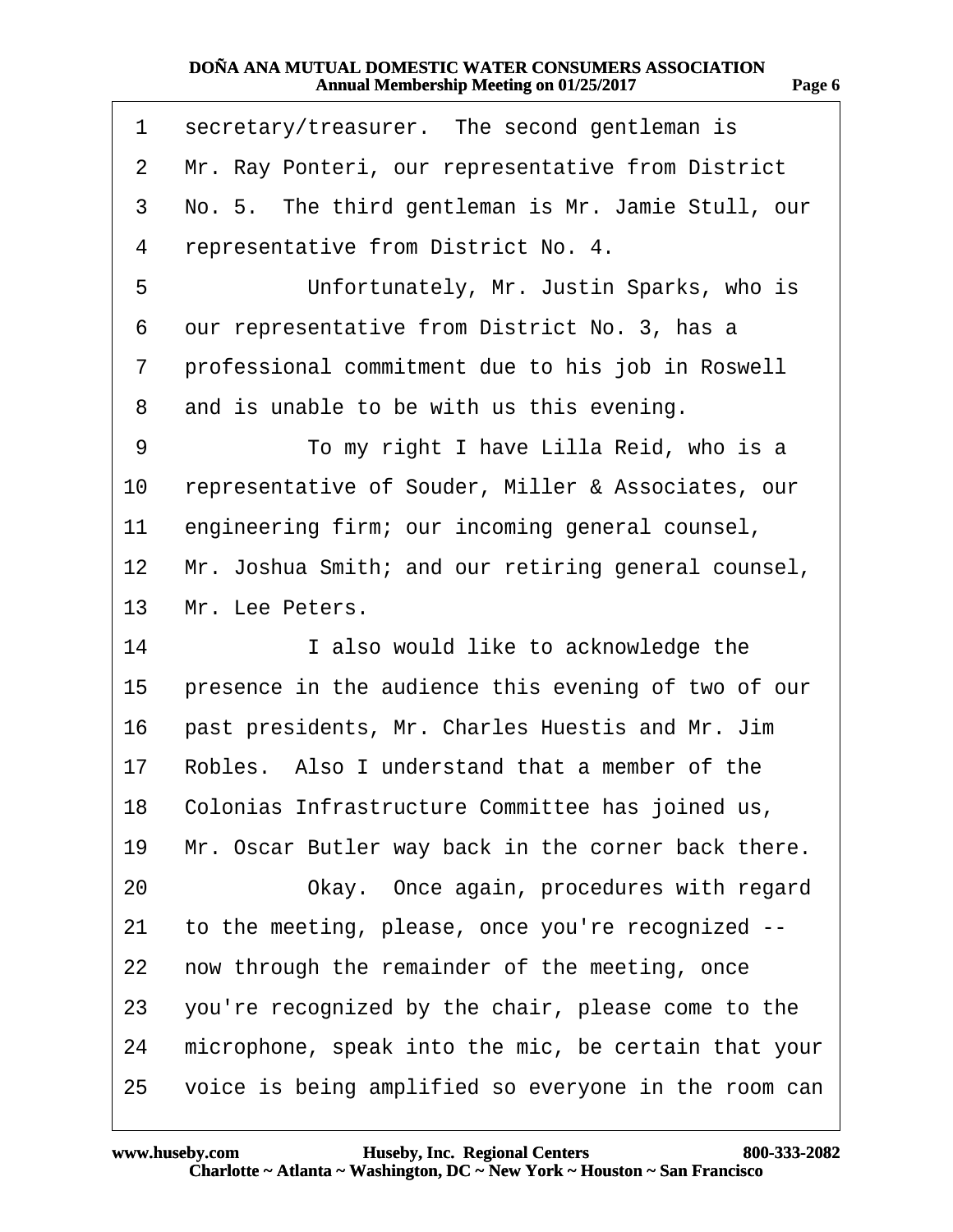<span id="page-6-0"></span>

| The first item of business is the approval<br>2<br>3<br>of the minutes of the April 21, 2016, Special<br>Membership Meeting.<br>4<br>5<br>Do I have a motion to approve those<br>minutes?<br>6 |  |
|------------------------------------------------------------------------------------------------------------------------------------------------------------------------------------------------|--|
|                                                                                                                                                                                                |  |
|                                                                                                                                                                                                |  |
|                                                                                                                                                                                                |  |
|                                                                                                                                                                                                |  |
|                                                                                                                                                                                                |  |
| MR. BUTLER: I'll move, Mr. Chairman.<br>$\overline{7}$                                                                                                                                         |  |
| MR. MELTON: Please state your name, sir.<br>8                                                                                                                                                  |  |
| MR. BUTLER: Oscar Vasquez Butler.<br>9                                                                                                                                                         |  |
| 10<br>MR. MELTON: Oscar Butler moves that we                                                                                                                                                   |  |
| accept the minutes of the April 21, 2016 meeting.<br>11                                                                                                                                        |  |
| 12<br>Is there a second?                                                                                                                                                                       |  |
| 13<br>MS. TATUM: Sandy Tatum. I move to second                                                                                                                                                 |  |
| the motion to accept the minutes.<br>14                                                                                                                                                        |  |
| 15<br>MR. MELTON: We have a second by Sandra                                                                                                                                                   |  |
| 16<br>Tatum to accept the minutes.                                                                                                                                                             |  |
| 17<br>Is there any discussion with regard to                                                                                                                                                   |  |
| 18 those minutes?                                                                                                                                                                              |  |
| 19<br>There being no discussion, we will move to                                                                                                                                               |  |
| vote. Is there any objection to a show of hands?<br>20                                                                                                                                         |  |
| 21<br>There being none, I would like to see a                                                                                                                                                  |  |
| show of hands for all in favor of approving those<br>22                                                                                                                                        |  |
| minutes.<br>23                                                                                                                                                                                 |  |
| 24<br>(Hands raised.)                                                                                                                                                                          |  |
| MR. MELTON: All opposed?<br>25                                                                                                                                                                 |  |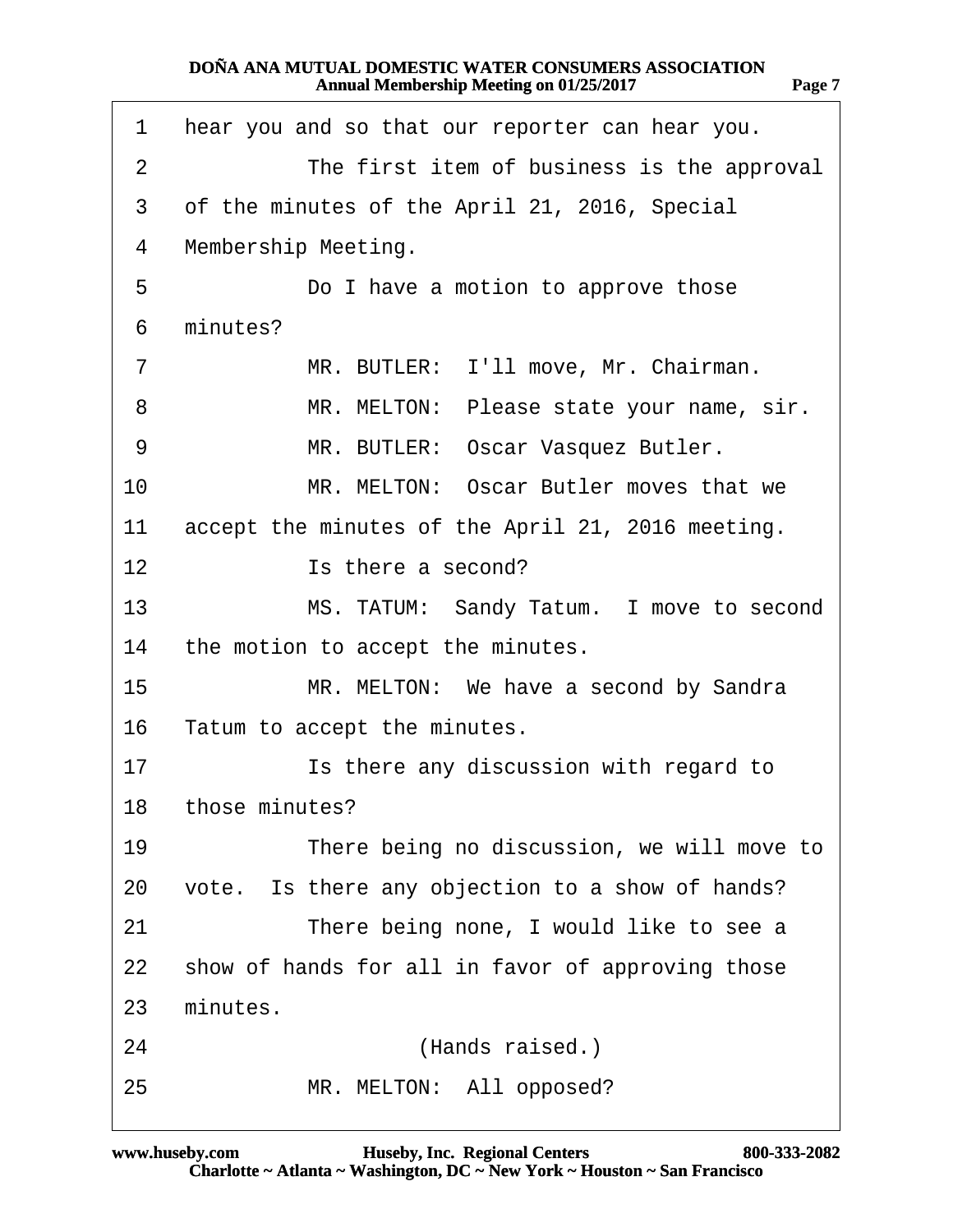<span id="page-7-0"></span>

| 1              | (No response.)                                      |
|----------------|-----------------------------------------------------|
| $\overline{2}$ | MR. MELTON: I see no opposition,                    |
| 3              | therefore the vote is unanimous.                    |
| 4              | Our new business for this meeting is                |
| 5              | approval of the Open Meetings Act Resolution        |
| 6              | No. 2017-01. I will entertain a motion for approval |
| $\overline{7}$ | of that resolution.                                 |
| 8              | MR. PONTERI: I so move.                             |
| 9              | MR. MELTON: Ray Ponteri moves for                   |
| 10             | approval of the resolution.                         |
| 11             | Is there a second? Yes, sir.                        |
| $12 \,$        | MR. HAYHOE: I second, Jim Hayhoe.                   |
| 13             | MR. MELTON: James Hayhoe, H-a-y-h-o-e?              |
| 14             | MR. HAYHOE: Yes, sir. You didn't have to            |
|                | 15 spell it.                                        |
| 16             | MR. MELTON: Is there any objection to a             |
|                | 17 show of hands to approve?                        |
| 18             | The only change in this that I am aware of          |
| 19             | is that we actually changed the days of the meeting |
| 20             | from the second and fourth Tuesday to the first and |
| 21             | third Thursday of the month. Otherwise, it's        |
| 22             | exactly the same resolution that was passed last    |
| 23             | year.                                               |
| 24             | All in favor, please indicate by a show of          |
| 25             | hands.                                              |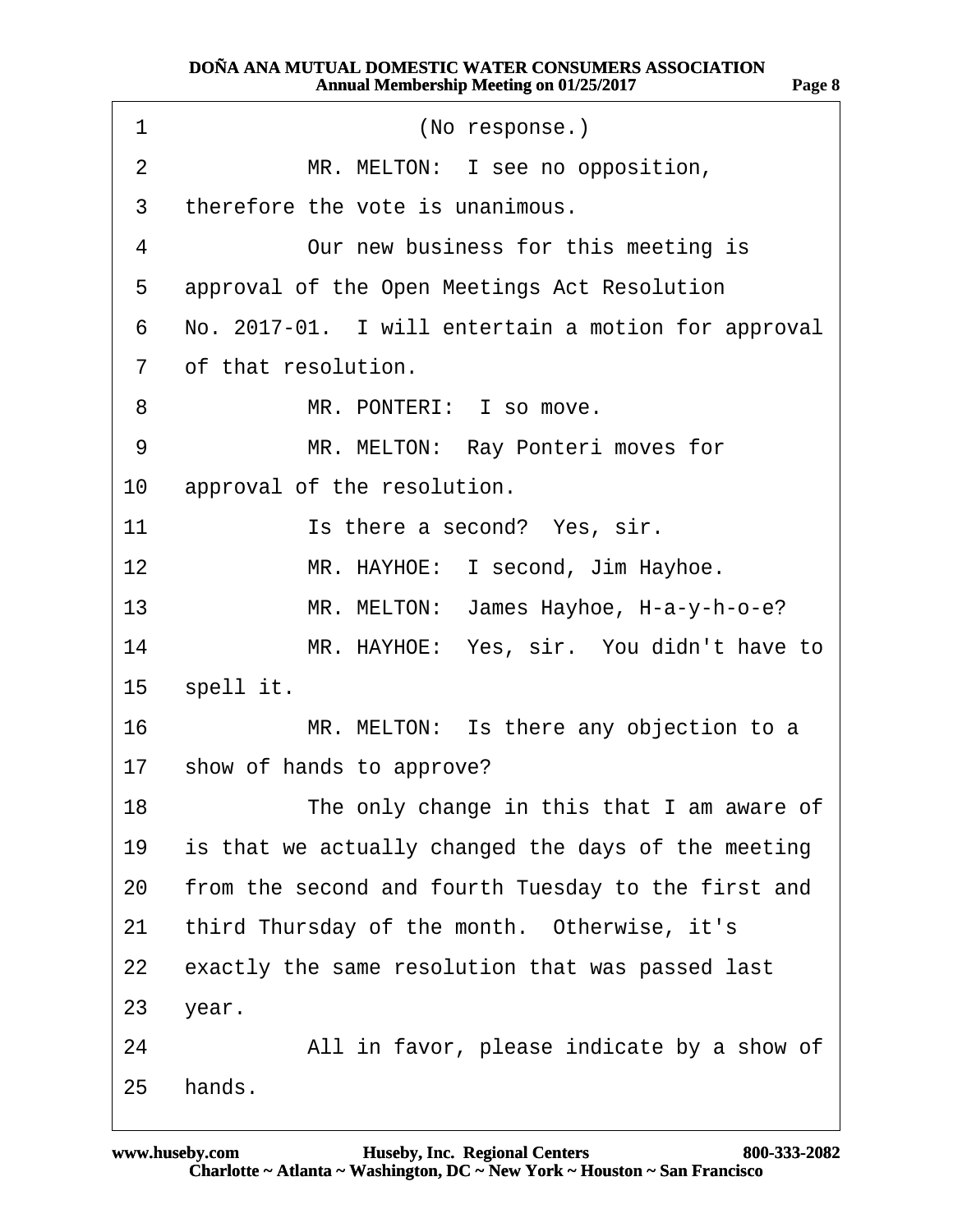<span id="page-8-0"></span>

| 1  | (Hands raised.)                                      |
|----|------------------------------------------------------|
| 2  | MR. MELTON: All opposed? We have one                 |
| 3  | opposition; so that would give us 47 and 1.          |
| 4  | MS. HORTON: 48 and 1.                                |
| 5  | MR. MELTON: 48 and 1. We've got 49                   |
| 6  | people here. Okay.                                   |
| 7  | Now we will move to report. First of all,            |
| 8  | I would like to offer kudos to our executive         |
| 9  | director, Jennifer Horton, right over here. I        |
| 10 | happened to notice and had brought to my attention   |
| 11 | by some of the members here a very laudatory profile |
|    | 12 that was entered into the January 20, 2017,       |
|    | 13 Las Cruces Bulletin which gave us a lot of        |
| 14 | background on Jennifer and a lot of her              |
| 15 | accomplishments. We're very fortunate to have her    |
| 16 | in our organization.                                 |
| 17 | And additionally, I would like to point              |
| 18 | out that she was selected by the New Mexico Finance  |
| 19 | Authority to make a presentation at the              |
| 20 | Infrastructure Finance Conference about three months |
| 21 | ago in Ruidoso on the subject of multisource         |
| 22 | financing for infrastructure projects. And I think   |
| 23 | we all are well aware of just exactly how effective  |
| 24 | Jennifer is in finding money to be able to help us   |
| 25 | improve not only our basic infrastructure but also   |

**Page 9**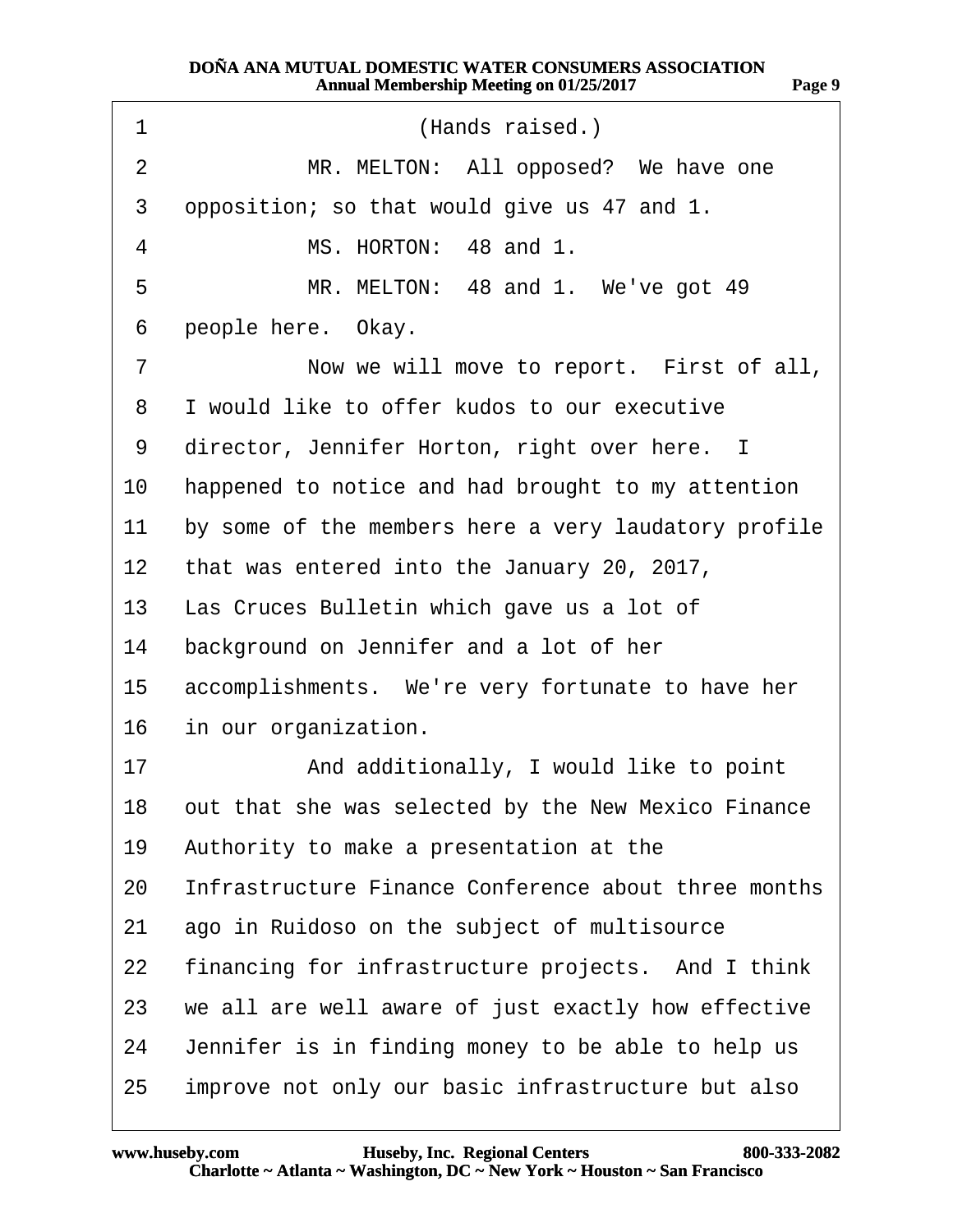<span id="page-9-0"></span>

| 1              | to improve the sustainability of our systems.        |
|----------------|------------------------------------------------------|
| $\overline{2}$ | So I would like to ask for a round of                |
| 3              | applause for Jennifer.                               |
| 4              | (Applause.)                                          |
| 5              | MR. MELTON: We continue to grow. We've               |
| 6              | actually seen an increase in the number of new       |
| 7              | memberships this year from the past couple of years. |
| 8              | We feel this is probably mostly due to an            |
| 9              | improvement in the climate for home construction.    |
| 10             | As of the 10th of January of 2017, we had a total    |
| 11             | membership of 4,543.                                 |
| 12             | Transfer of the ownership of the                     |
| 13             | wastewater collection system for the Village of Doña |
| 14             | Ana is ongoing and awaits final approval by          |
| 15             | government agencies outside of the local area. We    |
| 16             | will sometime -- and we really don't know when       |
| 17             | because we're basically waiting on some Washington   |
| 18             | approvals. The wastewater system that was            |
| 19             | originally constructed by Doña Ana Mutual that was   |
| 20             | then taken over by the County and operated for a     |
| 21             | number of years is now being transferred back to us, |
| 22             | and we will become back -- or we will get back into  |
| 23             | the wastewater collection business there. At this    |
| 24             | point in time, it's imminent. We don't know when.    |
| 25             | We don't have any sort of a time frame.              |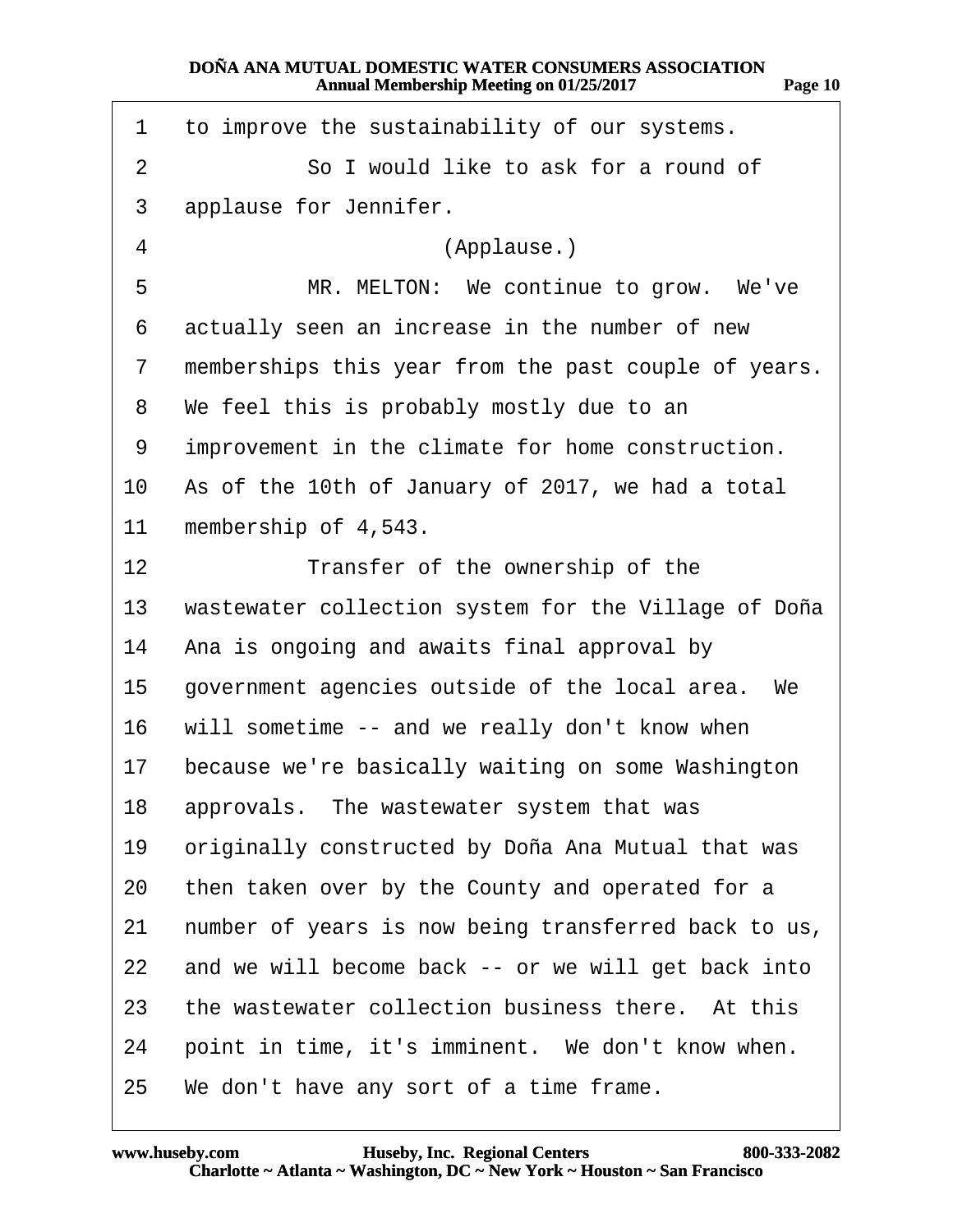<span id="page-10-0"></span>

| 1                 | We continue to upgrade the quality of our            |
|-------------------|------------------------------------------------------|
| $\overline{2}$    | systems with ongoing projects. I know everyone that  |
| 3                 | comes out north has seen the acres and acres of blue |
| 4                 | pipe and the piles of gravel and the holes in the    |
| 5                 | ground alongside old U.S. Highway 85 and things like |
| 6                 | that. I know the folks up in Picacho Hills are       |
| 7                 | seeing their skyline view ruined by two big tanks on |
| 8                 | it. But they're going to have about 1.8 million      |
| 9                 | gallons of water up there one of these days and      |
| 10                | might be able to even fight a fire on that hill.     |
| 11                | We've got a number of other projects                 |
| $12 \overline{ }$ | ongoing, and our engineering support will give us a  |
| 13                | much more in-depth report on what's ongoing and      |
| 14                | what's planned for the immediate future.             |
| 15                | Our financial report will be given later             |
| 16                | in the presentation. I will say, though, that our    |
| 17                | annual audit has been completed in accordance with   |
|                   | 18 State law. It was completed and submitted to the  |
| 19                | State on time. We expect release by the State        |
| 20                | Auditor's Office shortly. And once it is released,   |
| 21                | in very short order it should be available for       |
| 22                | viewing by anyone who cares to do so on the          |
| 23                | Auditor's web site.                                  |
| 24                | As I said, construction projects will be             |
| 25                | covered by our representative from Souder, Miller &  |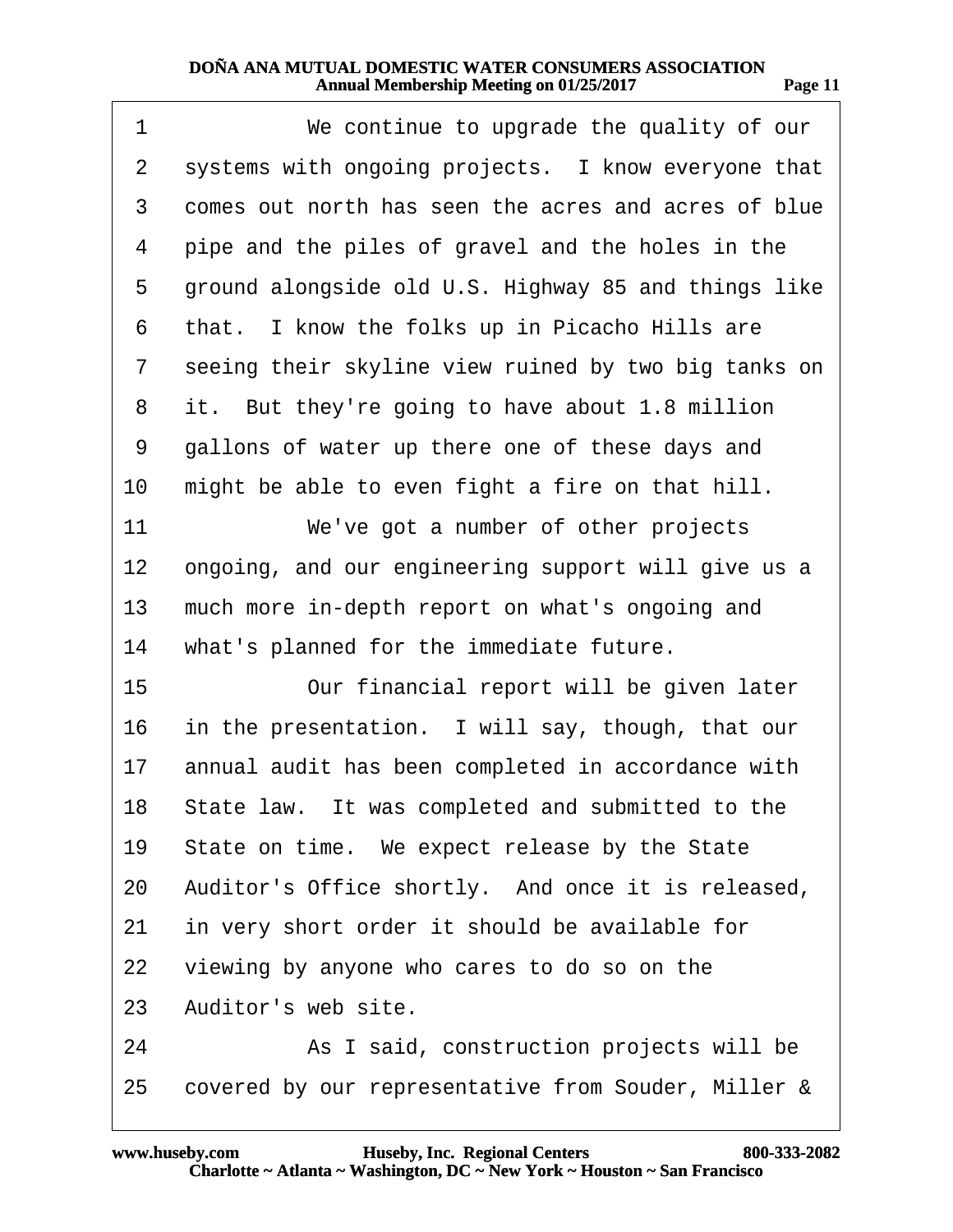<span id="page-11-0"></span>1 Associates.

2 With board issues, there are a couple or 3 three things I'd like to cover because they seem to 4 be ongoing issues. And I hope we can put some 5 things at least to rest, one being an issue of high 6 usage reported on selected individual services. The 7 Association has a responsibility for the operation, 8 installation, ownership, and maintenance of the 9 water system -- water delivery system from its 10 source to the output of the meter. The individual 11 member has responsibility from the output of the 12 meter to its eventual site of utilization. 13 We do not have a meter in our system that 14 is over five years old. They are some of the latest 15 technology. They are positive displacement meters. 16 They are screened to minimize the possibility of any 17 sort of foreign material encroaching on them to make 18 them inaccurate. 19 **• The Association -- once high usage is** 20 utilized or is recorded, the Association is not 21 responsible for establishing what caused that high 22 utilization. We have no control over what happens 23 once it goes out of our meter. Upon request by the 24 member, the meter can be removed, remotely tested by 25 an independent testing agency, and a report -- a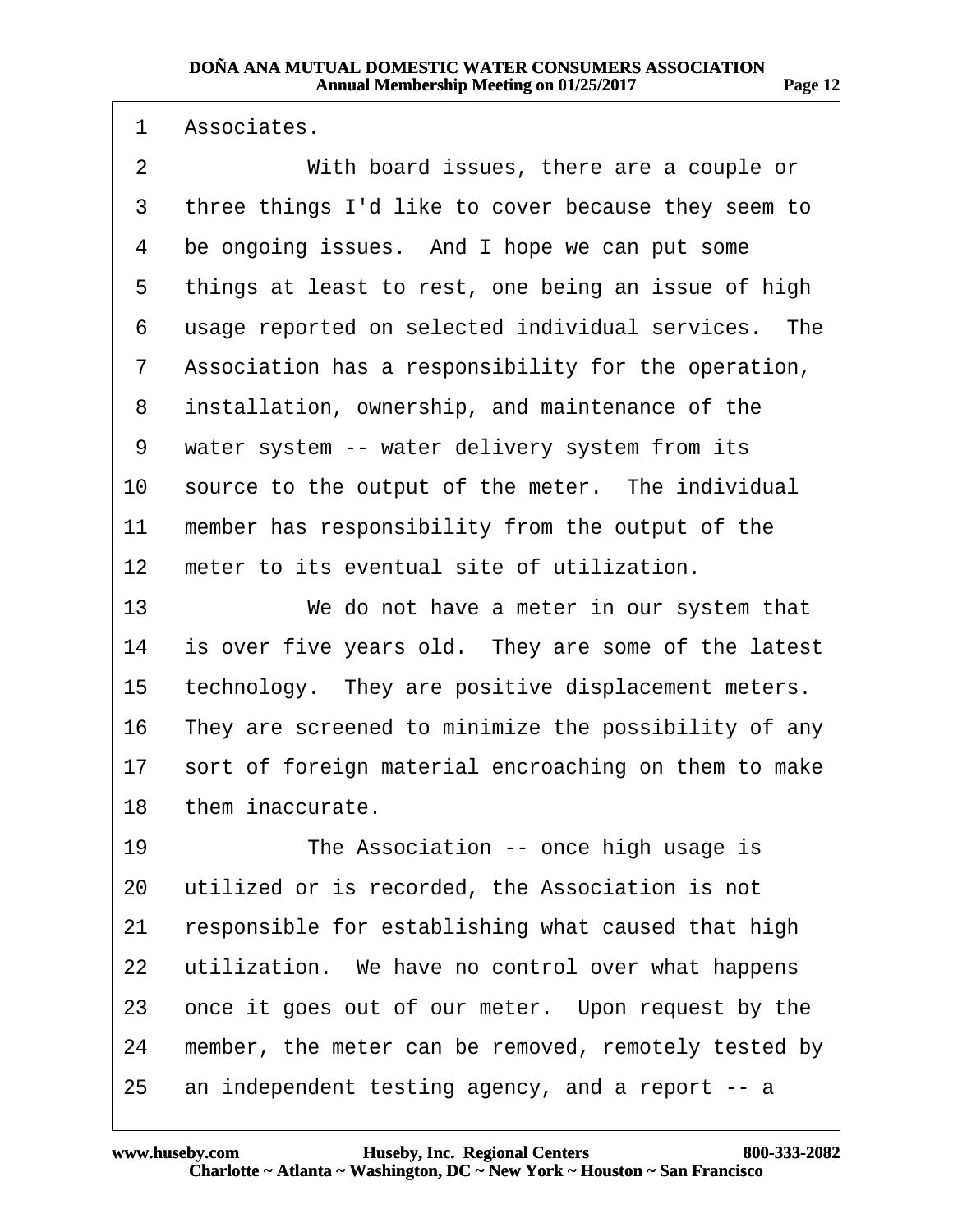<span id="page-12-0"></span>

| 1  | copy of the report is then provided to the user.        |
|----|---------------------------------------------------------|
| 2  | We also, in trying to assist in this, have              |
| 3  | recently acquired and we're in the process of           |
| 4  | training staff to a capability to log, in excess of     |
| 5  | 90 days prior to the date of logging of data, on an     |
| 6  | hourly basis for utilization of water through that      |
| 7  | meter. This capability can also be requested by the     |
| 8  | member. Service fees will be assessed to the member     |
| 9  | for those services.                                     |
| 10 | If the meter, after it is tested, fails to              |
| 11 | meet the specifications for accuracy that we            |
| 12 | utilize, then the member's account will have            |
| 13 | appropriate adjustments applied to it.                  |
| 14 | The second ongoing issue deals with due                 |
| 15 | date. And this issue has come up somewhat as a          |
| 16 | result of us changing the penalty date, the date        |
| 17 | that penalties were applied for current charges,        |
|    | 18 from the 15th of the month to the 25th of the month. |
| 19 | And what has happened in a limited number of cases      |
| 20 | is that we have had individuals who have assumed        |
| 21 | that the due date for past-due charges -- because if    |
| 22 | you look at your bill, you have one entry that shows    |
| 23 | past-due charges, one that shows current charges,       |
| 24 | and then one that shows amount due.                     |
| 25 | Past-due charges are due to be paid in our              |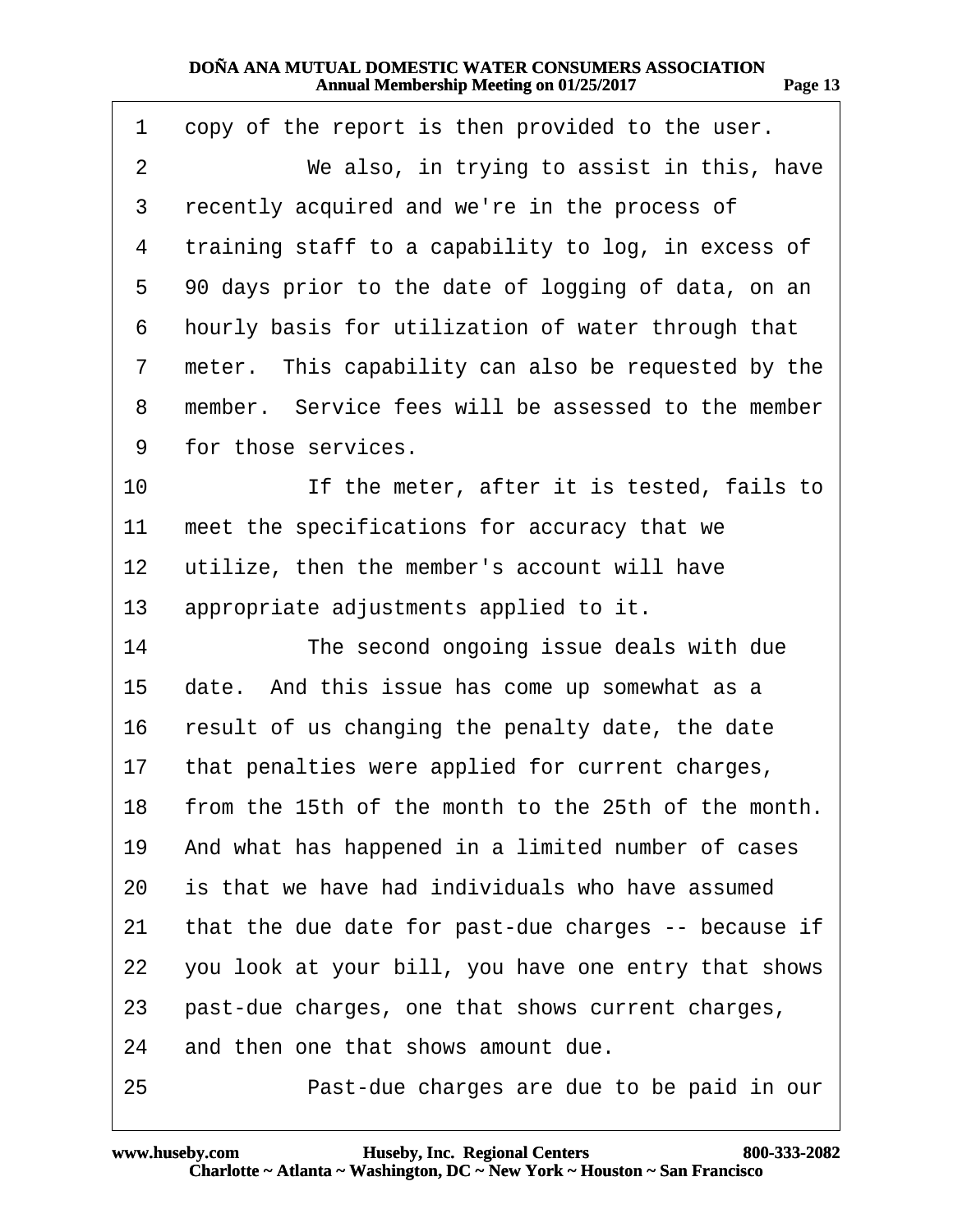<span id="page-13-0"></span>

| 1               | office no later than the close of business on the    |
|-----------------|------------------------------------------------------|
| $\overline{2}$  | 20th of the month which is the first month after     |
| 3               | they are due initially. The current charges for      |
| 4               | that bill are due no later than 3:00 p.m. on the     |
| 5               | 25th of the month in which they're tendered. In      |
| 6               | fact, payment is due on any account as soon as the   |
| 7               | bill is tendered, and we allow or we permit a grace  |
| 8               | period until 3:00 p.m. on the 25th to get it paid.   |
| 9               | The only time that the dates will change             |
| 10              | from the 20th and the 25th of the month are when one |
| 11              | of those days falls on a Saturday, a Sunday, or an   |
| 12 <sub>2</sub> | Association holiday. And in those cases, those       |
| 13              | dates will slide backwards to the next business day  |
| 14              | following that date. They never slide forward. Two   |
| 15              | other instances in which those dates change is as an |
| 16              | act of compassion we refrain from discontinuing      |
| 17              | service in the week of Thanksgiving and until after  |
|                 | 18 Christmas, after Christmas Day.                   |
| 19              | But those two dates, the 20th and the                |
| 20              | 25th, never move forward. So they can be assumed to  |
| 21              | be the dates that things must be paid. The bottom    |
| 22              | line really is that, to avoid service interruptions  |
| 23              | and to minimize penalty charges, if you have your    |
| 24              | payment in the office no later than the close of     |
| 25              | business on the 20th, then there's no problem.       |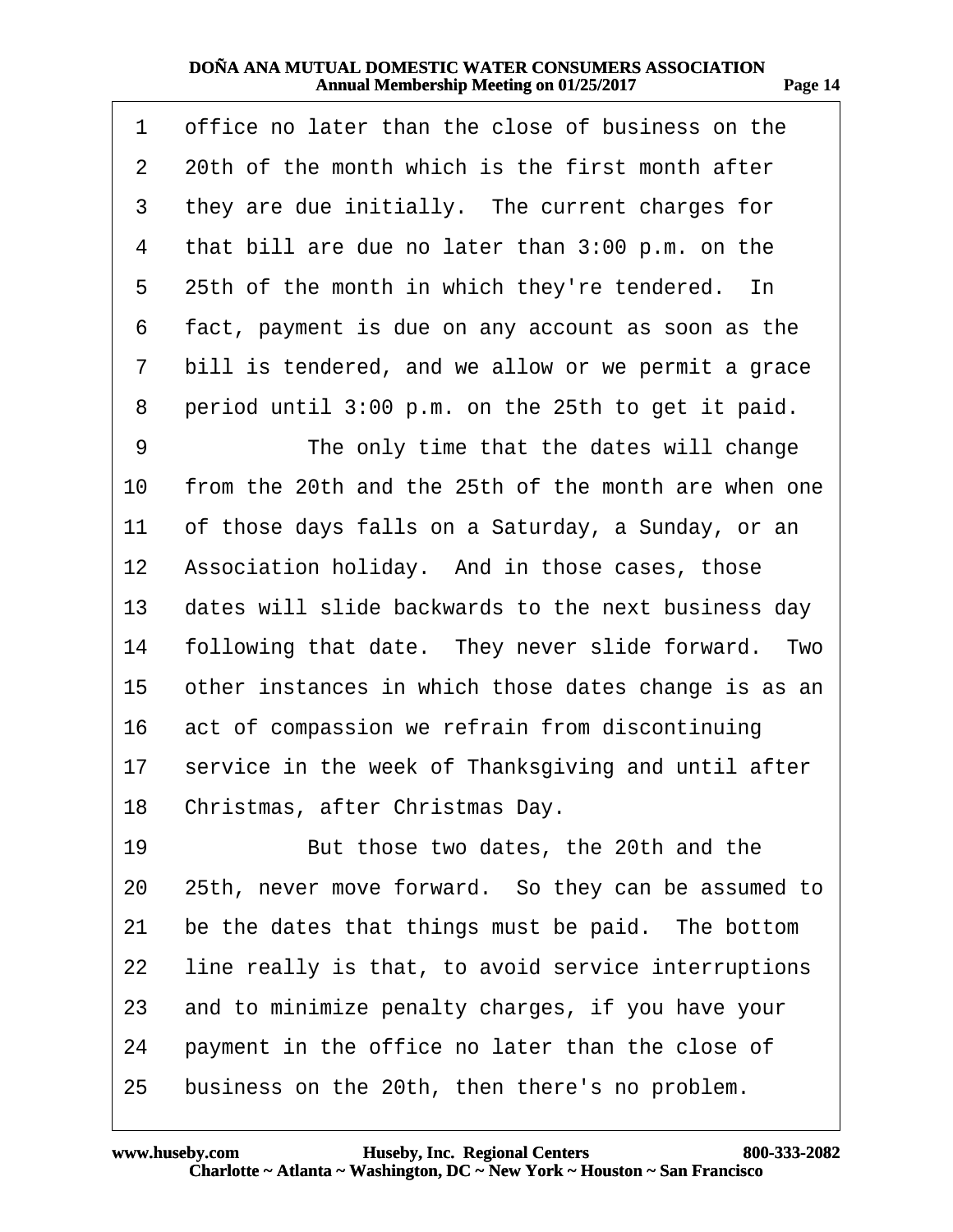<span id="page-14-0"></span>

| 1  | We've had a couple of issues where people            |
|----|------------------------------------------------------|
| 2  | have had problems with the drop box in the office    |
| 3  | being locked and not able to put payment in the drop |
| 4  | box. The reason for that is that by policy, at       |
| 5  | close of business the last business day prior to     |
| 6  | disconnect day, which is normally the 21st, because  |
| 7  | we initiate disconnections or interruption of        |
| 8  | services on the 21st after that 20th cut-off date,   |
| 9  | at close of business on the last business day prior  |
| 10 | to cut-off day or disconnect day, we lock the lock   |
| 11 | box, and it stays locked until after close of        |
| 12 | business on cut-off day. It's a policy that's been   |
| 13 | longstanding, and it will continue.                  |
| 14 | An issue that has also been brought to the           |
| 15 | attention of the Board and the Board has been        |
| 16 | questioned about is the status of the Articles of    |
| 17 | Incorporation and Bylaws updates. This is an         |
|    | 18 ongoing issue. It was initiated, to my knowledge, |
| 19 | in 2014 as a result of review by the New Mexico      |
| 20 | Environment Department which resulted in them making |
| 21 | some recommendations, not making -- telling us we    |
| 22 | had to change them or anything else, but             |
| 23 | recommending that we review our Articles of          |
| 24 | Incorporation and Bylaws for potential clarification |
| 25 | of some issues.                                      |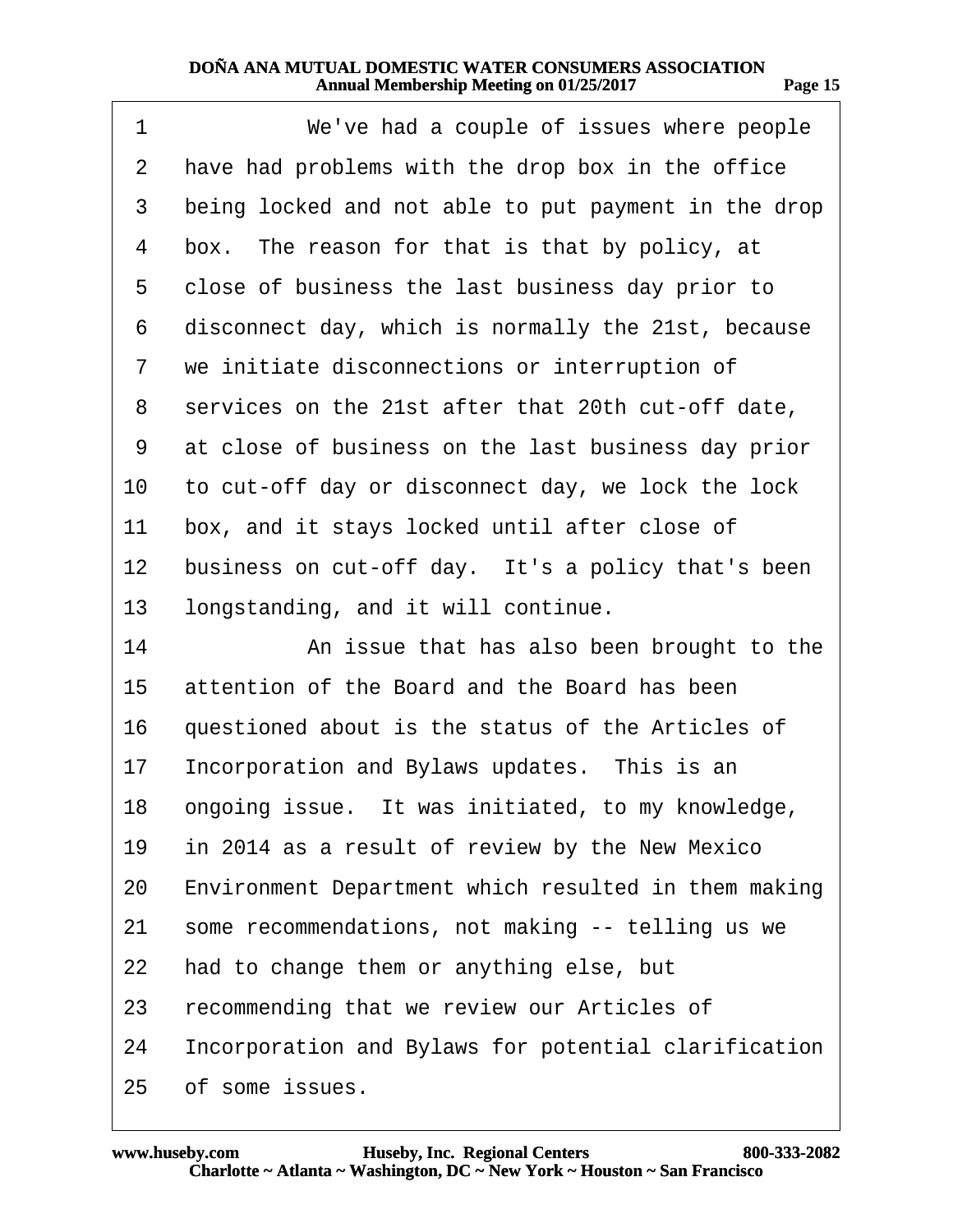<span id="page-15-0"></span>

| 1              | At that time a committee was formed to               |
|----------------|------------------------------------------------------|
| 2              | provide some suggestions. It originated with twelve  |
| 3              | members, two from each of the five districts and two |
| 4              | representatives from the Board of Directors. The     |
| 5              | effort appears to have really received less than     |
| 6              | enthusiastic support from all of its members. There  |
| $\overline{7}$ | were a number of them that were very conscientious   |
| 8              | and did work on this.                                |
| 9              | However, eventually it degenerated to a              |
| 10             | very, very few people. No documented records can be  |
| 11             | identified due to individuals who lost interest in   |
| 12             | it having, you know, walked away from it and either  |
| 13             | destroyed whatever notes they had taken and things   |
| 14             | of that nature. Individuals have been queried. All   |
| 15             | twelve of them have been queried. Responses have     |
| 16             | been received, and their comments and whatnot have   |
| 17             | been entered into considerations as we go forward.   |
| 18             | I would like to thank those twelve people.           |
| 19             | I do not have a list of them. I did not make that    |
| 20             | list to call them out by name. I have thanked all    |
| 21             | of them by letter personally, and I would like to    |
| 22             | thank -- if you know one of them, I'd like to ask    |
| 23             | you to thank them for giving us their time.          |
| 24             | The retirement of Mr. Peters and the                 |
| 25             | transition to Mr. Smith as our general counsel,      |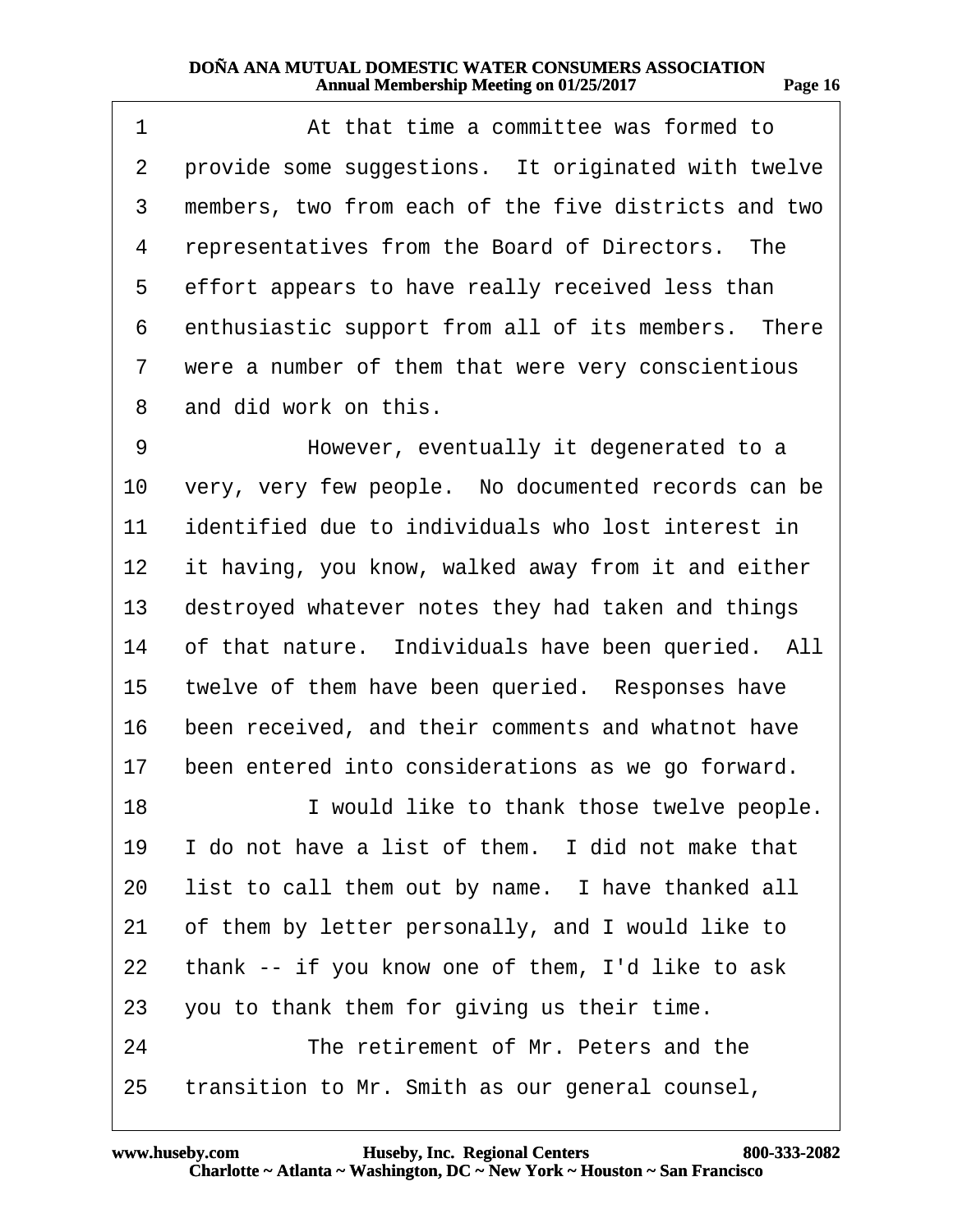<span id="page-16-0"></span>

| 1  | which is in progress as we speak, has worked to a    |
|----|------------------------------------------------------|
| 2  | slight extent to give us a bit of delay. We now are  |
| 3  | moving forward again. And we will hopefully in the   |
| 4  | not terribly distant future -- I don't have a date   |
| 5  | that I can assign to it. But it is in progress, and  |
| 6  | he will work with the Board of Directors to try and  |
| 7  | provide a set of potential revisions to be           |
| 8  | incorporated into a draft set of resolutions during  |
| 9  | a Board of Directors workshop which we will schedule |
| 10 | after he's completed his review.                     |
| 11 | Once those draft documents have been                 |
| 12 | presented or have been generated, they will be       |
| 13 | presented to the public at three public meetings.    |
| 14 | One will be held in the Picacho Hills area, one in   |
| 15 | the Doña Ana area, and one in the Fort Selden/Radium |
| 16 | Springs area.                                        |
| 17 | At those meetings public comment will be             |
| 18 | accepted, will be recorded, and then the Board of    |
| 19 | Directors will come back probably into another       |
| 20 | workshop, formulate final resolutions, and in an     |
| 21 | open meeting pass on them as resolutions to be       |
| 22 | presented to the membership for approval.            |
| 23 | The target date for having this                      |
| 24 | completed -- and hopefully you won't be throwing     |
| 25 | tomatoes at me a year from now. But the target date  |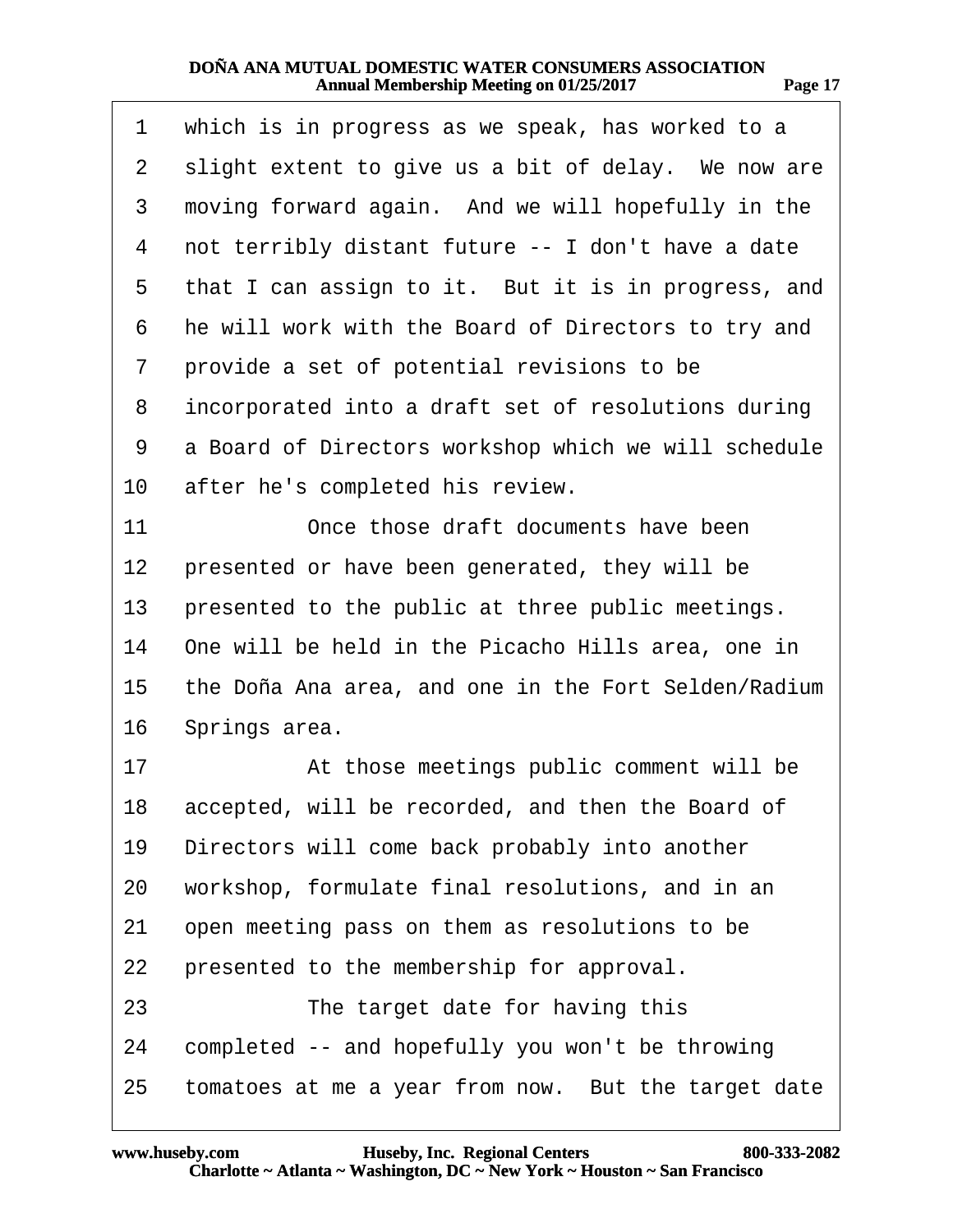<span id="page-17-0"></span>

| 1               | for having all of this completed is close of         |
|-----------------|------------------------------------------------------|
| $\overline{2}$  | business of the annual meeting of the membership in  |
| 3               | 2018.                                                |
| 4               | I hope that satisfies and answers the                |
| 5               | questions that people have, that our membership has. |
| 6               | This is something that is not going to be, shall we  |
| 7               | say, a show stopper. But that's what we're working   |
| 8               | toward, is to try to have all of this in place by    |
| 9               | the time we walk out of the annual meeting in 2018.  |
| 10              | I would like to thank everyone that's here           |
| 11              | this evening. We seem to have a major issue with     |
| 12 <sub>2</sub> | some apathy within our membership. It seems like a   |
| 13              | lot of people are of the opinion that, well, when I  |
| 14              | turn my water faucet on, if water runs, well,        |
| 15              | everything is all right. And unfortunately in        |
| 16              | today's world, that's not true. And if things        |
| 17              | continue the way they're going in the water world,   |
| 18              | there could very well be on the horizon an           |
| 19              | opportunity to turn the faucet on and not get a      |
| 20              | drop.                                                |
| 21              | I would like to enlist the aid of every              |
| 22              | person in this room to try and impress upon your     |
| 23              | friends, your neighbors, your fellow members that we |
| 24              | need participation and we need their input. We need  |
| 25              | to know what their needs are so we can plan for the  |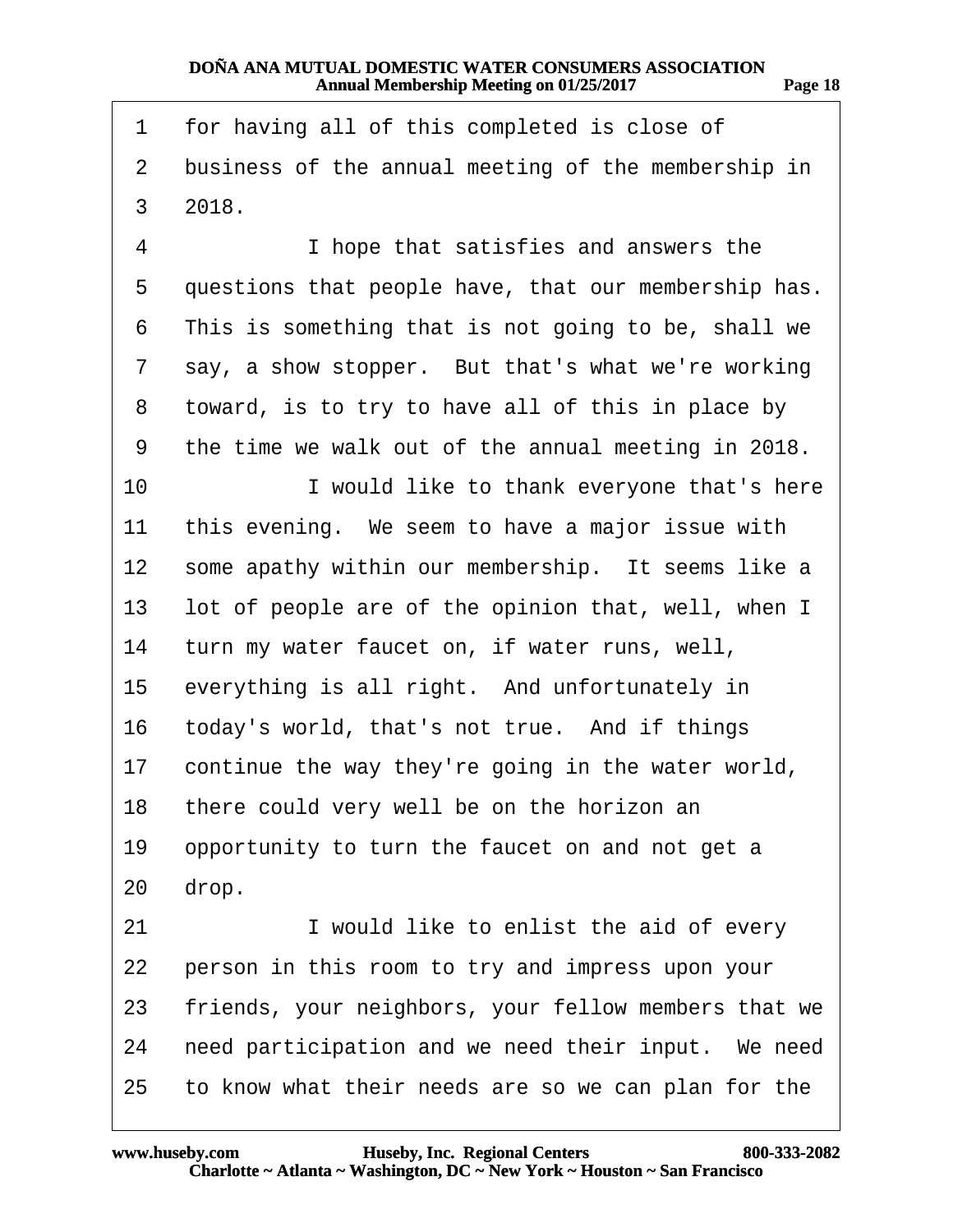<span id="page-18-0"></span>

| 1              | future and we can plan for sustainability. We can    |
|----------------|------------------------------------------------------|
| $\overline{2}$ | work together to try to overcome the problems that   |
| 3              | we face. Please help us to generate interest and     |
| 4              | participation by our membership.                     |
| 5              | In closing, I'd like to state that our               |
| 6              | regular Board of Directors meetings are scheduled at |
| 7              | 9:00 a.m. local time on the first and third Thursday |
| 8              | of every month in the conference room of the         |
| 9              | Association office located at 5535 Ledesma Drive in  |
| 10             | the village of Doña Ana. We normally have coffee     |
| 11             | and snacks available. All are welcome to become      |
| 12             | more familiar with how our Association functions.    |
| 13             | Please come visit us.                                |
| 14             | Our next item of business is a litigation            |
| 15             | report which will be presented by Mr. Peters, our    |
| 16             | retiring general counsel.                            |
| 17             | MR. PETERS: Thank you, Mr. Melton.                   |
| 18             | I've had the privilege of serving the                |
| 19             | Association for the last ten years as your attorney, |
| 20             | and I'm sad to say I'm heading out. It's a slow      |
| 21             | road out, but I am heading out. This young man,      |
| 22             | Josh Smith, will take over all the legal matters for |
| 23             | the Association, and I'm sure he'll do a fine job.   |
| 24             | I have a very short report. We only have             |
| 25             | two items on the litigation list. They're old.       |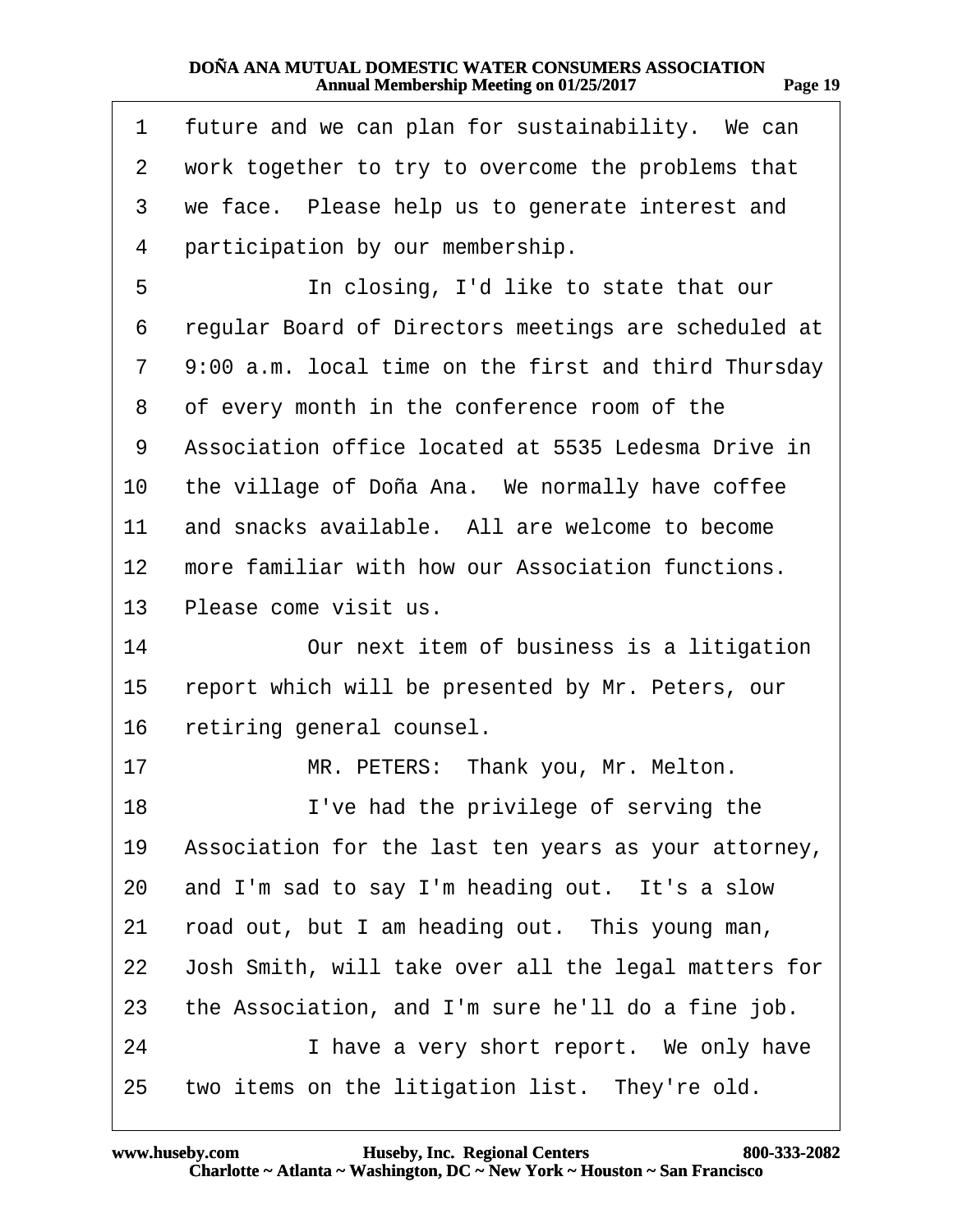<span id="page-19-0"></span>

| 1              | They're a case we filed against the Westmorelands    |
|----------------|------------------------------------------------------|
| $\overline{2}$ | regarding water rights that was tried before the     |
| 3              | water judge in November of 2014. We do not have a    |
| 4              | decision yet over two years later.                   |
| 5              | The other case is a case we filed -- or              |
| 6              | that Moongate Water Company filed against us. That   |
| 7              | was tried last year -- I'm sorry, the year before,   |
| 8              | December of 2015, over a year ago. We do not have a  |
| 9              | decision in that case. It was tried before the same  |
| 10             | judge, the water judge. We hope to have a decision.  |
| 11             | We think that he's going to decide both of           |
| $12 \,$        | them at the same time. We're just waiting for that   |
| 13             | decision to come. These were complicated water       |
| 14             | rights and contractual cases regarding some water    |
| 15             | rights that we purchased that everybody else thought |
| 16             | they owned as well, and we'd like to have that       |
| 17             | cleared up.                                          |
| 18             | So that's all the litigation that is                 |
| 19             | presently active. And once that's finished, I'll be  |
| 20             | out of the picture except for being senior advisor   |
| 21             | to Mr. Smith here. So thank you all. I appreciate    |
| 22 it.         |                                                      |
| 23             | MR. MELTON: Next on the agenda will be an            |
| 24             | engineering report from Ms. Lilla Reid with Souder,  |
| 25             | Miller & Associates.                                 |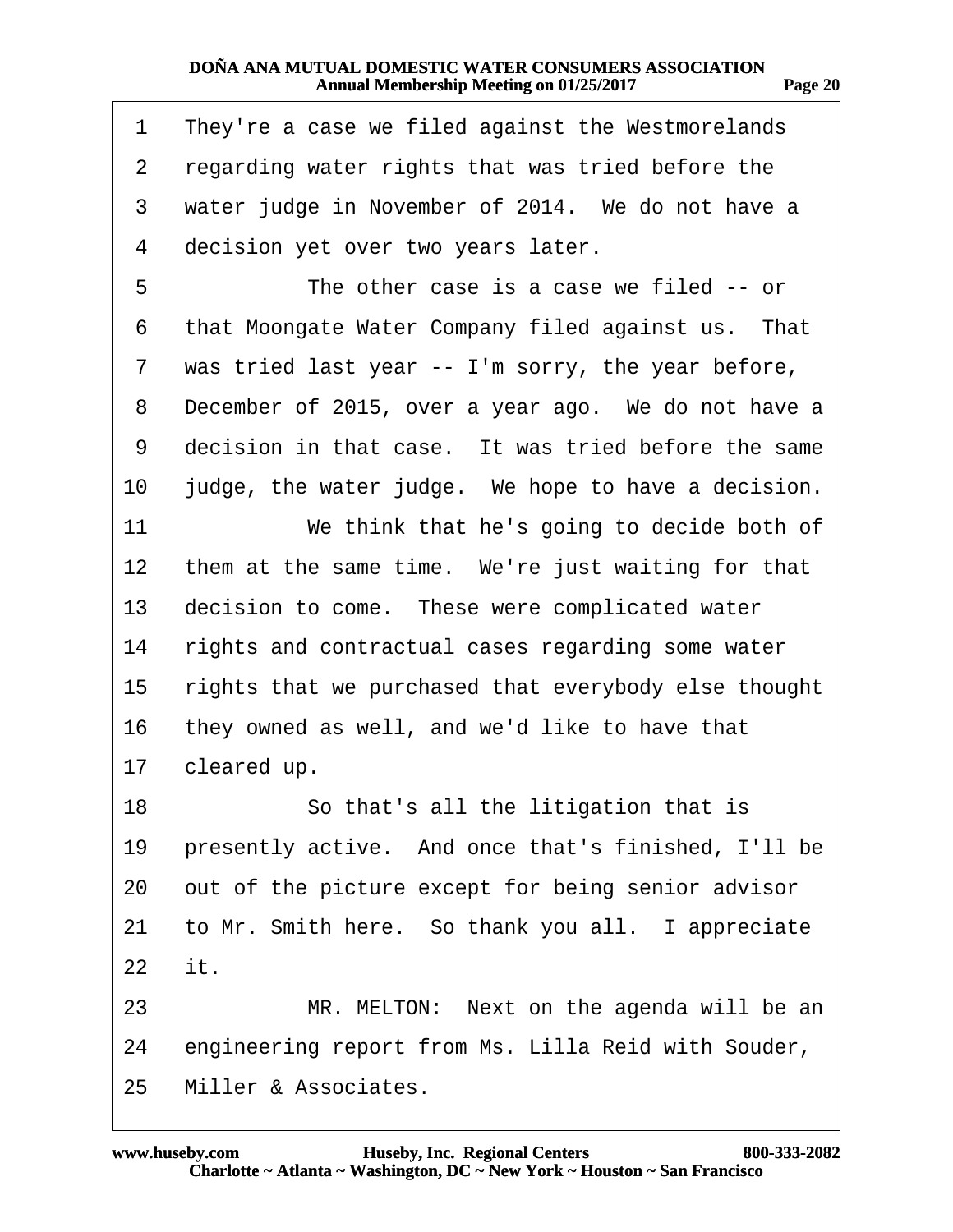<span id="page-20-0"></span>

| 1                | MS. REID: Hello. It's nice to be here.               |
|------------------|------------------------------------------------------|
| 2                | So we actually have quite a few projects going on    |
| 3                | right now, and so we'll -- I'll try to talk you      |
| 4                | through them and see if some of you guys are being   |
| 5                | impacted by construction. That might be the case.    |
| 6                | In 2016 there were two planning documents            |
| 7                | completed. There's a wastewater discharge permit     |
| 8                | turned in to the Groundwater Quality Bureau. And     |
| 9                | then there was a wastewater treatment plant          |
| 10               | engineering report that was also turned in to the    |
| 11               | same agency.                                         |
| 12 <sub>2</sub>  | Right now there's three planning projects            |
| 13               | being worked on. And then we get to the fun stuff    |
| 14               | for me which actually goes into design and           |
| 15 <sup>15</sup> | construction. So if we go to the next slide, we      |
| 16               | actually have quite a few projects in design, and    |
| 17               | they have been designed.                             |
| 18               | In 2016 there were actually six projects             |
| 19               | completed design. And then there's two right now     |
| 20               | that are being designed and actually in review. And  |
| 21               | then we actually have two that are being designed as |
| 22               | well.                                                |
| 23               | And in construction we actually have four            |
| 24               | projects that were actually completed last year.     |
| 25               | The SCADA project was one that went over the two     |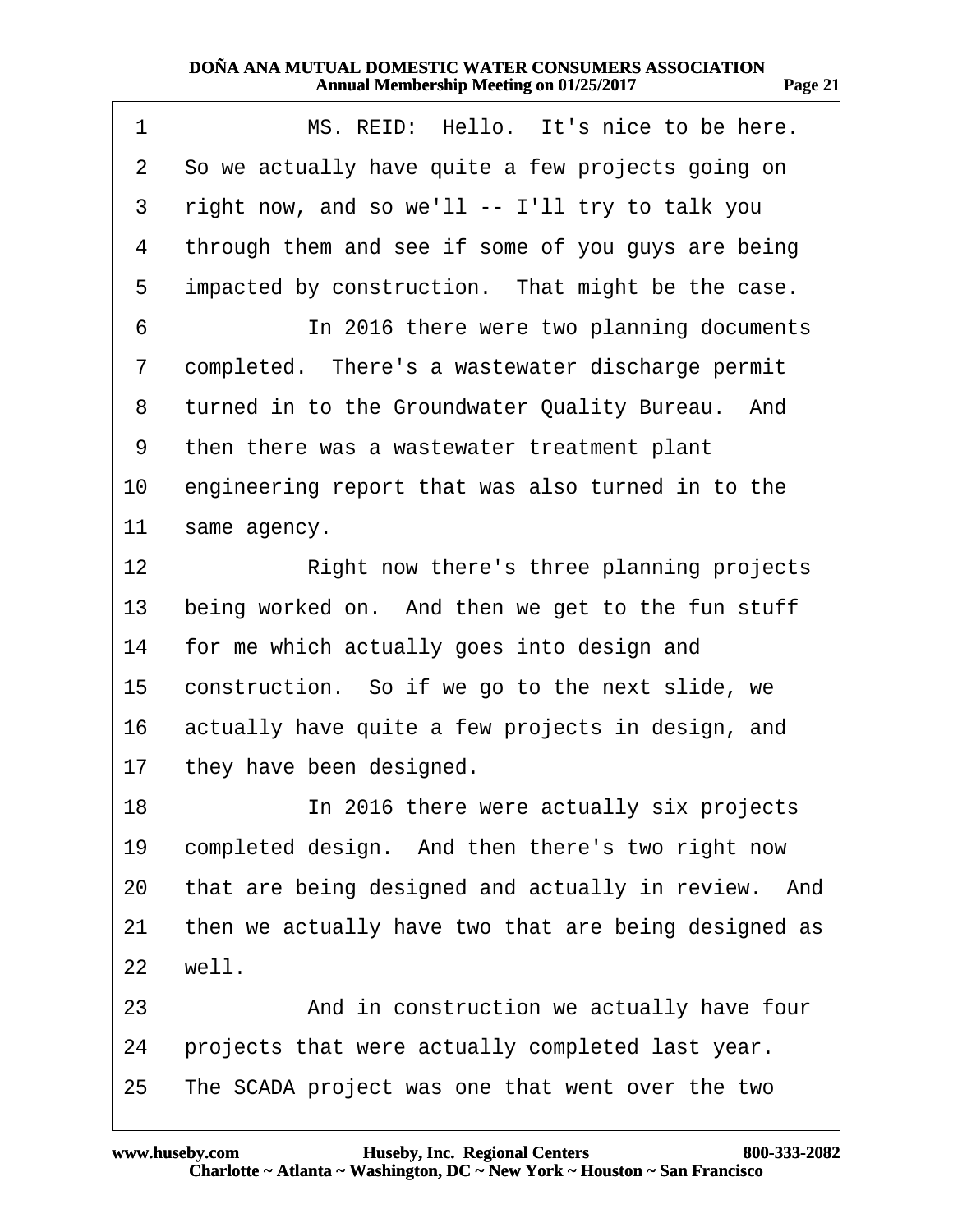<span id="page-21-0"></span>

| 1  | years; so you probably heard about it a couple       |
|----|------------------------------------------------------|
| 2  | times. Multiple locations for the railroad           |
| 3  | crossing. And we actually have two in construction   |
| 4  | right now that I kind of referred to earlier in the  |
| 5  | presentation.                                        |
| 6  | We did a Blue Hawk water line extension              |
| 7  | which was a 4-inch water line, about a mile of water |
| 8  | line on that one. And there was an EBID crossing     |
| 9  | and some easements.                                  |
| 10 | Then the next one, we did finish the                 |
| 11 | design of the Picacho Hills water system. I know     |
| 12 | you guys have heard of this one and probably have    |
| 13 | seen it. But it is about 2 miles of water line.      |
| 14 | There is 1.8 million gallons worth of water storage, |
| 15 | and there's going to be a new water source put on    |
| 16 | line up there when that project is completed. We     |
| 17 | finished the design, and it is in construction as    |
| 18 | well.                                                |
| 19 | The vacuum station, this is actually one             |
| 20 | that's kind of exciting because it does open the     |
| 21 | door to wastewater collection in the southeast       |
| 22 | collection area. This area overlaps most of          |
| 23 | District 3 -- well, some of District 3 and some of   |
| 24 | District 4 in there. So it is really exciting to     |
| 25 | have the opportunity to start. The first phase,      |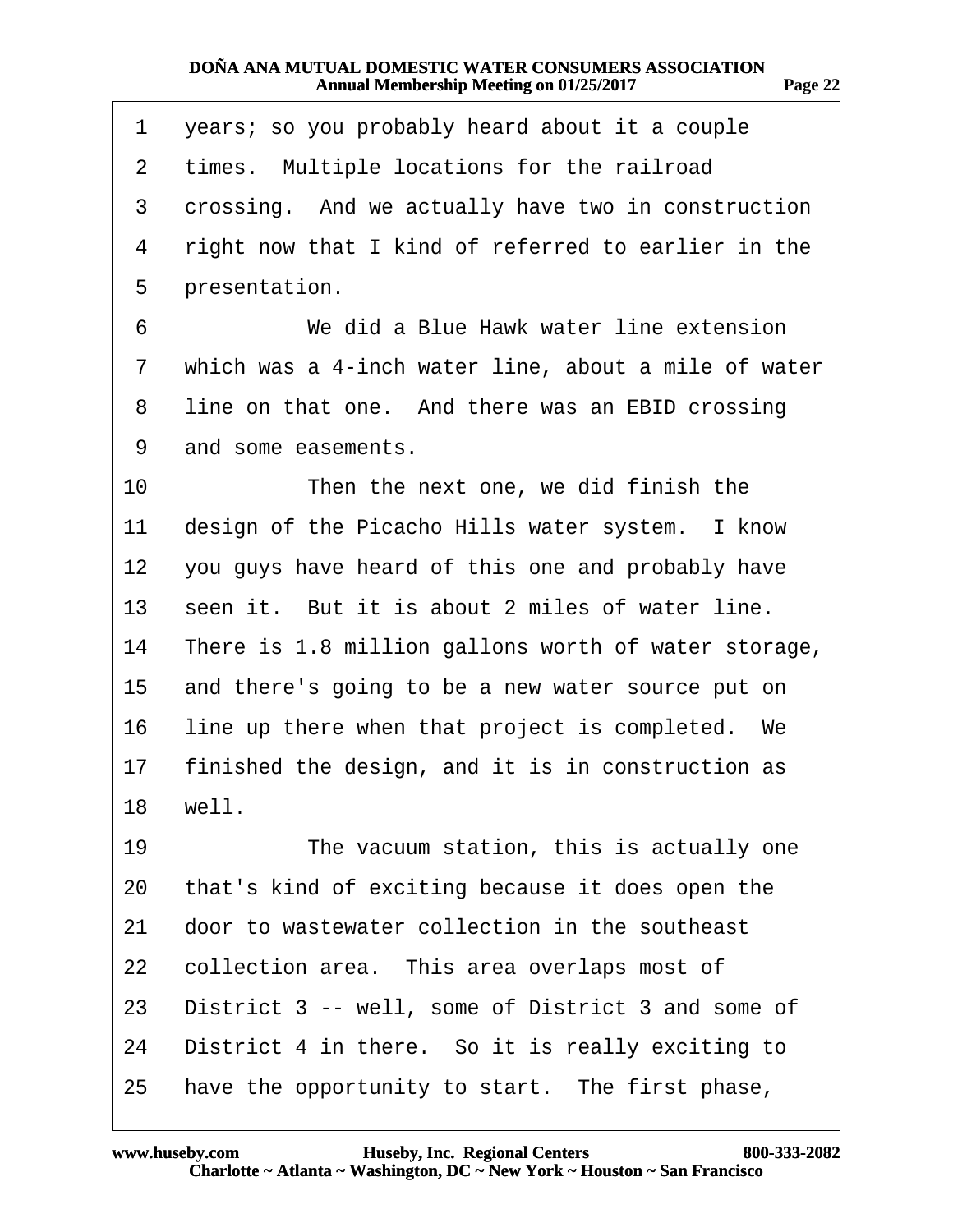<span id="page-22-0"></span>

| 1               | we'll actually be building the actual building       |
|-----------------|------------------------------------------------------|
| $\mathbf{2}$    | itself and then equipping the vacuum station with    |
| 3               | the equipment. And then there will be a force main   |
| 4               | associated with that next.                           |
| 5               | The design for the transmission line                 |
| 6               | project was actually started and completed in 2016.  |
| 7               | This included about 3.2 miles worth of water line.   |
| 8               | There was water on -- a water line on Valley,        |
| 9               | Taylor, and on Doña Ana Road.                        |
| 10              | The next one that started about a month              |
| 11              | after this was finishing all of Taylor Road. So we   |
| 12 <sup>1</sup> | continued the transmission line project, and we did  |
| 13              | about 1.2 miles to finish off West and East Taylor   |
| 14              | Road there. So that's all 18-inch pipe.              |
| 15              | The design on Fairview II, this one is               |
| 16              | also really neat because it actually connects        |
| 17              | District 5 to District 4 water lines. So this        |
| 18              | actually put a physical connection. So this is a     |
| 19              | very -- I mean this corridor is going to be very     |
| 20              | challenging. There is a number of utilities. It's    |
| 21              | very, very crowded in there. It's 12-inch water      |
| 22              | line, and it is about 1.2 miles. And this, like I    |
| 23              | said, will actually do a physical connection between |
| 24              | the Picacho Hills and the Doña Ana water systems.    |
| 25              | The Radium Springs, we actually originally           |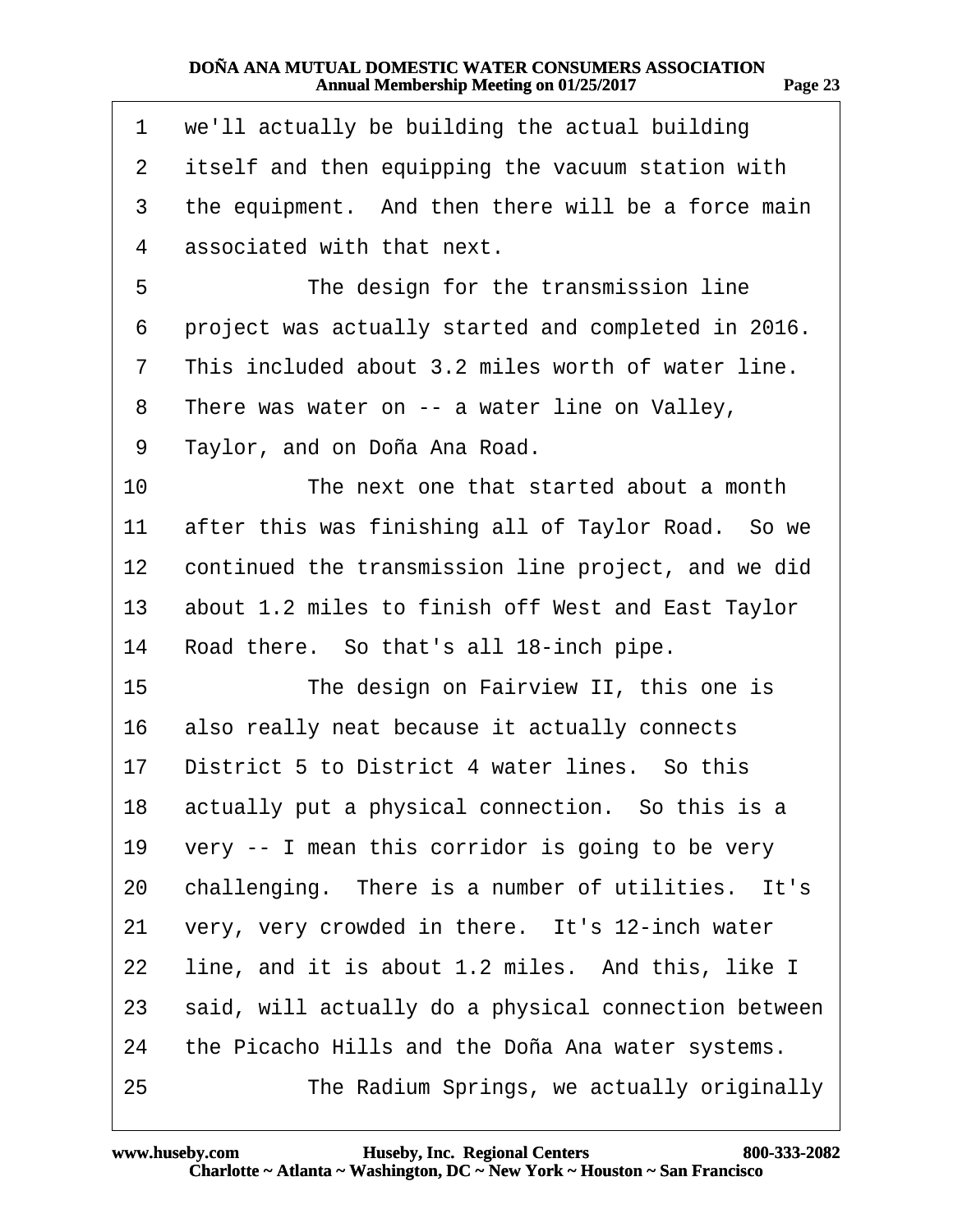<span id="page-23-0"></span>

| 1              | did Phase 1 of Radium Springs, and it was about      |
|----------------|------------------------------------------------------|
| $\overline{2}$ | 2.3 miles. And that included some state funding,     |
| 3              | and we designed that.                                |
| 4              | And then they ended up with additional               |
| 5              | funding for that project. Doña Ana Mutual, you guys  |
| 6              | received additional money, and we designed Phase 2   |
| 7              | which included an additional 5.3 miles of water line |
| 8              | and 50 -- over 50 fire hydrants, a new booster       |
| 9              | station, and rehabbing all existing tanks. So this   |
| 10             | project right now has a total of 7.6 miles of water  |
| 11             | line, is in review from the agencies right now, and  |
| $12 \,$        | we're really hoping to start construction on this    |
| 13             | project hopefully first quarter of 2017.             |
| 14             | But it does have state and federal                   |
| 15             | funding, and so sometimes the duration to get        |
| 16             | through all of the paperwork takes a little bit      |
| 17             | longer. But it will definitely start in 2017.        |
| 18             | The next project is the force main. This             |
| 19             | force main will actually connect that vacuum station |
| 20             | to the City of Las Cruces for treatment. So this     |
| 21             | will actually be the physical connections for that   |
| 22             | force main.                                          |
| 23             | And then next we're going to just go to              |
| 24             | the construction projects that are actually in       |
| 25             | progress. This is actually one that just started     |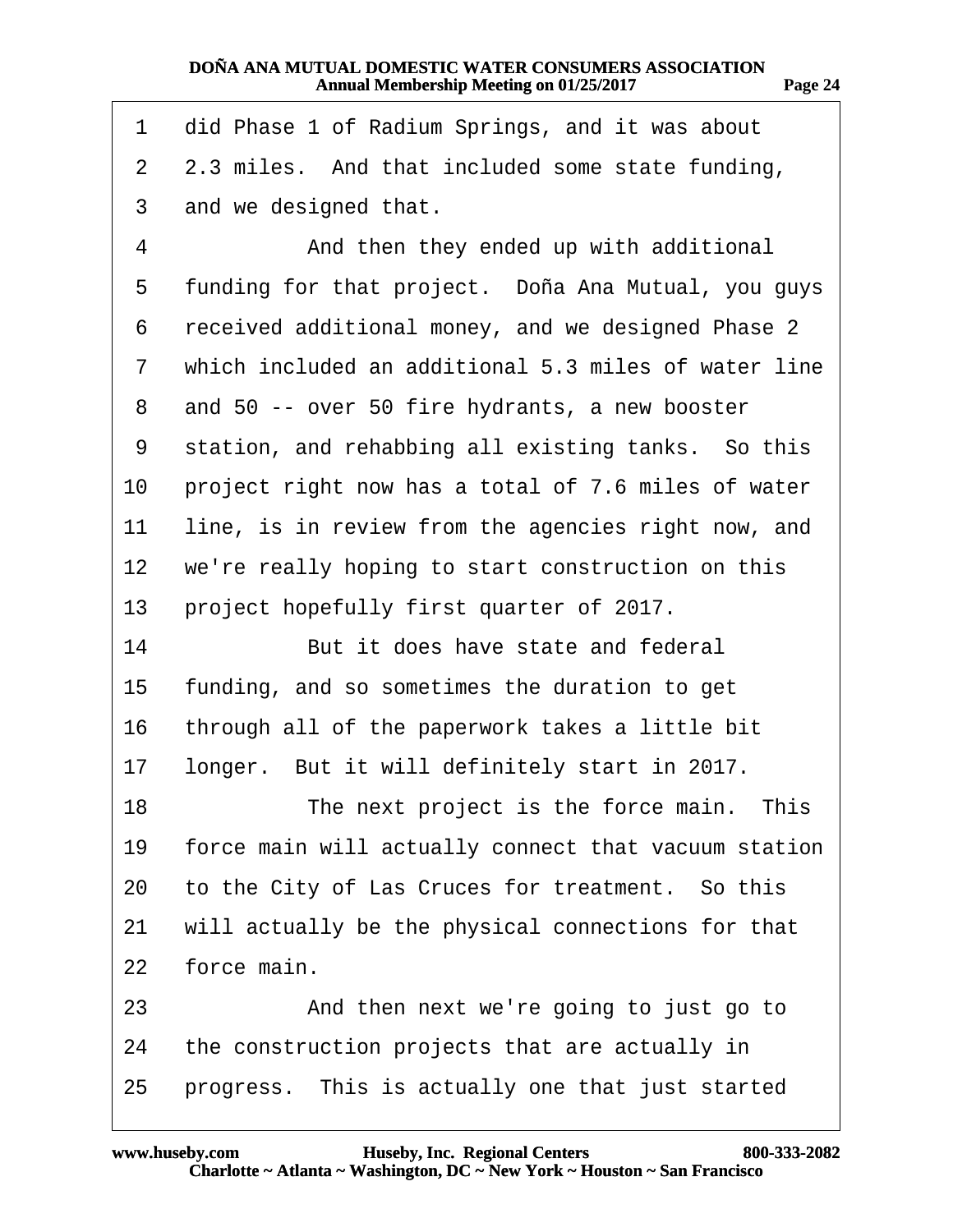<span id="page-24-0"></span>

| 1               | last week. This is by that St. John's Mobile Home   |
|-----------------|-----------------------------------------------------|
| $\overline{2}$  | Park, just to the north of it, just so people kind  |
| 3               | of have an idea where it is. It's off the road      |
| 4               | there, off of El Camino Real. There is dirt work    |
| 5               | going in there; so you will actually see dirt work. |
| 6               | And we're hoping to pour concrete before the end of |
| 7               | the month.                                          |
| 8               | Projects we completed included the                  |
| 9               | Fairview Water System. This one was over 3 miles,   |
| 10              | and this actually took the water over the river and |
| 11              | serves -- and I guess in this case has 12-, 8-, and |
| 12 <sub>2</sub> | 16-inch water line. So this is the one we're going  |
| 13              | to connect to on Fairview II to connect District 5  |
| 14              | and District 4 together.                            |
| 15              | We completed the Headworks Project. This            |
| 16              | is actually what is constructed out on-site. This   |
| 17              | is actually what is going to screen the wastewater  |
| 18              | before it goes into the wastewater treatment plant. |
| 19              | So since there is going to be a design to redo the  |
| 20              | wastewater treatment plant, we wanted to keep all   |
| 21              | the debris out that we could. So this is actually   |
| 22              | what does that so that all the new equipment we put |
| 23              | in, any pumps, they're not actually worn down very  |
| 24              | quick. So that's a good project to have that in     |
| 25              | place ahead of the improvements at the wastewater   |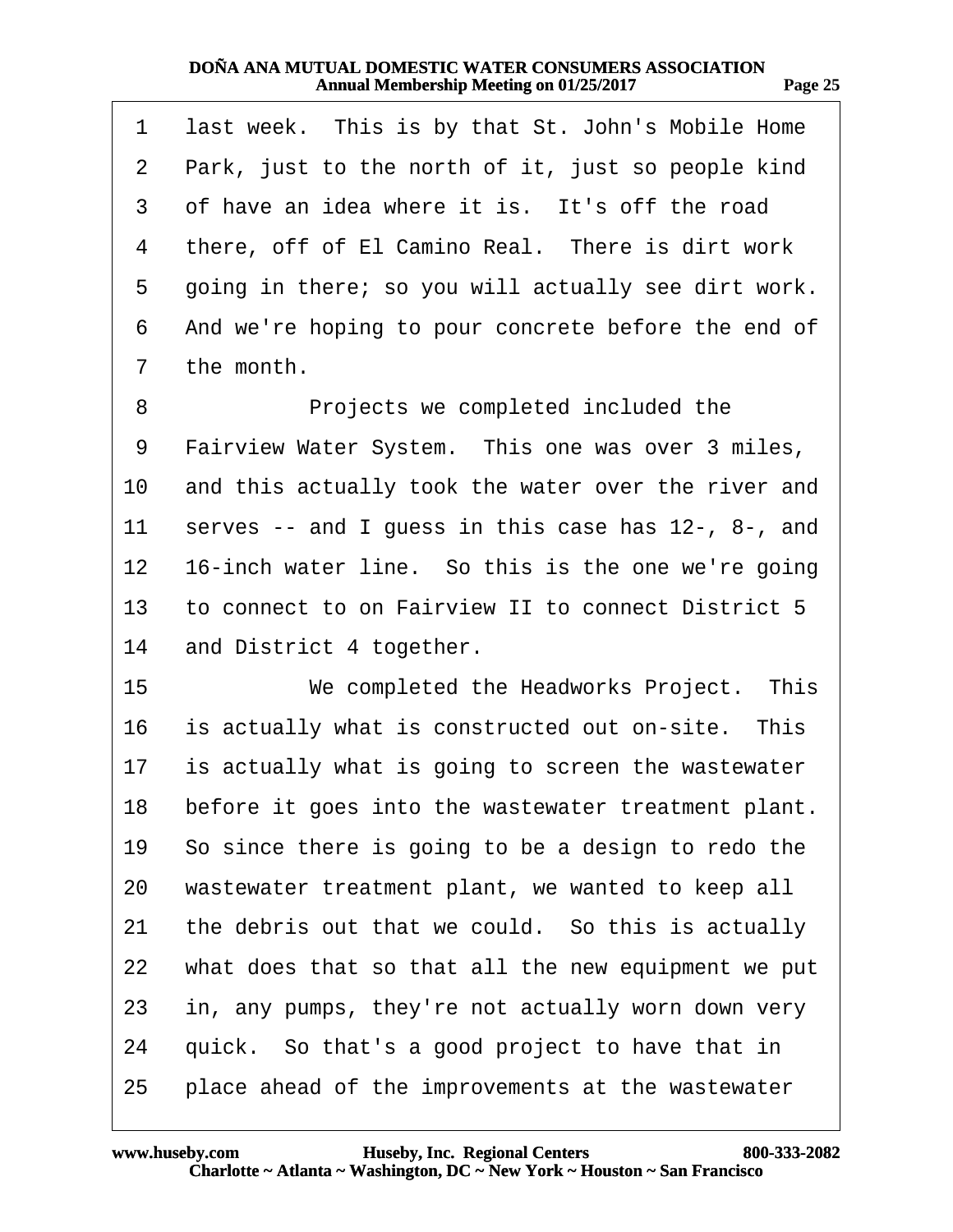<span id="page-25-0"></span>1 treatment plant in District 5. 2 **2** And then Picacho Hills, this actually has 3 a few photos after it as well of the actual 4 construction, the footing of the tank, building the 5 tank. There's two of them up there, both of them 6 900,000 gallons. 7 **If you guys do see any vandalism, please** 8 let us know. The tanks were vandalized twice on the 9 inside. The current project that we actually have

10 going on down in -- the transmission line project

11 that's in Doña Ana, we've had at least three water

12 meters stolen including somebody drilling through

13 the water meters.

14 **So if you guys happen to see anything,** 

15 please let us know because it's very discouraging

16 sometimes to have that kind of vandalism going on.

17 So if you see something, please let us know. It

18 makes construction go faster if we don't have any of

19 those problems.

20 **· · · · · So this is the transmission line project.** 

21 What was actually awarded was on Valley and Taylor.

22 And so I believe it's -- well, it is 3.6 miles worth

23 of 18-inch water line. And this is great because it

24 actually loops District 4 and District 5's --

25 Districts 2, 3, and 4 will actually have an 18-inch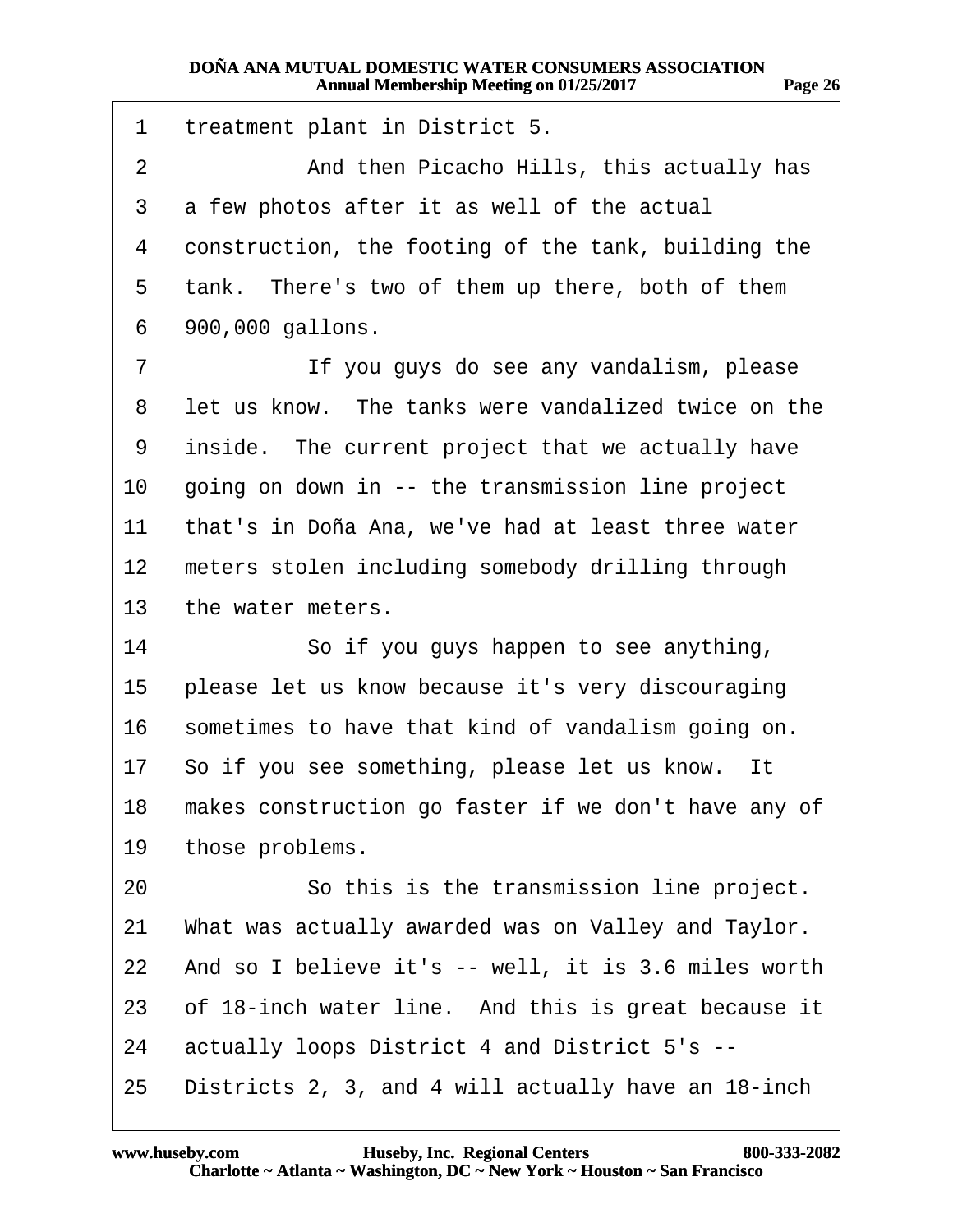<span id="page-26-0"></span>1 loop running through them at this point with this 2 connection. ·3· · · · · · ·Here's some construction photos, 18-inch 4 pipe shown on the side of the road strung along. 5 There's actually a casing in locations that we're 6 going under canals or under a road. We are actually 7 putting 30-inch casing, and we're running our 8 18-inch pipe through it. And just some additional 9 construction photos there and putting in some vaults 10 during that. 11 • **And then there's some mishaps.** This is 12 actually not a swimming pool that we're putting in. 13 This really was supposed to be water line next to 14 existing water line where the contractor actually 15 hit it. So we have some really good things going on 16 in construction, and then every now and again, we 17 have a few hiccups. 18 **· · · · So thank you very much.** I appreciate 19 working for Doña Ana Mutual and appreciate all your 20 time. Thank you. 21 MR. MELTON: Next up on the agenda is our 22 executive director for her report. 23 MS. HORTON: Good evening. I am going to 24 do a service award for two of our employees who have 25 reached their five-year mark, and then I am going to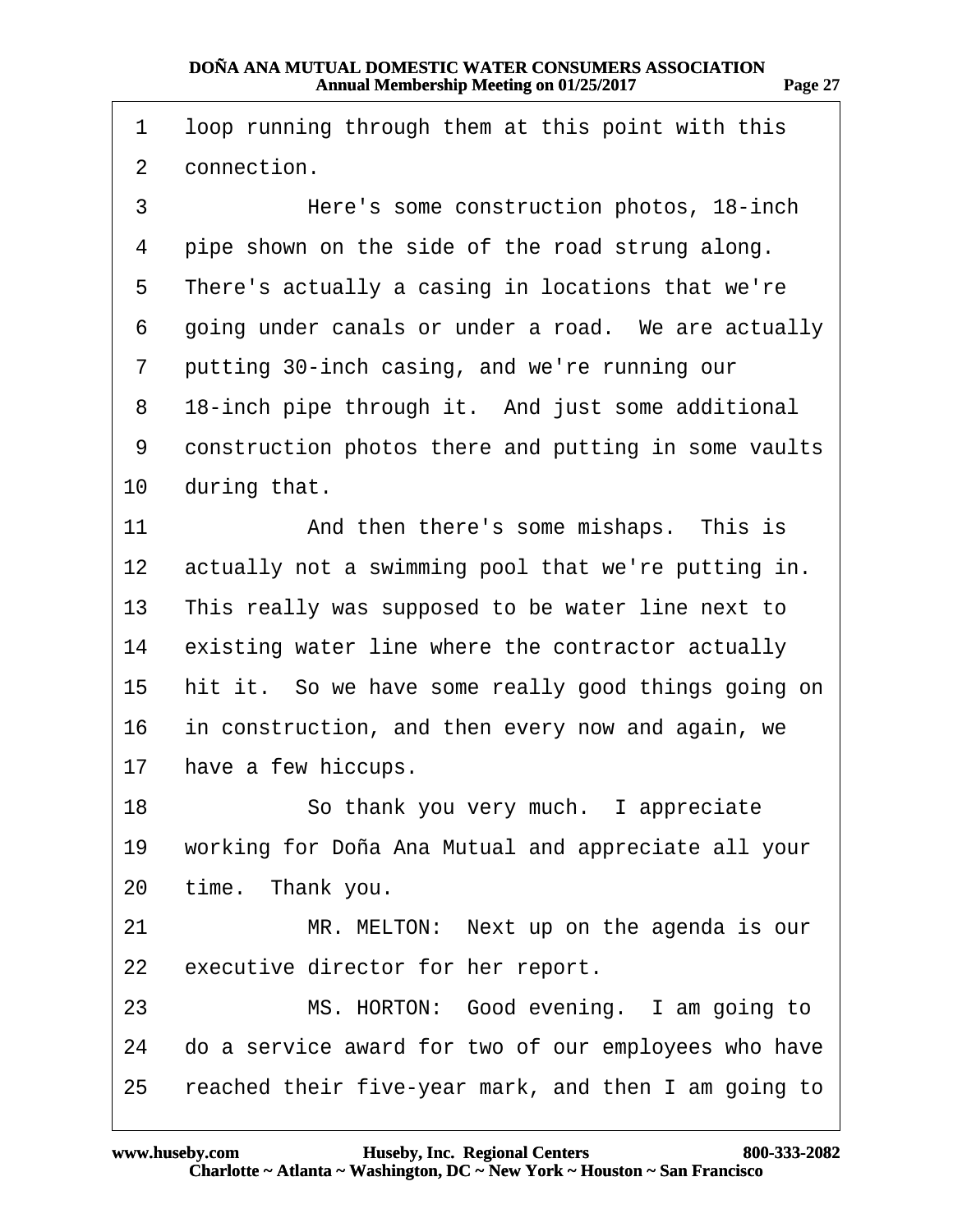<span id="page-27-0"></span>

| 1              | yield the rest of my time to our secretary/treasurer  |
|----------------|-------------------------------------------------------|
| $\overline{2}$ | for the financial report.                             |
| 3              | We have two employees this year that have             |
| 4              | been with us five years; so we would like to          |
| 5              | recognize that. Those employees are George            |
| 6              | Castillo, our Level 4 water operator, and Alfonso     |
| 7              | Chavez, our Level 2 water operator. And Alfonso is    |
| 8              | not here tonight. He is out sick. So we'll give       |
| 9              | him his award tomorrow when he comes back to work.    |
| 10             | Dr. Anderson, the floor is yours.                     |
| 11             | DR. ANDERSON: First, I will be brief.                 |
| 12             | Budgetary reports are always very dull things.        |
| 13             | We have three funds, basically. There's               |
| 14             | our general operating fund. The general operating     |
| 15             | fund this last fiscal year had a total revenue of     |
| 16             | \$3,681,000 and some change. The expenses were        |
| 17             | \$2,924,000 and some odds and ends. And the net       |
|                | 18 operating surplus in this fund is about \$757,000. |
| 19             | The second fund is our grant and our loan             |
| 20             | fund. This is where grant money comes in and goes     |
| 21             | out. Our grant revenues for the fiscal year were      |
| 22             | \$3,404,000 and a bit. Our expenses from that         |
| 23             | particular fund were \$3.6 million. And the net       |
| 24             | result was a deficit on that fund of \$211,000.       |
| 25             | And our third fund is the restricted                  |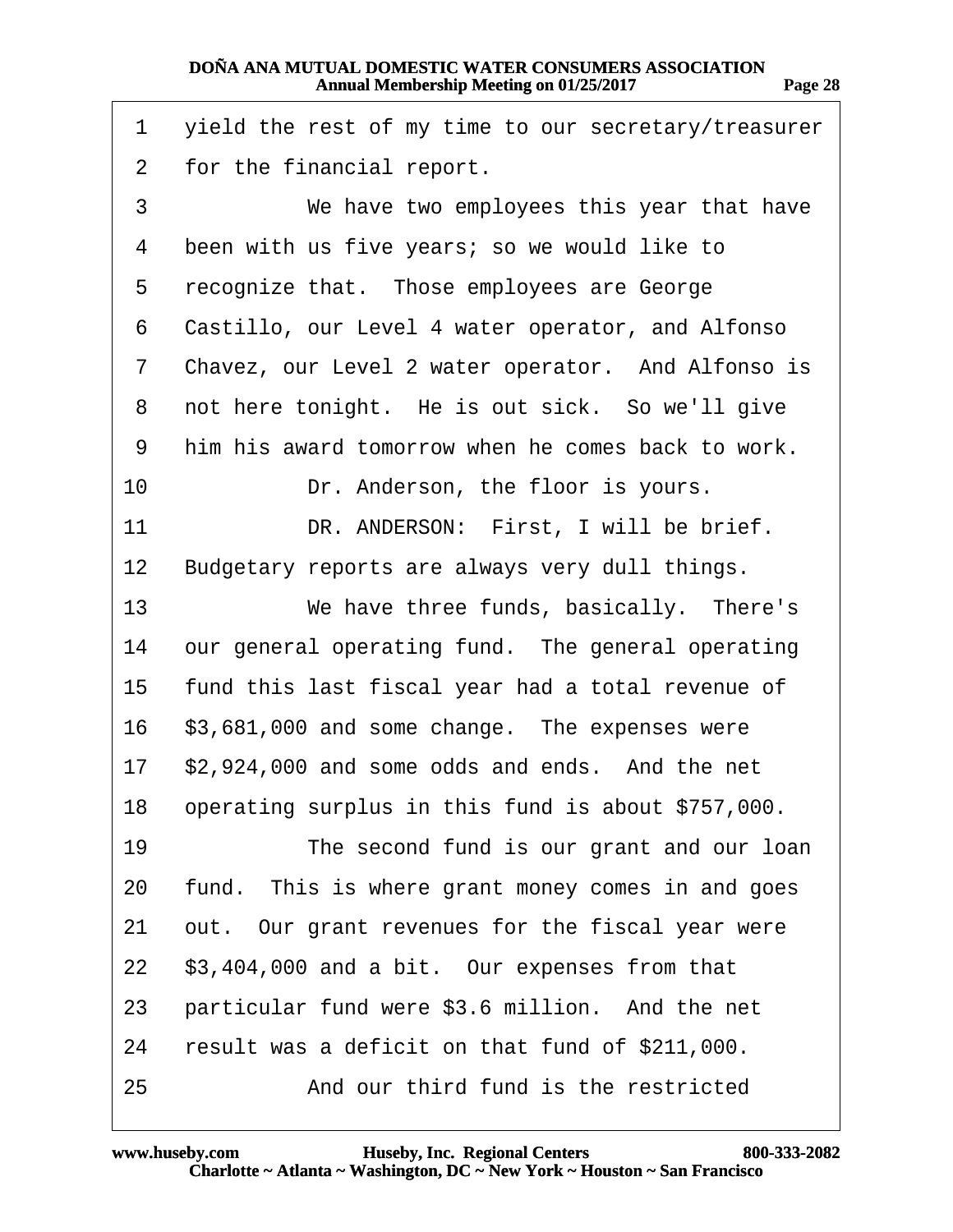<span id="page-28-0"></span>

| 1              | reserve fund. Grant expenses in that particular      |
|----------------|------------------------------------------------------|
| 2              | fund totaled \$643,000. The net deficit in that fund |
| 3              | is about \$97,000. And of course those deficits are  |
| 4              | made up for by the surplus in the revenue funds.     |
| 5              | As Jennifer mentioned, our audit -- the              |
| 6              | current audit sits up in the State, and we're not    |
| $\overline{7}$ | allowed to release the details of the audit until    |
| 8              | it's cleared the officials up there. But it is a     |
| 9              | clean audit. Our previous year's audit had only one  |
| 10             | finding on it, and it was because the audit was      |
| 11             | late. But that's all been taken care of.             |
| 12             | So financially, Doña Ana Water is in good            |
| 13             | shape, and we have enough reserve funds to cover     |
| 14             | additional expenses that might come up in the        |
| 15             | future. If there's any questions, any details, I     |
| 16             | will defer those to our executive director who has   |
| 17             | all the details.                                     |
| 18             | The final budget report which has all the            |
| 19             | little bits and pieces in it will be put online and  |
| 20             | will be available for anyone who wants to download   |
| 21             | the details. That's all I have to say.               |
| 22             | Back to you, or are you done?                        |
| 23             | MS. HORTON: I'm done.                                |
| 24             | DR. ANDERSON: You're done. Okay. Thank               |
|                | 25 you.                                              |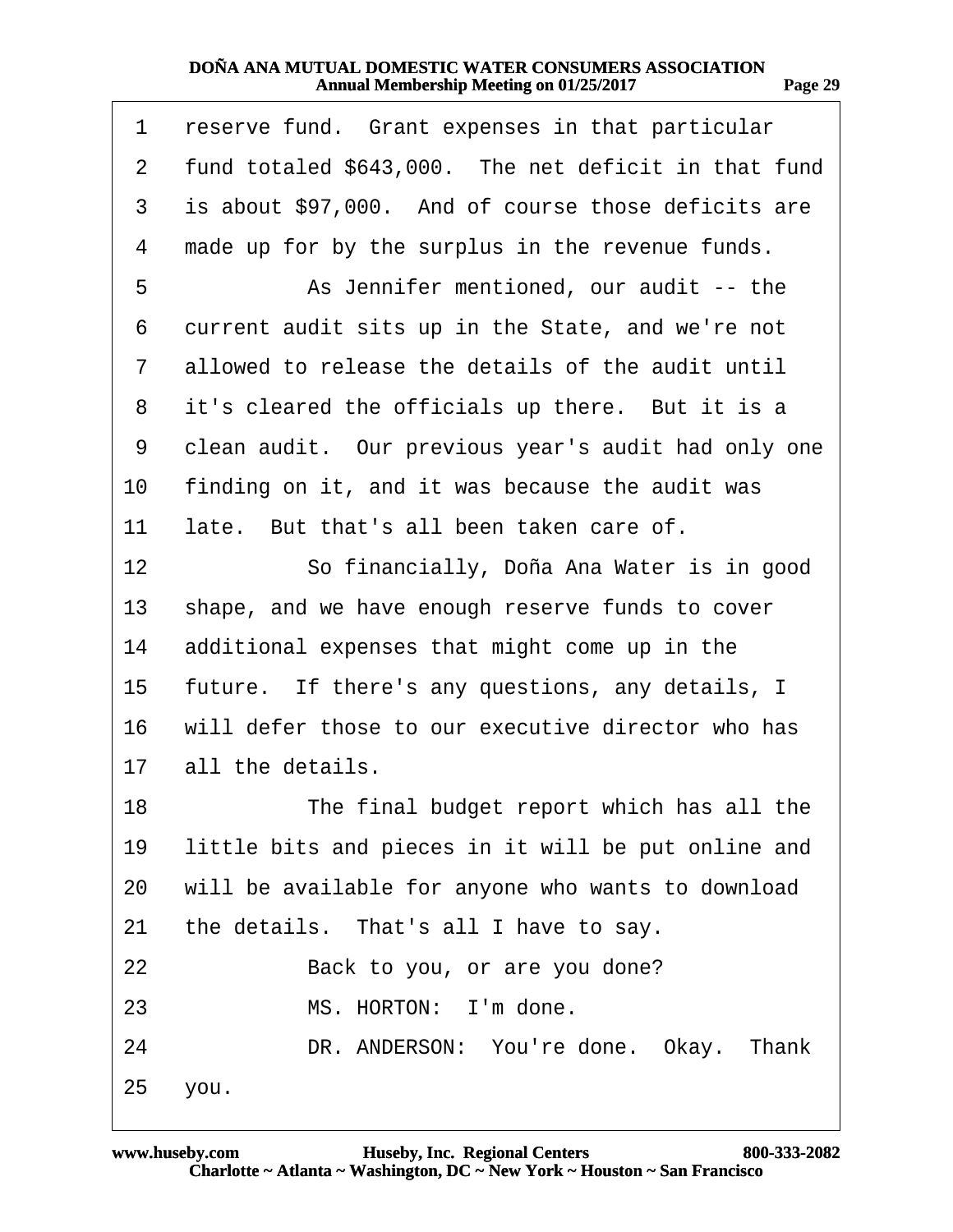<span id="page-29-0"></span>

| 1               | MR. MELTON: The next item on the agenda                 |
|-----------------|---------------------------------------------------------|
| $\overline{2}$  | is an item for public input.                            |
| 3               | Do we have anyone who wishes to have input              |
| 4               | from the public, from our membership?                   |
| 5               | Yes, sir. Please come forward to the mic.               |
| 6               | State your name, please, sir.                           |
| $\overline{7}$  | MR. WILBURN: My name is Bill Wilburn.                   |
| 8               | MR. MELTON: Can you get the mic a little                |
| 9               | closer?                                                 |
| $10-10$         | MR. WILBURN: Okay. Can you hear me any                  |
| 11              | better?                                                 |
| 12 <sub>2</sub> | MR. MELTON: No.                                         |
| 13              | MR. WILBURN: Well, I'll speak up.                       |
| 14              | MR. MELTON: Okay.                                       |
| 15              | MR. WILBURN: I live in Picacho Hills, and               |
|                 | 16 the new water lines have gone in. I understand that  |
|                 | 17 during the engineering and that, there's supposed to |
| 18.             | be five major checks in the water system that           |
| 19              | controls the pressure in the system. And I'm also       |
| 20              | under the impression that it's being recommended        |
| 21              | that additional pressure regulators be put on           |
| 22              | individual properties.                                  |
| 23              | Is that -- can you give me some input on                |
| 24              | that so -- I live in Picacho Hills on Las Casitas,      |
| 25              | and I've got 39 units in there, and people have been    |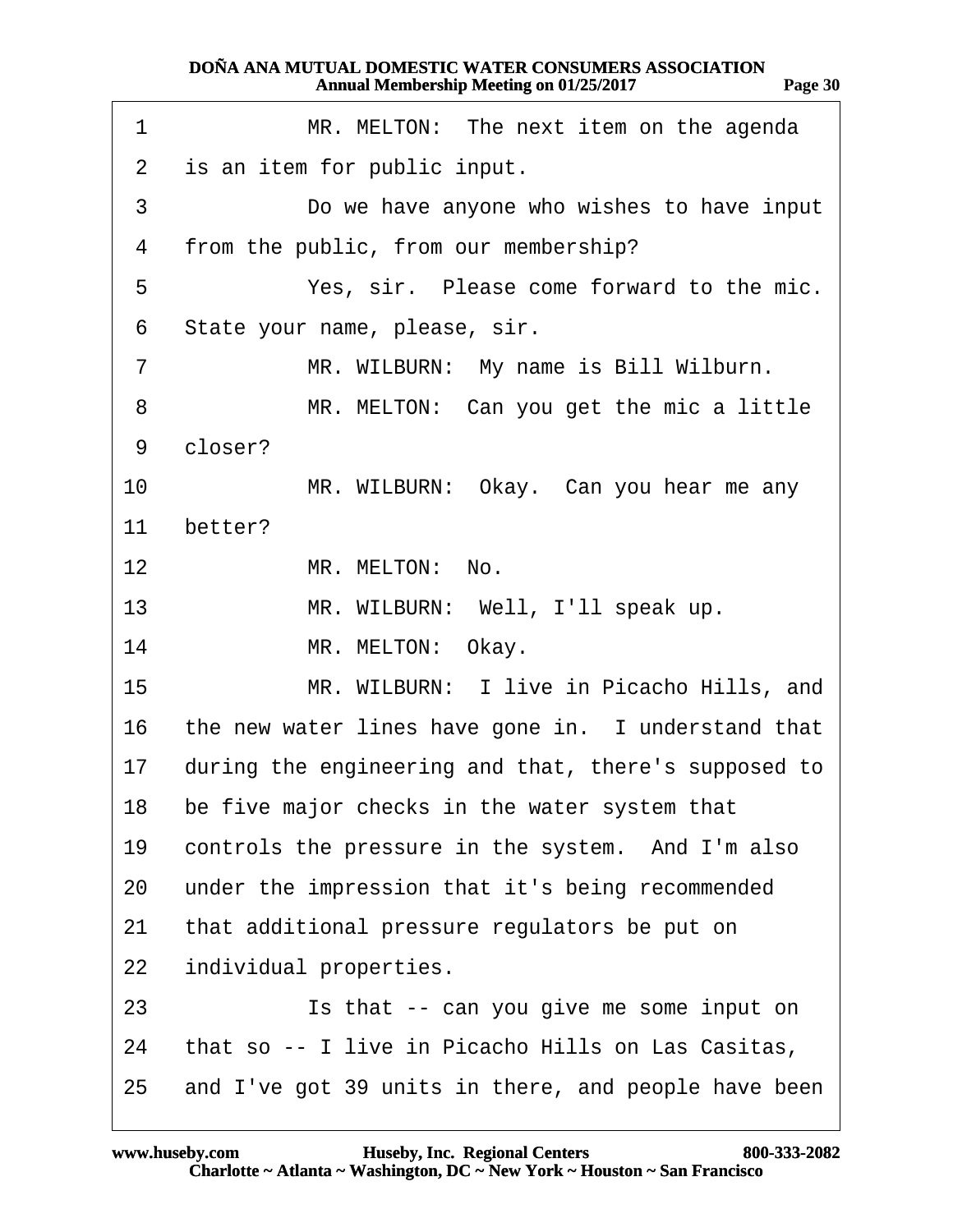<span id="page-30-0"></span>

| 1               | asking me. I would like to get some clarification     |
|-----------------|-------------------------------------------------------|
| $\overline{2}$  | on what we need to do to have it safe. We don't       |
| 3               | want lines blowing out or problems inside of the      |
| 4               | houses.                                               |
| 5               | MS. HORTON: That is correct. We are                   |
| 6               | going to be putting in four PRVs in the street in     |
| 7               | the main lines to regulate the pressure. The          |
| 8               | individual regulators that go at the homes are at     |
| 9               | the choice of the homeowner. It is not something we   |
| 10              | are recommending nor discouraging. If you wish to     |
| 11              | put it, you put it as additional backup. But we do    |
| 12 <sub>2</sub> | have multiple PRVs within the system to regulate      |
| 13              | pressure.                                             |
| 14              | MR. WILBURN: You know, we've had some                 |
| 15              | people that the minimum charge has been like \$350 to |
| 16              | have it installed. But if you have to have your       |
| 17              | driveway or anything like that, it can be well over   |
| 18              | a thousand dollars. People are concerned. I mean      |
| 19              | yeah, it's an extra backup, but is it something that  |
| 20              | is needed?                                            |
| 21              | MS. HORTON: There's no guarantee that a               |
| 22              | pressure-reducing valve would not fail at some        |
| 23              | point. Anything can fail. But they are brand-new,     |
| 24              | the ones that are going in. The seven that are        |
| 25              | existing are being replaced with new PRVs as well.    |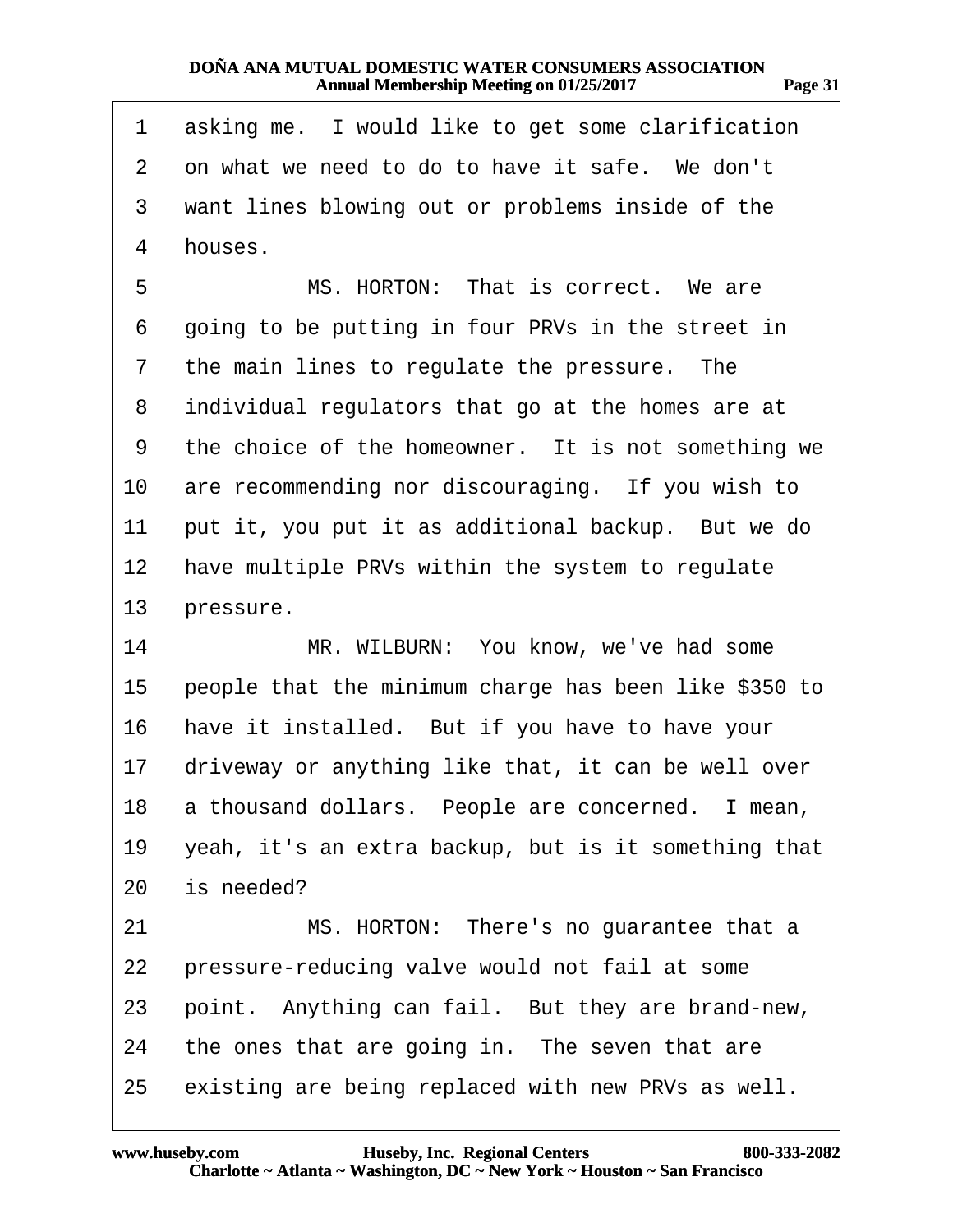<span id="page-31-0"></span>

| 1              | MR. WILBURN: What pressures should people              |
|----------------|--------------------------------------------------------|
| 2              | be expecting in the units?                             |
| 3              | MS. HORTON: We like to keep our system                 |
| 4              | between 60 and 80 ideally.                             |
| 5              | MR. WILBURN: Okay. And that should --                  |
| 6              | say if it goes to 80, is that a pressure that will     |
| $\overline{7}$ | cause destruction of anything inside? Let me ask       |
| 8              | you as far as is there -- I know I do RVing, and       |
| 9              | usually the number set is about 90 on the pressure     |
| 10             | regulators for your motor homes and things like        |
| 11             | that.                                                  |
| 12             | MS. HORTON: Your home should be regulated              |
| 13             | or should be able to accept somewhere between --       |
| 14             | somewhere around 150 p.s.i. That does not              |
| 15             | necessarily mean your appliances are rated for that.   |
| 16             | Appliances are all different. Dishwashers tend to      |
| 17             | be susceptible. That would be something you would      |
|                | 18 have to look at, who manufactured it and the model, |
| 19             | and look and see what the manufacturer                 |
| 20             | recommendation is.                                     |
| 21             | MR. WILBURN: Do we know if there is going              |
| 22             | to be a test time? Can people expect -- because if     |
| 23             | we knew there was going to be a time in which the      |
| 24             | testing was going to be done, people may want to       |
| 25             | turn off certain appliances and stuff like that to     |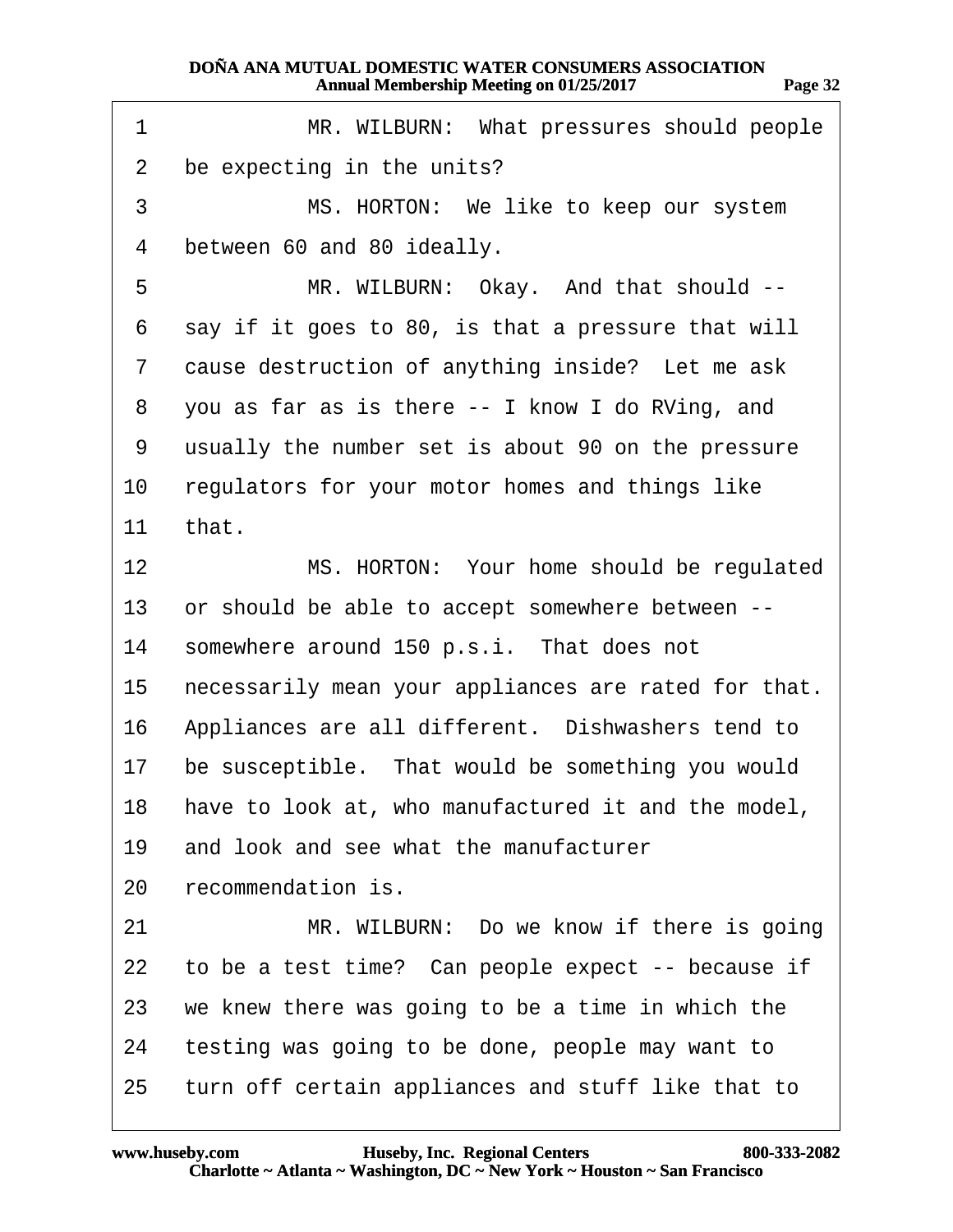<span id="page-32-0"></span>

| 1              | preclude bursts in pressure that would maybe cause   |
|----------------|------------------------------------------------------|
| $\overline{2}$ | certain units or certain appliances to malfunction.  |
| 3              | MS. HORTON: Once we get ready to start               |
| 4              | bringing the system online, we will do it section by |
| 5              | section to make sure we are regulating pressures     |
| 6              | within the ranges we expect to see. If something is  |
| 7              | not where we expect, we will shut it down and figure |
| 8              | out how to get it to the pressure that we need to.   |
| 9              | Those time frames will be posted because             |
| 10             | there will be water outages associated with that.    |
| 11             | When PRVs go on line, there will be some water       |
| 12             | outages. And then as we start isolating the system,  |
| 13             | you'll see some additional water outages.            |
| 14             | MR. WILBURN: Okay. And you did say that              |
| 15             | you thought that the pressures for appliances should |
| 16             | be somewhere around 150?                             |
| 17             | MS. HORTON: Your home is rated for 150.              |
| 18             | Your appliances can differ. Your irrigation system   |
| 19             | is another susceptible place.                        |
| 20             | MR. WILBURN: It's what?                              |
| 21             | MS. HORTON: Susceptible to not                       |
| 22             | withstanding high pressure.                          |
| 23             | MR. WILBURN: "High pressure" being what?             |
| 24             | MS. HORTON: 150 -- depending on what kind            |
| 25             | of irrigation system you have in with valves and     |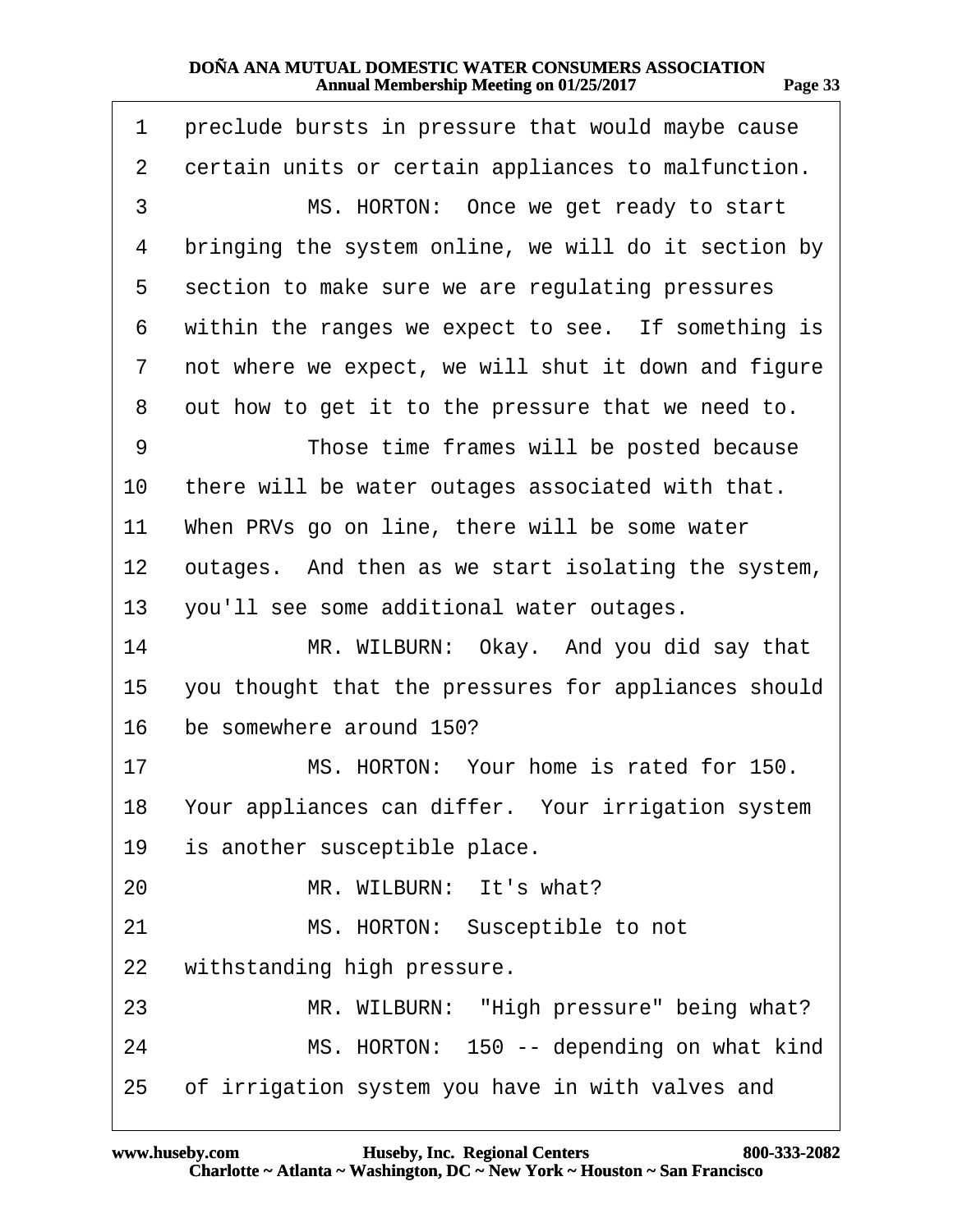<span id="page-33-0"></span>

| 1                 | piping, it may not like 150 p.s.i. Not that we       |
|-------------------|------------------------------------------------------|
| $\overline{2}$    | expect our system to be anywhere close to that.      |
| 3                 | MR. WILBURN: If it got to 100, do you                |
| 4                 | think that most systems should handle that?          |
| 5                 | MS. HORTON: I don't know.                            |
| 6                 | MR. WILBURN: Or you mean like sprinkler              |
| 7                 | systems and that?                                    |
| 8                 | MS. HORTON: Some people's will, some                 |
| 9                 | people's won't. It depends on brands, how it was     |
| 10                | put in. There's lots of factors that go into that.   |
| 11                | MR. WILBURN: Okay. All right. Thank you              |
| $12 \overline{ }$ | very much.                                           |
| 13                | MS. HORTON: You're welcome.                          |
| 14                | MR. MELTON: Mr. Hayhoe?                              |
| 15                | MR. HAYHOE: My name is Jim Hayhoe. Just              |
| 16                | to expand on that point -- and I guess I probably    |
| 17                | should have talked to Bill Wilburn somewhere along   |
|                   | 18 the line.                                         |
| 19                | Speaking from a Picacho Property Owners              |
| 20                | Association standpoint, we put together a purchase   |
| 21                | plan for -- a bulk-buy purchase plan for house-level |
| 22                | PRVs. To date, 223 people have signed up and have    |
| 23                | had the PRVs installed. The average cost has been    |
| 24                | around \$175. The maximum that we've seen in any     |
| 25                | installation has been \$300. So I don't think we     |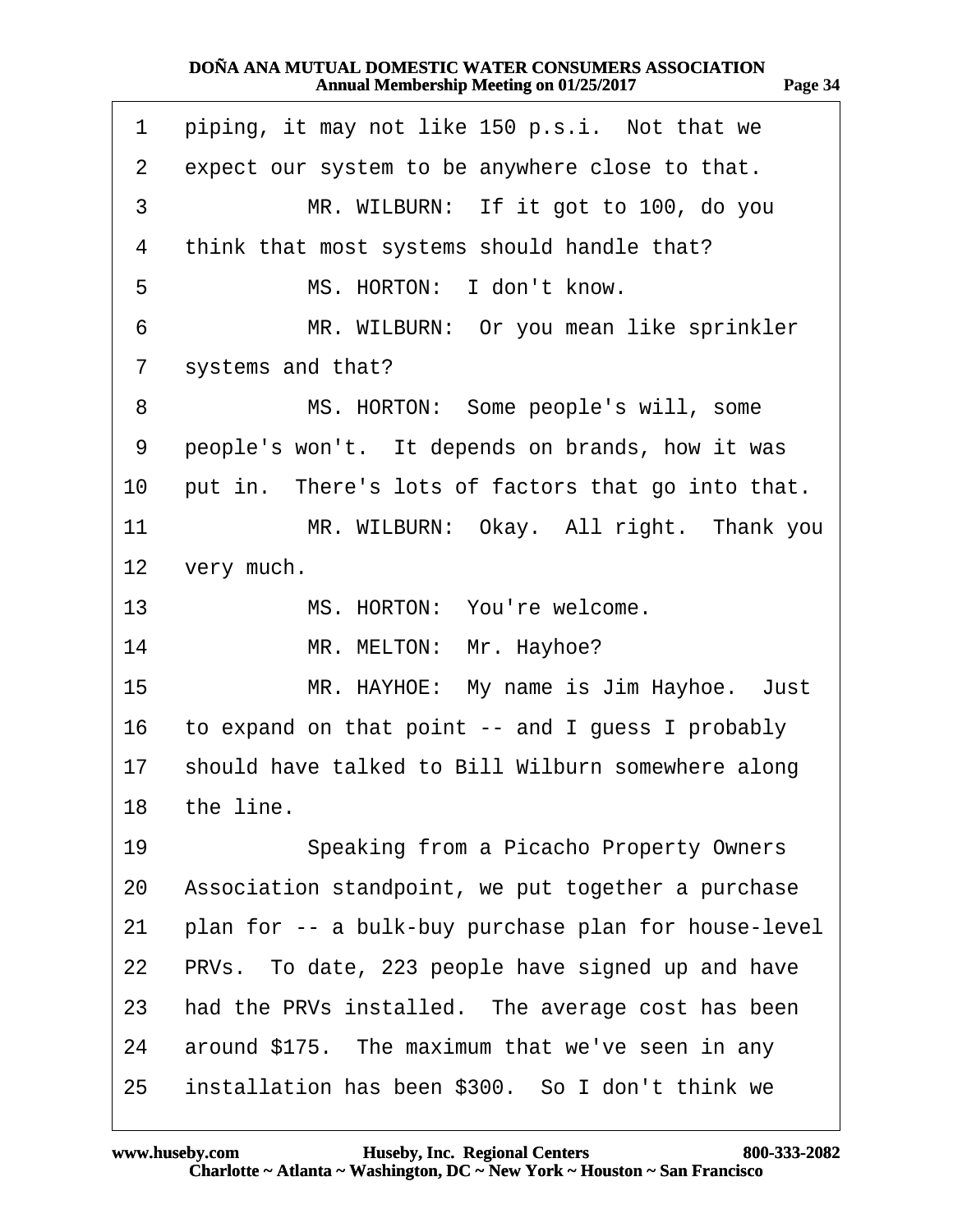<span id="page-34-0"></span>

| 1  | have to worry about any thousand-dollar              |
|----|------------------------------------------------------|
| 2  | installations. Even the ones that are located in     |
| 3  | the driveways, we've been able to figure out a way   |
| 4  | to work around those.                                |
| 5  | The reason we did this is that we're                 |
| 6  | identifying it as an insurance item that simply      |
| 7  | backs up those commercial PRVs which are going to be |
| 8  | in the system. The other reason we did it is a       |
| 9  | couple of us went around a couple of months ago and  |
| 10 | did a number of pressure checks around the system.   |
| 11 | We looked at almost 45 different households across   |
| 12 | Picacho Hills, and we found pressures varying all    |
| 13 | the way from 29 p.s.i. to 105 p.s.i.                 |
| 14 | That worried us. That's the reason we                |
| 15 | thought we'd go forward with this and offer it as an |
| 16 | insurance item only, not as a requirement.           |
| 17 | MR. MELTON: Thank you.                               |
| 18 | Yes, sir, right here.                                |
| 19 | MR. ROBERTS: Hi. I'm Todd Roberts, and I             |
| 20 | live up in Picacho Hills. We've covered -- a couple  |
| 21 | of items that we already covered. I noticed that     |
| 22 | your regulation, your approval was for 60 to         |
| 23 | 80 pounds p.s.i. on your system that you put up      |
| 24 | there.                                               |
| 25 | MR. MELTON: That's our target.                       |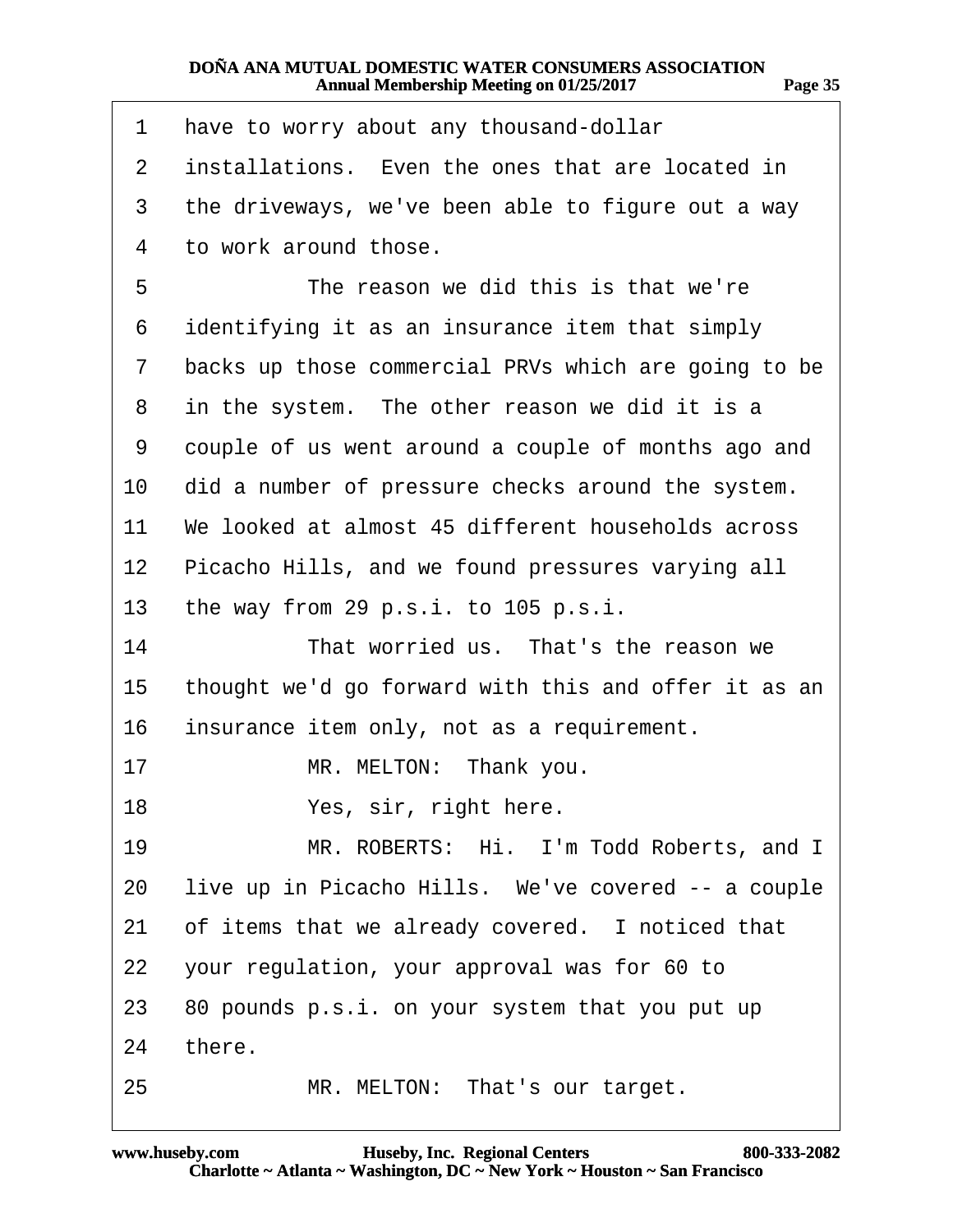| и<br>ПД<br>. . |        |
|----------------|--------|
|                | н<br>в |

<span id="page-35-0"></span>

| 1              | MR. ROBERTS: The way the State states it,           |
|----------------|-----------------------------------------------------|
| $\overline{2}$ | it's a recommended standard that they approved your |
| 3              | system with. Is that not correct? This is Angela    |
| 4              | Faye Cross's letter to me.                          |
| 5              | MR. MELTON: Well, I believe that's                  |
| 6              | probably a recommendation by the State; right?      |
| $\overline{7}$ | MR. ROBERTS: I understand from what she             |
| 8              | told me, she said -- I asked if there's regulations |
| 9              | that limit the operations of pressure and           |
| 10             | distribution. And as I stated during our            |
| 11             | conversation, the acceptable pressure is 60 to      |
|                | 12 80 p.s.i.                                        |
| 13             | MR. MELTON: That's a recommendation, not            |
| 14             | a requirement.                                      |
| 15             | MR. ROBERTS: Well, okay. So you say that            |
| 16             | your system is not designed for that?               |
| 17             | MR. MELTON: That's not what we said at              |
|                | 18 all, sir. What we said was, as I understood our  |
| 19             | executive director, that we try to maintain our     |
| 20             | system between 60 and 80 pounds. We cannot          |
| 21             | guarantee 100 percent compliance with that 24 hours |
| 22             | a day, 7 days a week. I mean unfortunately          |
| 23             | mechanical things fail. And that being the case, we |
| 24             | provide the best service we can at the pressures    |
| 25             | closest to the recommendations.                     |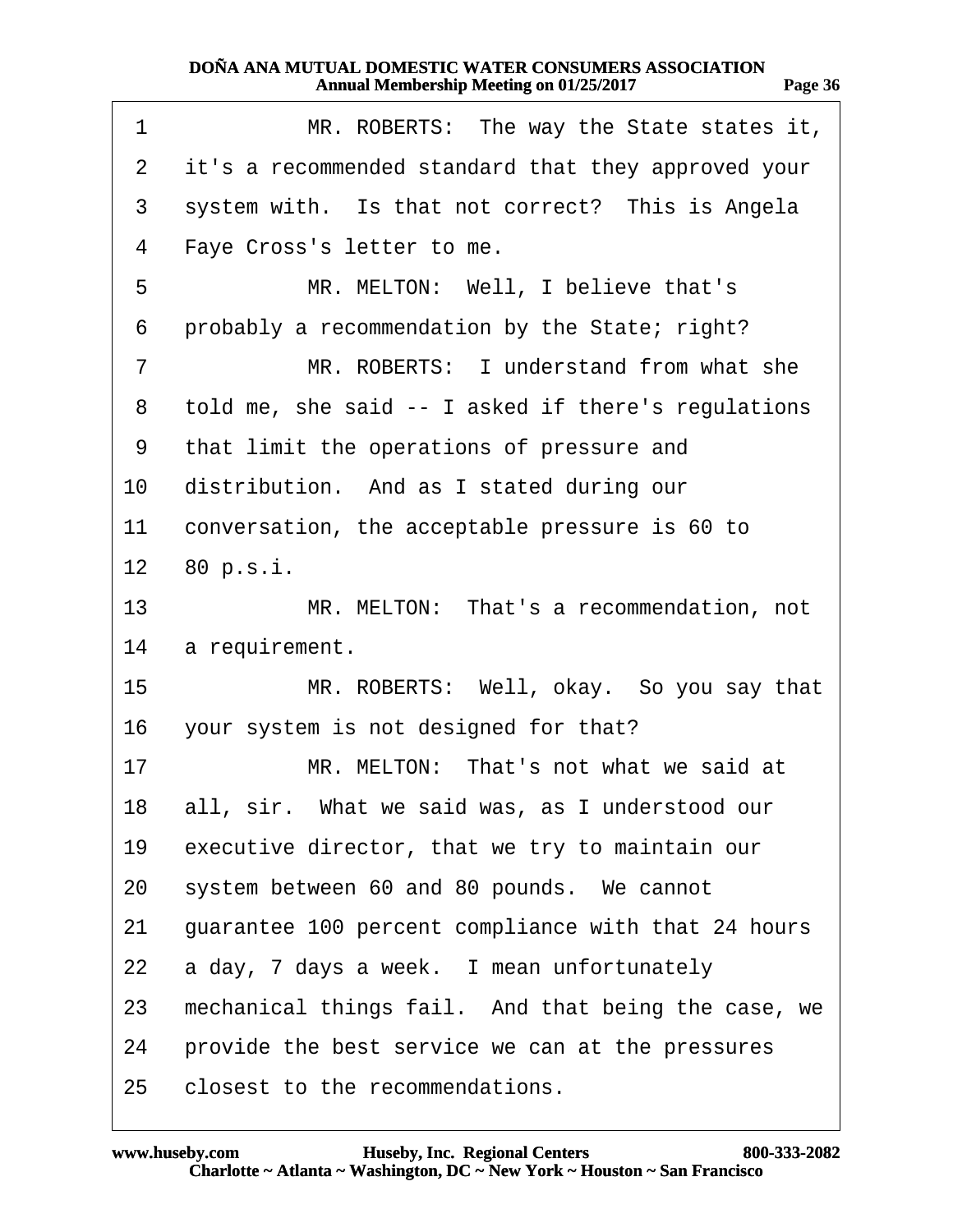<span id="page-36-0"></span>

| 1               | MR. ROBERTS: Right. Okay. This is your               |
|-----------------|------------------------------------------------------|
| 2               | bulletin that was sent out, and I noticed at the     |
| 3               | bottom of it "We expect to regulate and maintain     |
| 4               | pressure under 100 pounds p.s.i." That could be      |
| 5               | 99 pounds. So don't you think that you should be     |
| 6               | saying 60 to 80 p.s.i. so you don't wave this around |
| $\overline{7}$  | and say, well, we already told you we're going to be |
| 8               | at 100?                                              |
| 9               | MR. MELTON: We're going to tell you that             |
| 10 <sup>°</sup> | we will try to maintain it at 60 to 80.              |
| 11              | MR. ROBERTS: Well, I understand that.                |
| 12 <sub>2</sub> | But what I'm saying is --                            |
| 13              | MR. MELTON: Your point is well taken,                |
| 14              | sir.                                                 |
| 15              | MR. ROBERTS: -- you're sending something             |
| 16              | that says it's 100 pounds. So if you correct it,     |
| 17              | that's all I'm talking about. Okay?                  |
| 18              | MR. MELTON: Okay. Very good.                         |
| 19              | MR. ROBERTS: Thank you.                              |
| 20              | MR. MELTON: We can take care of that, I              |
| 21              | think.                                               |
| 22              | MS. HORTON: Our target range is 60 to 80.            |
| 23              | But if you see a failure with a PRV, which is what   |
| 24              | we've been experiencing in Picacho Hills, you will   |
| 25              | see pressures in the 100 range. So there's no way    |
|                 |                                                      |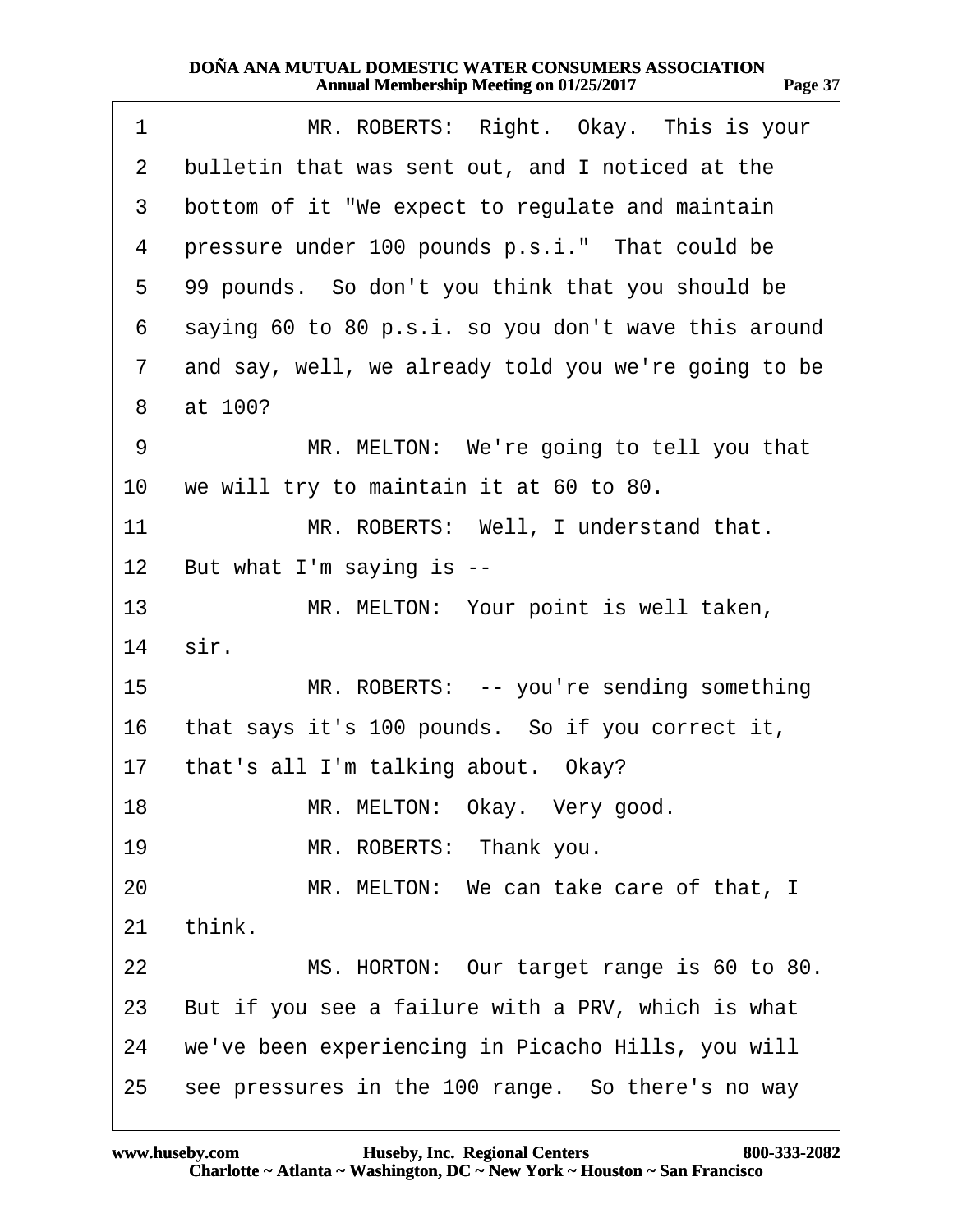| Page 38 |  |
|---------|--|
|         |  |

<span id="page-37-0"></span>

| 1              | we can guarantee it's never going to be around that.    |
|----------------|---------------------------------------------------------|
| $\overline{2}$ | But the goal and the target is 60 to 80. But you        |
| 3              | are going to see spikes around 100, and that's what     |
| 4              | you've been seeing in Picacho recently with the         |
| 5              | failures in the PRVs.                                   |
| 6              | MR. ROBERTS: I accept that. What I'm                    |
| $\overline{7}$ | saying is it shouldn't be in writing that you're        |
| 8              | looking at 100 or less.                                 |
| 9              | MS. HORTON: That's in the event of a                    |
| 10             | failure.                                                |
| 11             | MR. ROBERTS: It doesn't say that. So if                 |
| 12             | that can be corrected. Thank you.                       |
| 13             | MR. MELTON: Anything further?                           |
| 14             | Yes, ma'am. You've been very patient with               |
| 15             | US.                                                     |
| 16             | MS. WINANS: My name is Charlotte Winans.                |
|                | 17 I live on Eagles Nest Road. Several years ago when   |
|                | 18 the water lines were put in and the water meters and |
| 19             | the hydrants and all that stuff was put in, there       |
| 20             | was damage done to Eagles Nest Road on the west end     |
| 21             | closest to Doña Ana Road. And for a long time there     |
| 22             | was a great big circle where the damage was by the      |
| 23             | water people that said repair.                          |
| 24             | Well, that's long since gone, and it's                  |
| 25             | still in need of repair, and it's deteriorating with    |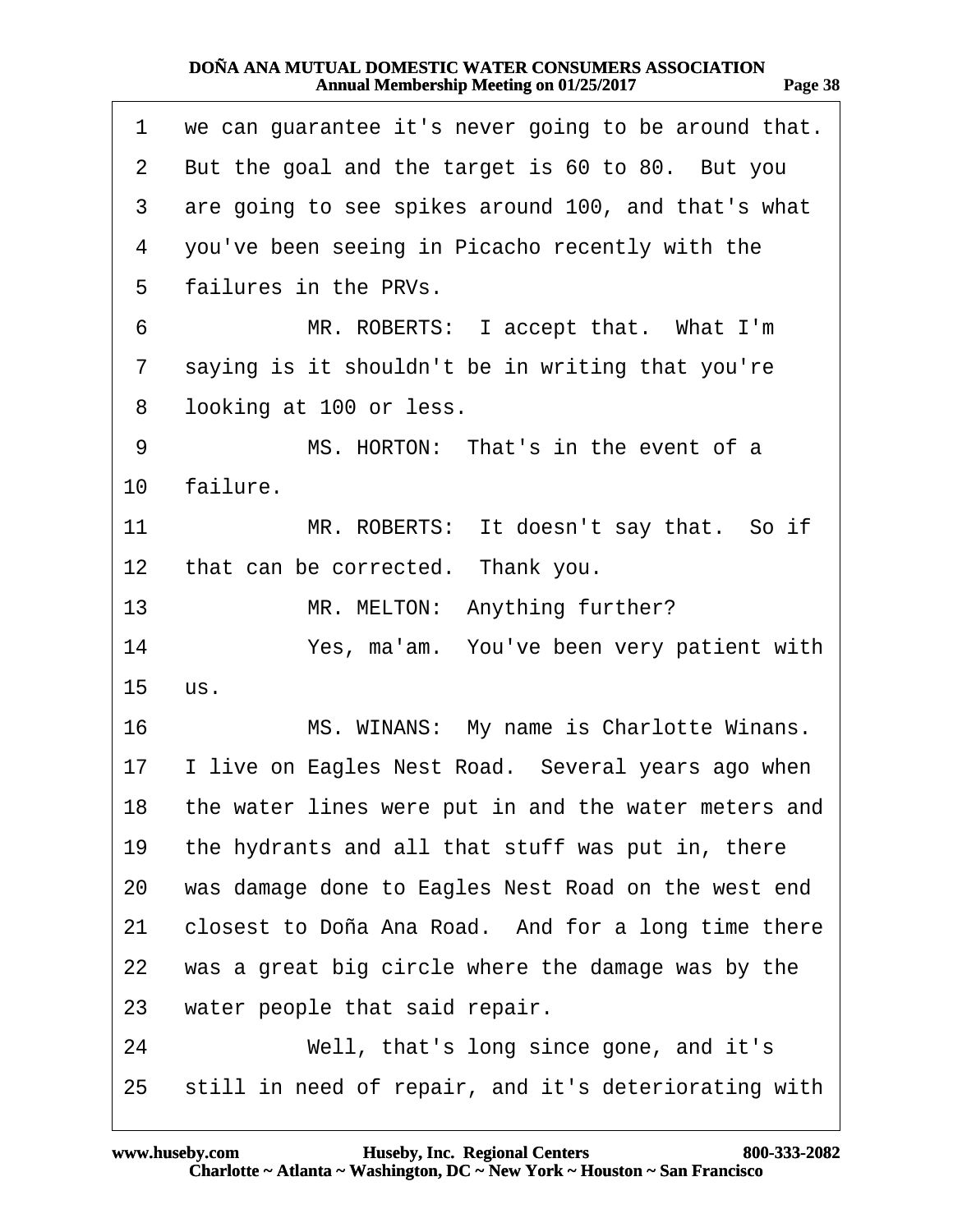<span id="page-38-0"></span>

| 1               | all the rain because we've always had this lake. So    |
|-----------------|--------------------------------------------------------|
| $\overline{2}$  | I'm here to --                                         |
| 3               | MR. MELTON: Damage on Eagles Nest Road                 |
| 4               | you say?                                               |
| 5               | MS. WINANS: Yes, sir. It's in front of                 |
| 6               | the Brills' home.                                      |
| $\overline{7}$  | MR. MELTON: I'm not aware of any issues.               |
| 8               | Are you, Jennifer?                                     |
| 9               | MS. HORTON: No, I wasn't aware of that                 |
| 10              | issue. That was from our Doña Ana School Road          |
| 11              | project. We'll be happy to go out, if it's damage      |
| 12 <sup>1</sup> | that our contractor did, and look at that and see      |
|                 | 13 what needs to be done to repair it. If it's paving, |
|                 | 14 we contact the County because it is a county road   |
| 15              | there at Doña Ana Road and Eagles Nest.                |
| 16              | MS. WINANS: I was the instigator for                   |
| 17              | having that road paved, and so that's why I want to    |
|                 | 18 see that it continues to stay paved.                |
| 19              | MS. HORTON: Let us go take a look at it                |
| 20              | and see what we can do.                                |
| 21              | MS. WINANS: All right. Thank you so                    |
| 22              | much.                                                  |
| 23              | MS. HORTON: You're welcome.                            |
| 24              | MR. MELTON: Mr. Butler way in the back.                |
| 25              | MR. BUTLER: Mr. President and members of               |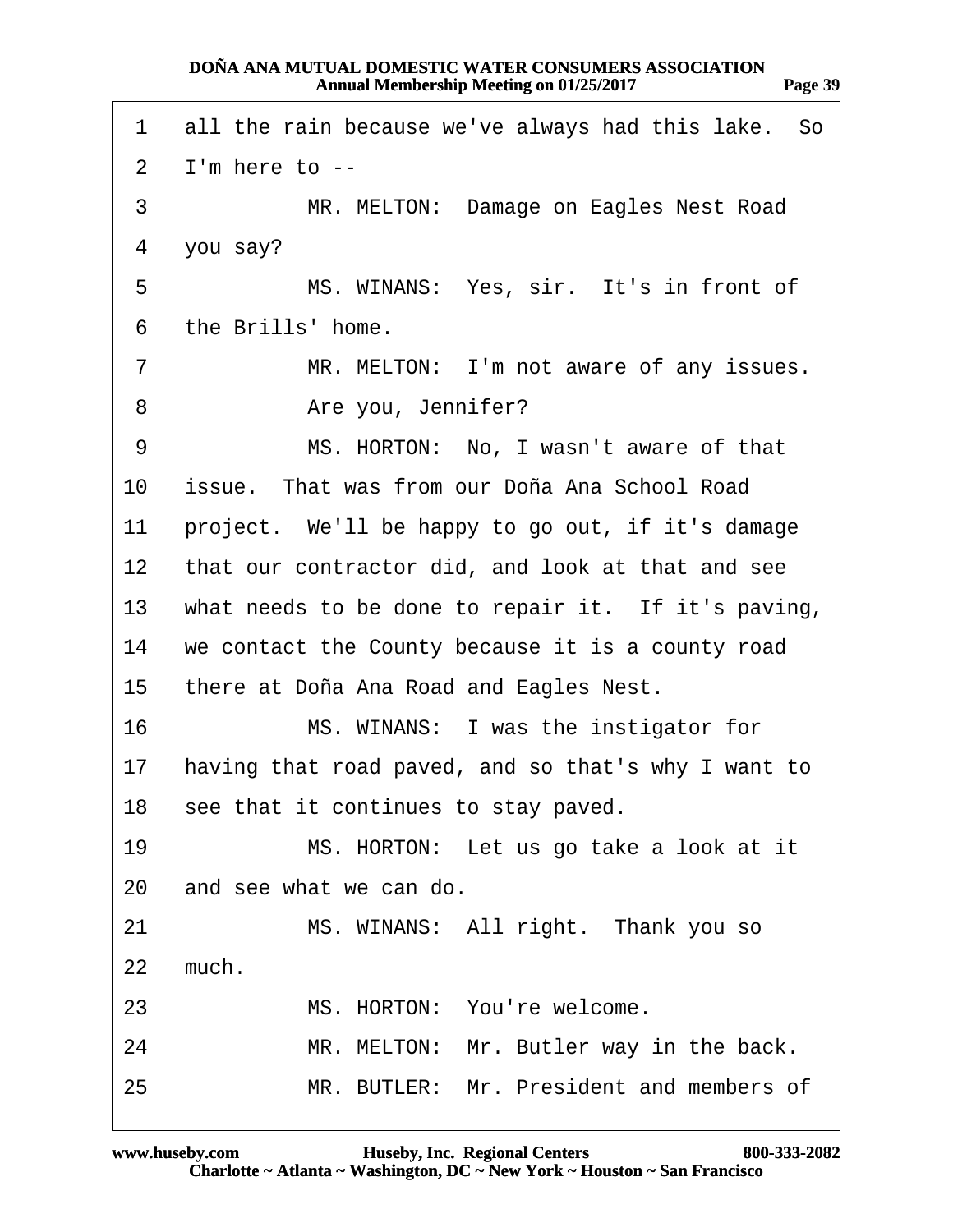<span id="page-39-0"></span>

| 1       | the board --                                         |
|---------|------------------------------------------------------|
| 2       | MR. MELTON: Please state your name.                  |
| 3       | MR. BUTLER: Oscar Vasquez Butler.                    |
| 4       | Actually, I'd like to congratulate the               |
| 5       | Board and Mr. President for really the               |
| 6       | aggressiveness that Doña Ana Water has taken in      |
| 7       | pursuing grants and leveraging those grants. Having  |
| 8       | been a president of the Board myself, I know that    |
| 9       | it's very difficult to get a grant.                  |
| 10      | And a lot of that is attributed to Souder            |
| 11      | Miller and their engineering and their planning      |
| $12 \,$ | because they're convincing to the Board, the         |
| 13      | Colonias Infrastructure Board, which I'm a member    |
| 14      | of. So they have a very persuasive way with words,   |
| 15      | which is good.                                       |
| 16      | So just to congratulate you and also to              |
| 17      | comment on Picacho Hills water pressure. There was   |
| 18      | a time they didn't have any water pressure, and they |
| 19      | couldn't flush or even wash their hair in the        |
| 20      | morning because of lack of water pressure. And       |
| 21      | that's why Doña Ana Water has accessed some in that  |
| 22      | area. That is a region now of service.               |
| 23      | It does me good to hear that they're                 |
| 24      | trying to regulate water pressure. So I think        |
| 25      | that's a tribute to you that we've been able to      |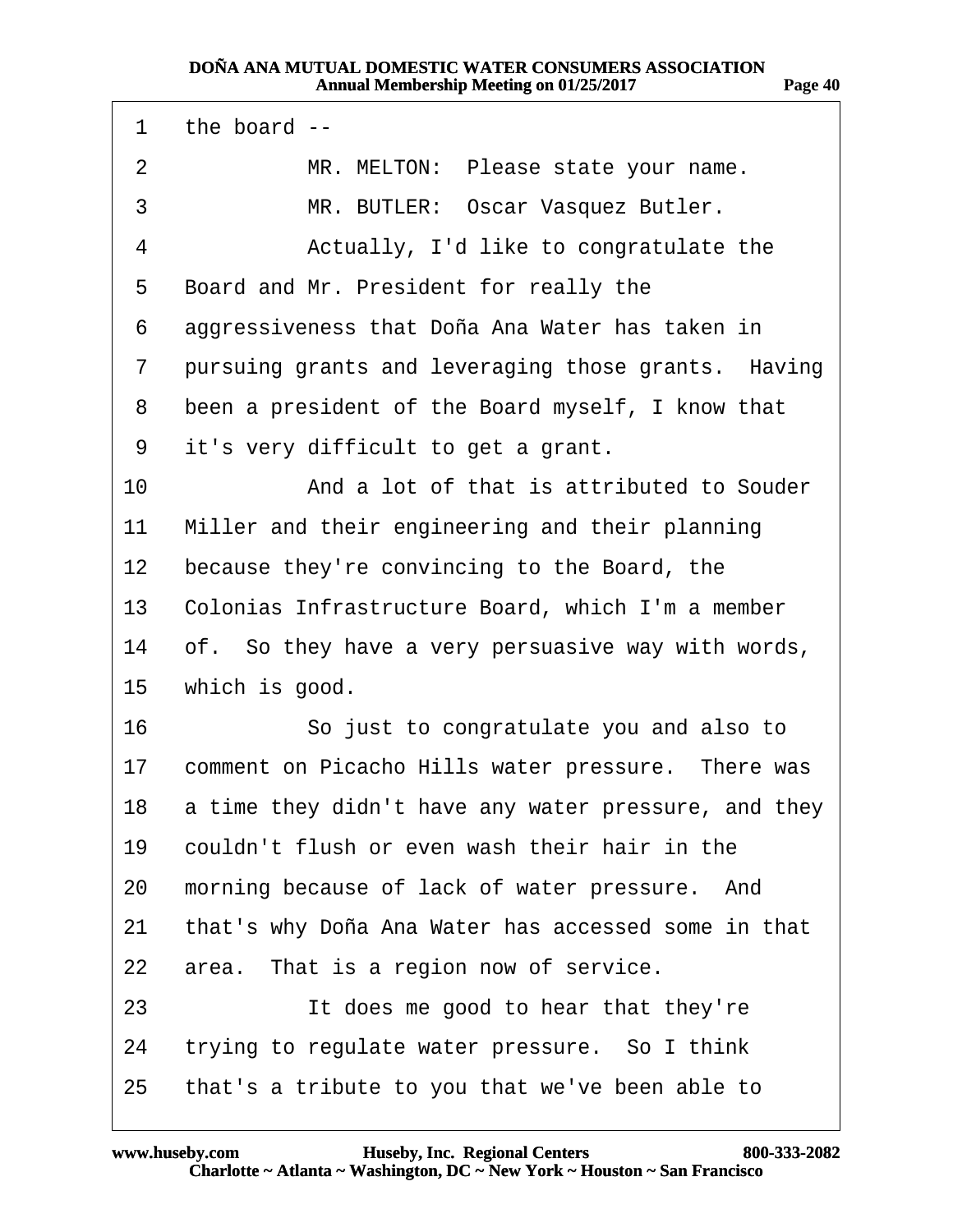| 78 T.C<br>п |  |
|-------------|--|
|             |  |

<span id="page-40-0"></span>

| 1  | service a particular area, a very affluent area that   |
|----|--------------------------------------------------------|
| 2  | is deserving of the service, but a service that was    |
| 3  | well needed and they're getting it now. And now the    |
| 4  | concern is too much pressure. So it's a tribute to     |
| 5  | you.                                                   |
| 6  | Secondly, I think you should announce more             |
| 7  | of the leveraging that you're doing with other         |
| 8  | agencies. Because I know from being on the Board       |
| 9  | that we kind of give brownie points not only for       |
| 10 | your leveraging, but you're kind of encircling the     |
| 11 | whole district with water, saving water. And you       |
| 12 | were talking about the conservation of water.          |
| 13 | You're doing a very good job at that.                  |
| 14 | And lastly, I think you ought to beat your             |
| 15 | chest with how many fire hydrants you're putting in.   |
| 16 | That is really a County responsibility in terms of     |
| 17 | firefighting services. But because there's grants      |
|    | 18 to provide fire hydrants and lower the fire ratings |
| 19 | for a lot of your communities -- and I addressed       |
| 20 | this up at Radium Springs -- you should really do an   |
| 21 | assessment as to the fire ratings and the services     |
| 22 | that you're providing within the respective            |
| 23 | communities because I know a lot of folks are          |
| 24 | concerned with water rates going up, and they really   |
| 25 | like the fire insurance policies going down. So you    |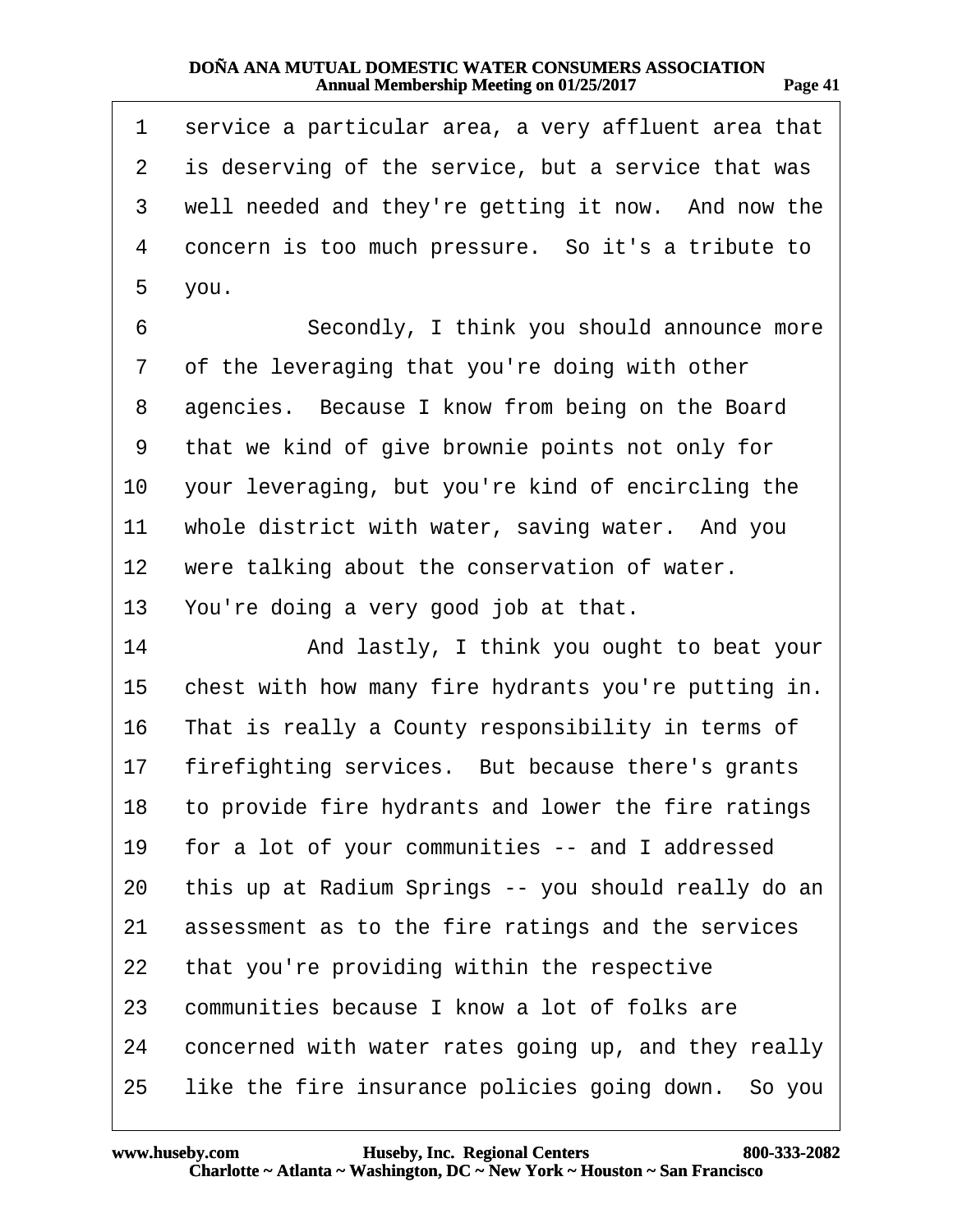<span id="page-41-0"></span>

| 1               | can see that there's a two-way street there.        |
|-----------------|-----------------------------------------------------|
| 2               | But congratulations on what you're                  |
| 3               | providing us in terms of a Board. Thank you.        |
| 4               | MR. MELTON: Thank you, sir.                         |
| 5               | Anyone else? Yes, sir. Please state your            |
| 6               | name.                                               |
| 7               | MR. HOKKANEN: Jack Hokkanen. You                    |
| 8               | mentioned in your report that -- you were talking   |
| 9               | about meters and, if you have a suspect meter, that |
| 10              | you could go through the process of testing it and  |
| 11              | all this. And then you said then we would compare   |
| 12 <sub>2</sub> | that to the standards or the specifications that we |
| 13 <sup>°</sup> | go by.                                              |
| 14              | What do you go by? Industry standards?              |
| 15              | MR. MELTON: Our standards, Jennifer, are            |
|                 | 16 plus or minus 3 percent?                         |
| 17              | MS. HORTON: 3 percent.                              |
| 18              | MR. HOKKANEN: Is that an City standard?             |
| 19              | Is that typical?                                    |
| 20              | MS. HORTON: No.                                     |
| 21              | MR. HOKKANEN: It's something you made up            |
| 22              | or adopted?                                         |
| 23              | MS. HORTON: Utilities have their own                |
| 24              | based on history with accuracy of years.            |
| 25              | MR. HOKKANEN: But that's what you                   |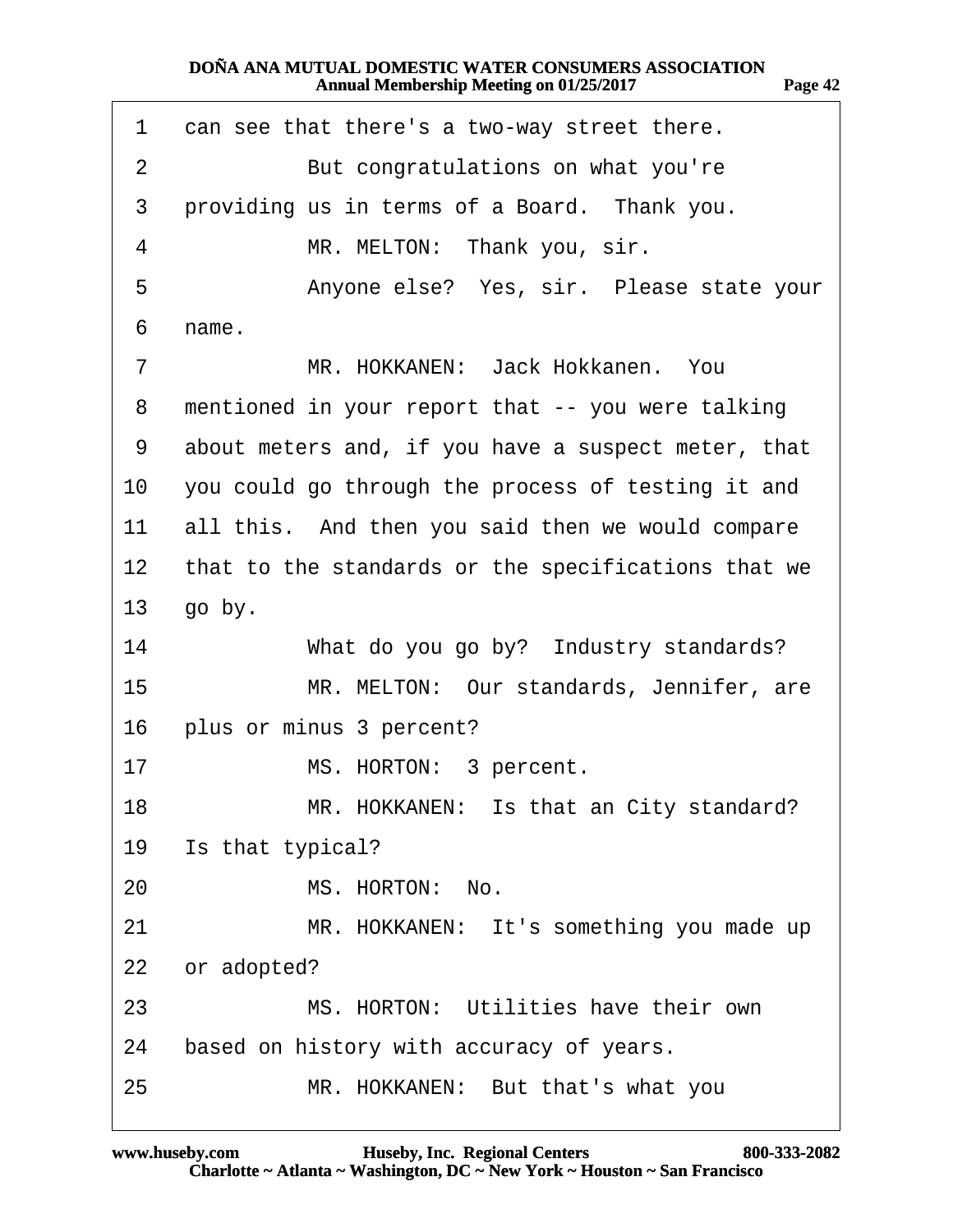<span id="page-42-0"></span>

| 1                 | adopted?                                              |
|-------------------|-------------------------------------------------------|
| $\overline{2}$    | MS. HORTON: Yes.                                      |
| 3                 | MR. MELTON: It is a local standard.                   |
| 4                 | MR. HOKKANEN: It's a utility standard?                |
| 5                 | MR. MELTON: It's a local standard for                 |
| 6                 | this utility, our specification.                      |
| 7                 | Ma'am, could I get you, please?                       |
| 8                 | I'll get you in a minute, sir.                        |
| 9                 | MS. HERBERGER: Hi. I'm Margie Herberger.              |
| 10                | I'm living in Picacho Hills, and I just had a         |
| 11                | question.                                             |
| $12 \overline{ }$ | Jennifer, you mentioned when the testing              |
| 13                | will begin -- you said something like it will be      |
| 14                | posted when the outages will be.                      |
| 15                | What does that mean? Will it be on the                |
| 16                | web site? Will we be let know?                        |
| 17                | MS. HORTON: It will be on the web site,               |
|                   | 18 and we'll also use our call notification to notify |
| 19                | the public as well.                                   |
| 20                | MR. MELTON: Oh, no.                                   |
| 21                | MS. HERBERGER: Okay. Because I was told               |
| 22                | that the call notification, which we did get          |
| 23                | multiple times, thank you very much, they actually    |
| 24                | gave the wrong date for this meeting.                 |
| 25                | MR. MELTON: Initially we did.                         |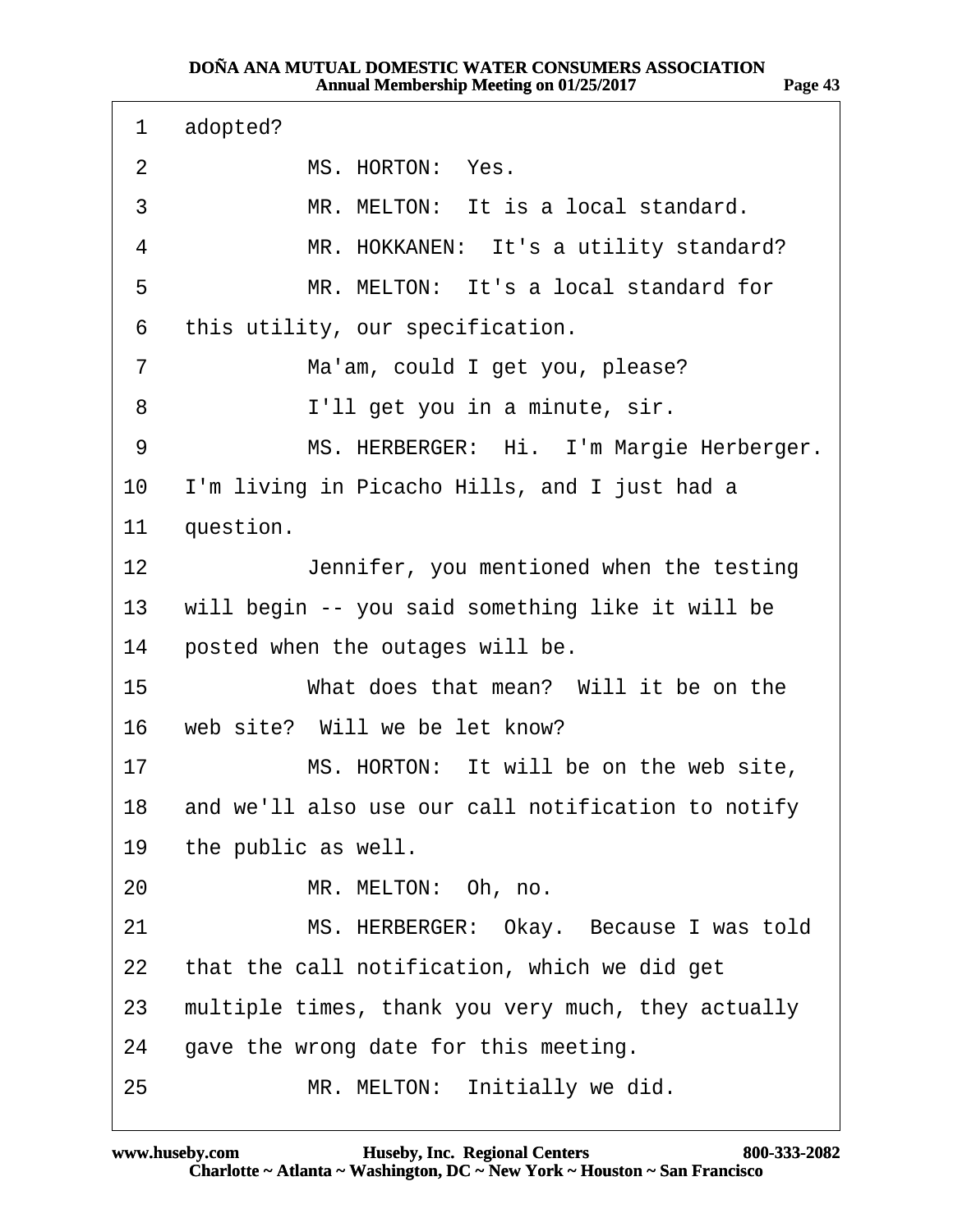<span id="page-43-0"></span>

| 1              | MS. HORTON: That was my mistake.                     |
|----------------|------------------------------------------------------|
| $\overline{2}$ | MS. HERBERGER: Okay. So we'll know?                  |
| 3              | MS. HORTON: Yes.                                     |
| 4              | MS. HERBERGER: All right. That's good.               |
| 5              | Thank you very much.                                 |
| 6              | MR. MELTON: Additionally, I might point              |
| 7              | out that we do try to communicate frequently with    |
| 8              | the PHPOA so that they can utilize their resources   |
| 9              | to try to get the word spread in the Picacho Hills   |
| 10             | area. You really are fortunate in that you have      |
| 11             | that sort of a communication capability.             |
| 12             | When you get into, for example, District 1           |
| 13             | which stretches from the road that runs between the  |
| 14             | two convenience stores in Doña Ana over to the       |
| 15             | river, basically, and all the way north to Radium    |
| 16             | Springs and we have no Homeowners Associations or    |
| 17             | anything like that, communication is a rather        |
| 18             | difficult feat.                                      |
| 19             | So, you know, Mr. Beeson and his folks               |
| 20             | with the PHPOA are to be commended for volunteering  |
| 21             | to try to assist us in spreading the word out there, |
| 22             | and I do appreciate it for us.                       |
| 23             | Anyone else? Twister?                                |
| 24             | I'll get to you next, sir.                           |
| 25             | MR. GEERY: Thank you for hearing me.                 |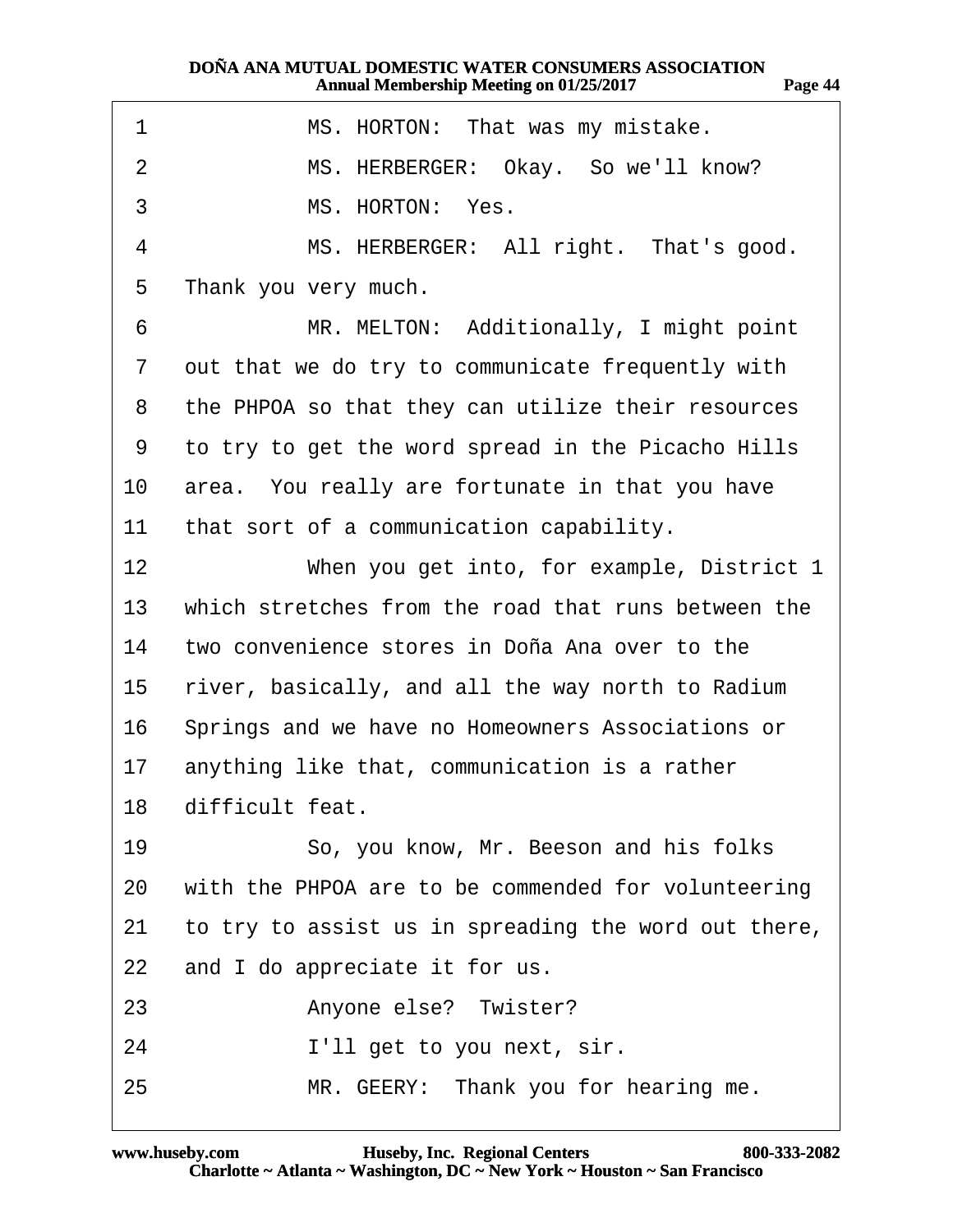<span id="page-44-0"></span>

| 1              | MR. MELTON: State your name, please.                  |
|----------------|-------------------------------------------------------|
| 2              | MR. GEERY: My name is Floyd Geery.                    |
| 3              | That's G-e-e-r-y, golf, echo, echo, radio, yankee.    |
| 4              | All right?                                            |
| 5              | Now, we had a water outage on Sharon Q                |
| 6              | Lane today. I mean the water was coming up pretty     |
| $\overline{7}$ | well, and your team was on it almost immediately.     |
| 8              | So thank you very much. You're doing a good job.      |
| 9              | MR. MELTON: Thank you, sir.                           |
| 10             | MR. GEERY: I've had a lot of elderly                  |
| 11             | people out there that go drive at night -- in fact,   |
| 12             | they shouldn't drive in the day, some of them. They   |
| 13             | really are -- but they're asking about water          |
| 14             | pressures.                                            |
| 15             | Are there any water pressure tests going              |
| 16             | to be done in the Radium Springs area? I know we're   |
|                | 17 out there in the hinterlands, you know. But I just |
|                | 18 wondered, are there any plans?                     |
| 19             | MS. HORTON: Yes, there are. So with the               |
| 20             | upgrades to Radium Springs comes a new booster        |
| 21             | station.                                              |
| 22             | MR. GEERY: So the whole thing is going to             |
| 23             | be $-$                                                |
| 24             | MS. HORTON: There will be pressure zones              |
| 25             | created in Radium like we have in Picacho to          |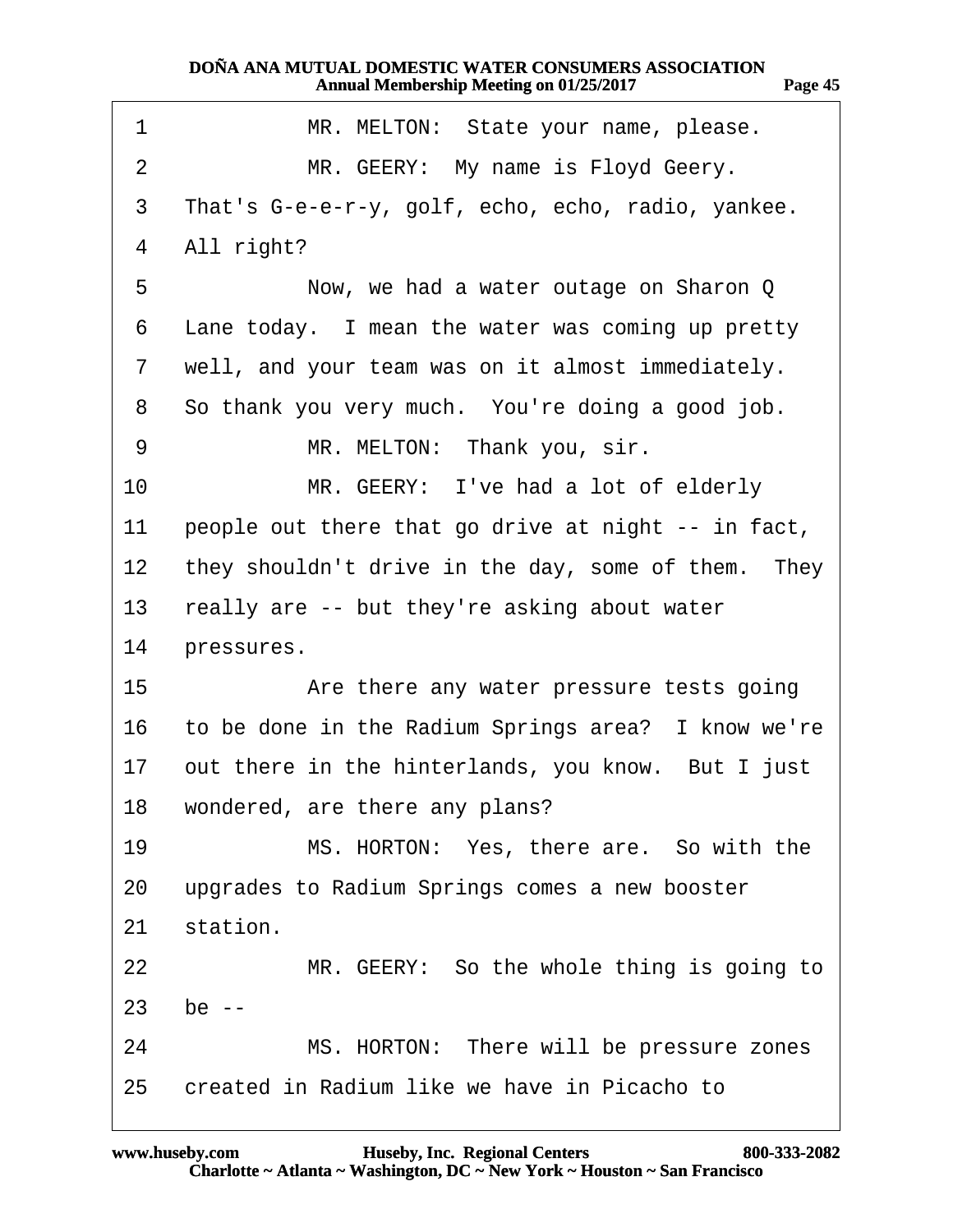<span id="page-45-0"></span>

| 1               | regulate pressure once that new booster comes on    |
|-----------------|-----------------------------------------------------|
| 2               | line.                                               |
| 3               | MR. GEERY: So we're not being forgotten?            |
| 4               | MS. HORTON: No, you're not being                    |
| 5               | forgotten. You'll have fire hydrants and valves and |
| 6               | pressure. You get lots of things.                   |
| 7               | MR. GEERY: We're going to get fire                  |
| 8               | hydrants?                                           |
| 9               | MS. HORTON: You are.                                |
| 10              | MR. GEERY: I'll be able to take a bath,             |
| 11              | huh? Anyway, I wanted to say that.                  |
| 12 <sub>2</sub> | MR. MELTON: With me on the board, you               |
| 13              | think Radium Springs would get forgotten?           |
| 14              | MR. GEERY: Of course not. But we have to            |
| 15              | sometimes push people's buttons. So thank you very  |
| 16              | much.                                               |
| 17              | MR. MELTON: You, sir?                               |
| 18              | MR. VALDEZ: My name is John Valdez. I               |
| 19              | was just wondering. I live on the north end of      |
| 20              | El Camino Real, and I was wondering when will I be  |
| 21              | able to hook up into the sewage line?               |
| 22              | MR. MELTON: We have our two experts right           |
| 23              | here.                                               |
| 24              | MS. HORTON: Two different answers for               |
| 25              | that, I guess. We are in the process of working on  |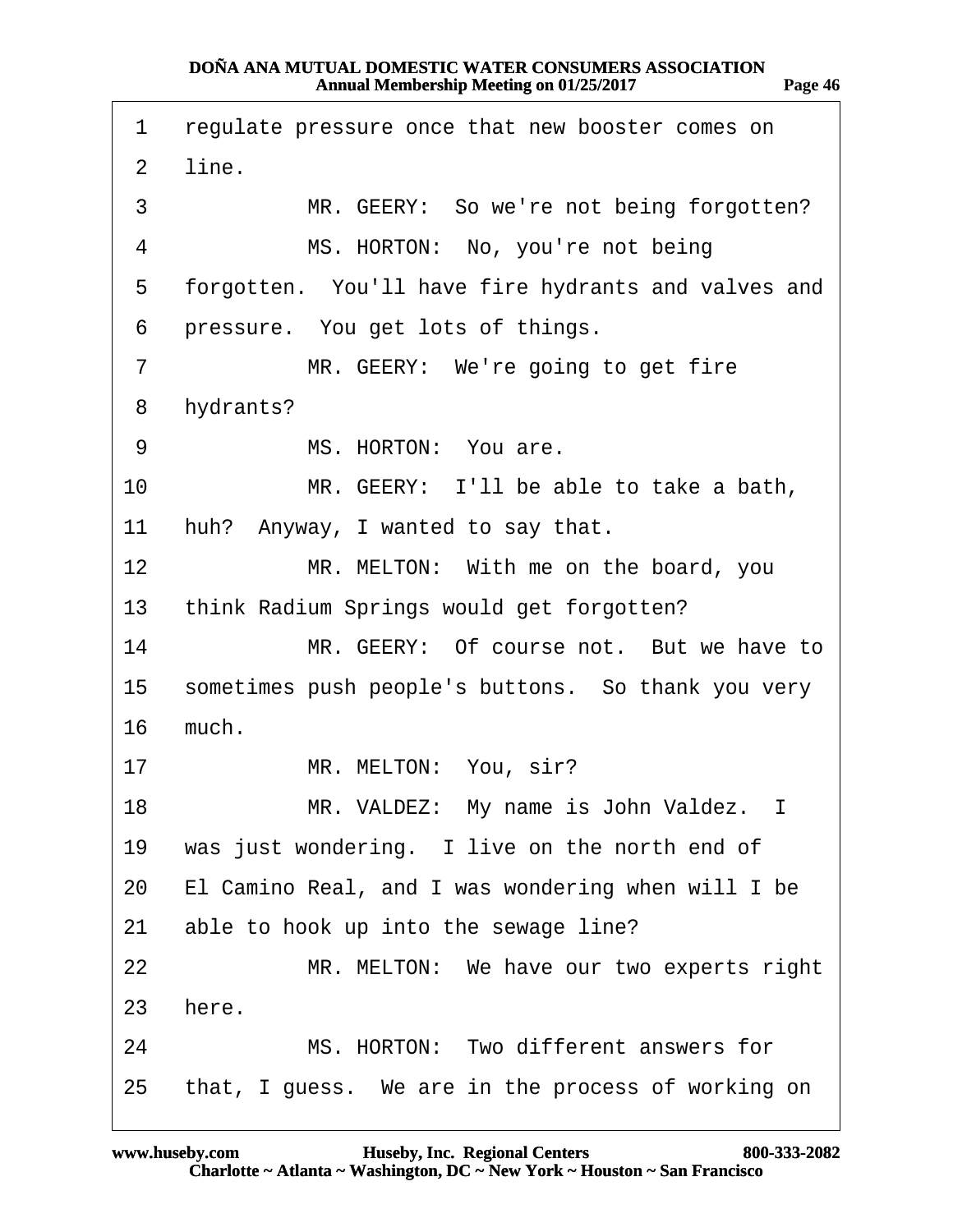<span id="page-46-0"></span>

| 1               | the southeast collection, which is going to serve   |
|-----------------|-----------------------------------------------------|
| 2               | part of the El Camino Real area. It's on the        |
| 3               | southern end, though, is where we're starting and   |
| 4               | working our way north.                              |
| 5               | Depending on funding is kind of the                 |
| 6               | challenge. It's easier to find water funding than   |
| 7               | wastewater funding in this state. So we are going   |
| 8               | to do it piece by piece. That is a very large --    |
| 9               | about a 9-, 10 million-dollar project overall, and  |
| 10              | we've secured about 700,000 of that. We do have     |
| 11              | applications in for another 3 1/2 million with the  |
| 12 <sup>°</sup> | federal government, with USDA. We do think that's   |
| 13              | going to get funded. In what cycle is the question, |
| 14              | whether it's now or a year from now.                |
| 15              | But there are some other options we can             |
| 16              | look at if you live near El Camino Real.            |
| 17              | MR. VALDEZ: I live right on El Camino               |
| 18              | Real.                                               |
| 19              | MS. HORTON: There are some other options            |
| 20              | we can discuss if you're needing it. If you've got  |
| 21              | septic or cesspool failing, come to me.             |
| 22              | MR. VALDEZ: Yeah, that's why I ask.                 |
| 23              | MS. HORTON: Okay. Come see me and let's             |
| 24              | talk.                                               |
| 25              | MR. VALDEZ: Okay. When?                             |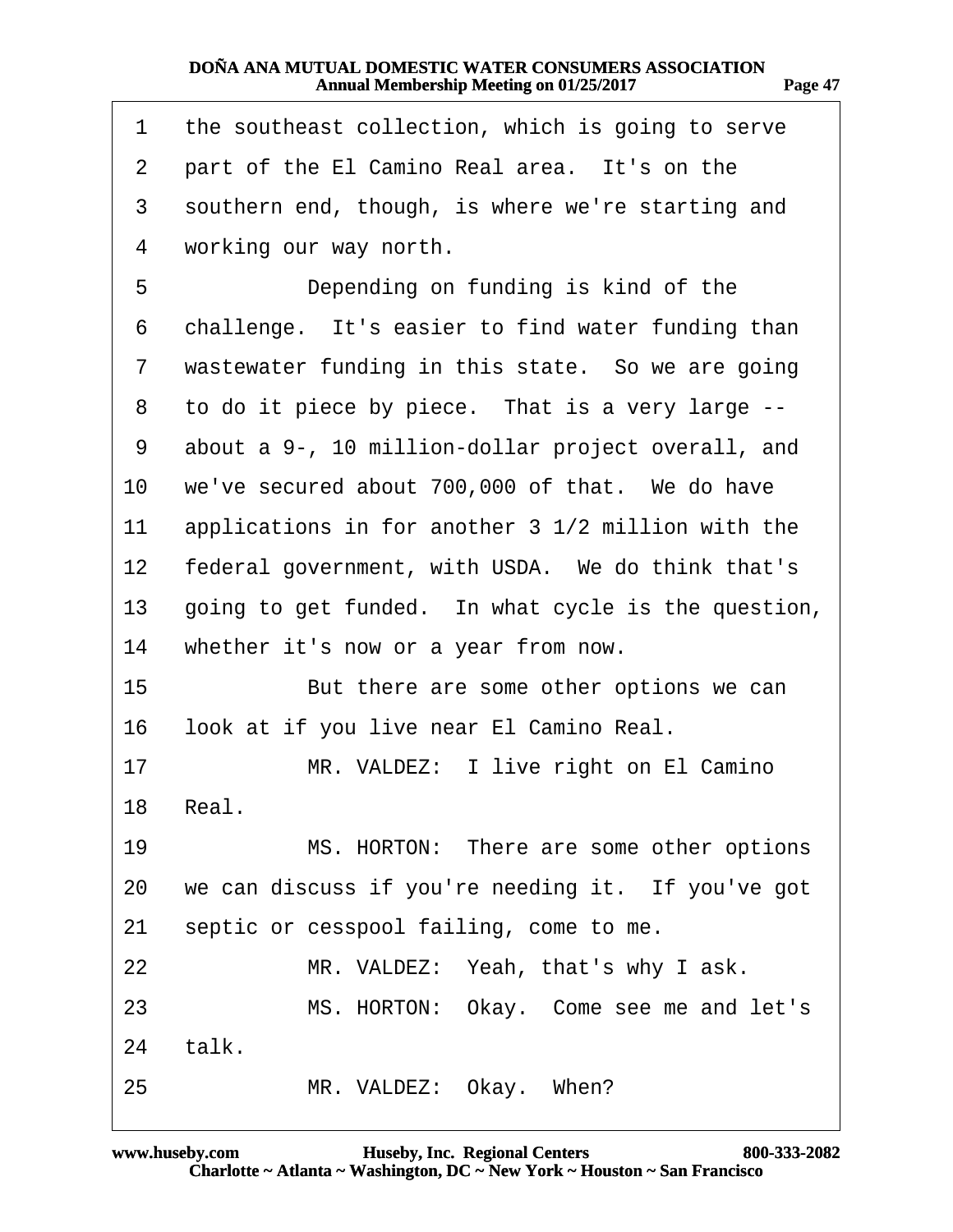<span id="page-47-0"></span>

| 1  | MS. HORTON: I am out this week in                    |
|----|------------------------------------------------------|
| 2  | training. I will give you my card, and you can call  |
| 3  | me, and we will set something up.                    |
| 4  | MR. VALDEZ: Okay. Thank you.                         |
| 5  | MR. MELTON: Anyone else?                             |
| 6  | Going once. Going twice. Sold.                       |
| 7  | I will now entertain a motion to adjourn.            |
| 8  | MR. GEERY: I make a motion to adjourn the            |
| 9  | meeting.                                             |
| 10 | MR. MELTON: I have a motion by Mr. Geery             |
| 11 | to adjourn.                                          |
| 12 | MR. WINANS: I second the motion.                     |
| 13 | MR. MELTON: Your name, sir?                          |
| 14 | MR. WINANS: Jerry Winans.                            |
| 15 | MR. MELTON: Jerry Winans. I have a                   |
| 16 | motion to adjourn by Mr. Geery, a second by          |
| 17 | Mr. Winans. All in favor?                            |
| 18 | (All say aye.)                                       |
| 19 | MR. MELTON: All opposed?                             |
| 20 | (No response.)                                       |
| 21 | MR. MELTON: Thank you very much. Please              |
| 22 | do me a favor and pat each other on the back for the |
| 23 | turnout this evening. And please come see us at our  |
| 24 | regular board meetings.                              |
| 25 | (The proceedings concluded at 8:12 p.m.)             |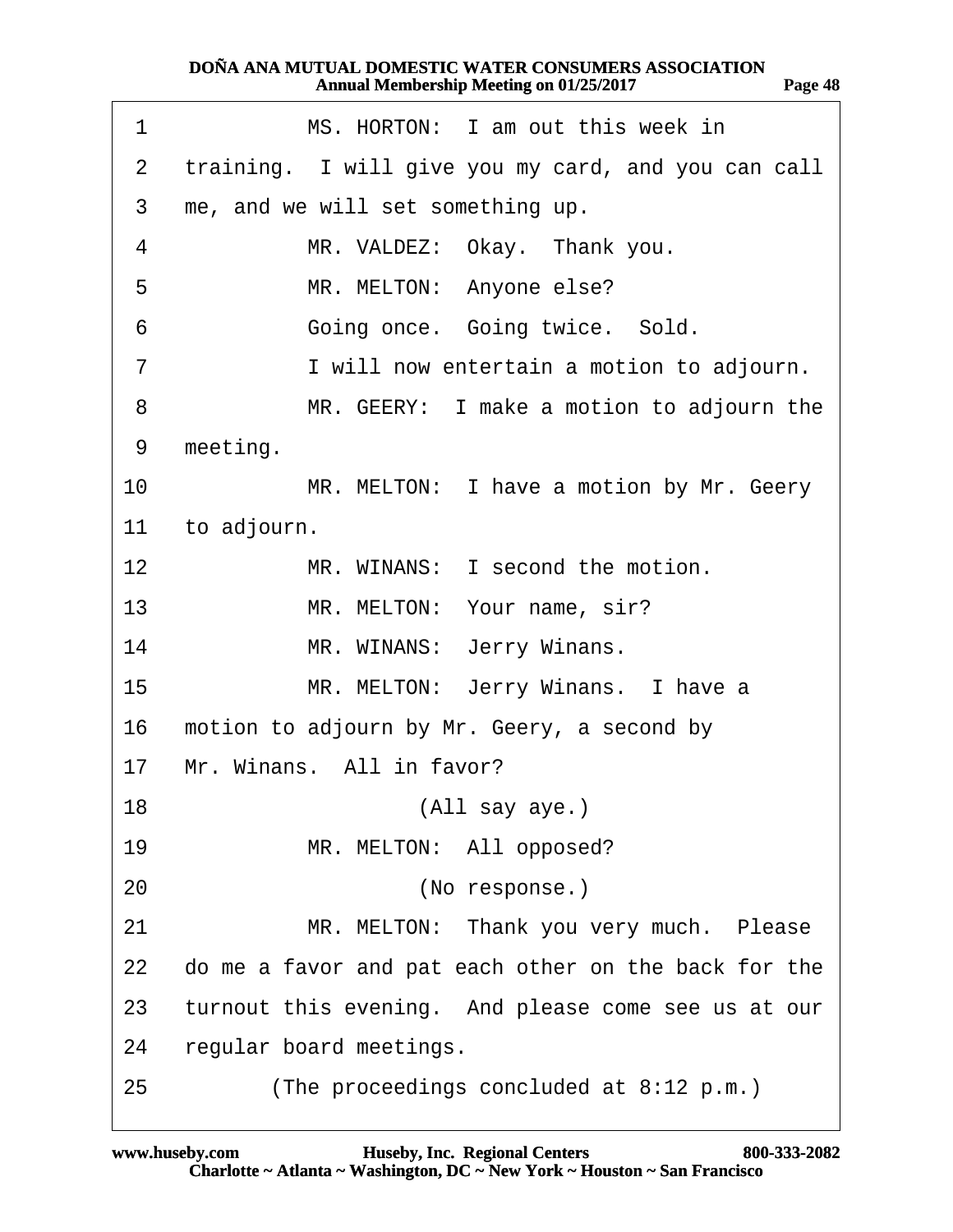| 1              | DONA ANA MUTUAL DOMESTIC WATER CONSUMERS ASSOCIATION<br>ANNUAL MEMBERSHIP MEETING |
|----------------|-----------------------------------------------------------------------------------|
| 2              |                                                                                   |
| 3              |                                                                                   |
| 4              | <b>REPORTER'S CERTIFICATE</b>                                                     |
| 5              | I, Cynthia Gonzalez, RPR, NM CCR 59, TX CSR                                       |
| 6              | 8467, DO HEREBY CERTIFY that on January 25, 2017,                                 |
| $\overline{7}$ | the Proceedings in the above-captioned matter were                                |
| 8              | taken before me, that I did report in stenographic                                |
| 9              | shorthand the Proceedings set forth herein, and that                              |
| 10             | the foregoing pages are a true and correct                                        |
| 11             | transcription to the best of my ability.                                          |
| 12             | I FURTHER CERTIFY that I am neither employed by                                   |
| 13             | nor related to nor contracted with (unless excepted                               |
| 14             | by the rules) any of the parties or attorneys in                                  |
| 15             | this case, and that I have no interest whatsoever in                              |
| 16             | the final disposition of this case in any court.                                  |
| 17             |                                                                                   |
| 18             |                                                                                   |
| 19             |                                                                                   |
| 20             | CYNTHIA GONZALEZ, RPR                                                             |
| 21             | NM CCR 59, TX CSR 8467<br>License Expires: 12/31/17                               |
| 22             | Huseby, Inc.<br>1230 West Morehead Street                                         |
| 23             | Charlotte, NC 28208                                                               |
| 24             |                                                                                   |
| 25             |                                                                                   |
|                |                                                                                   |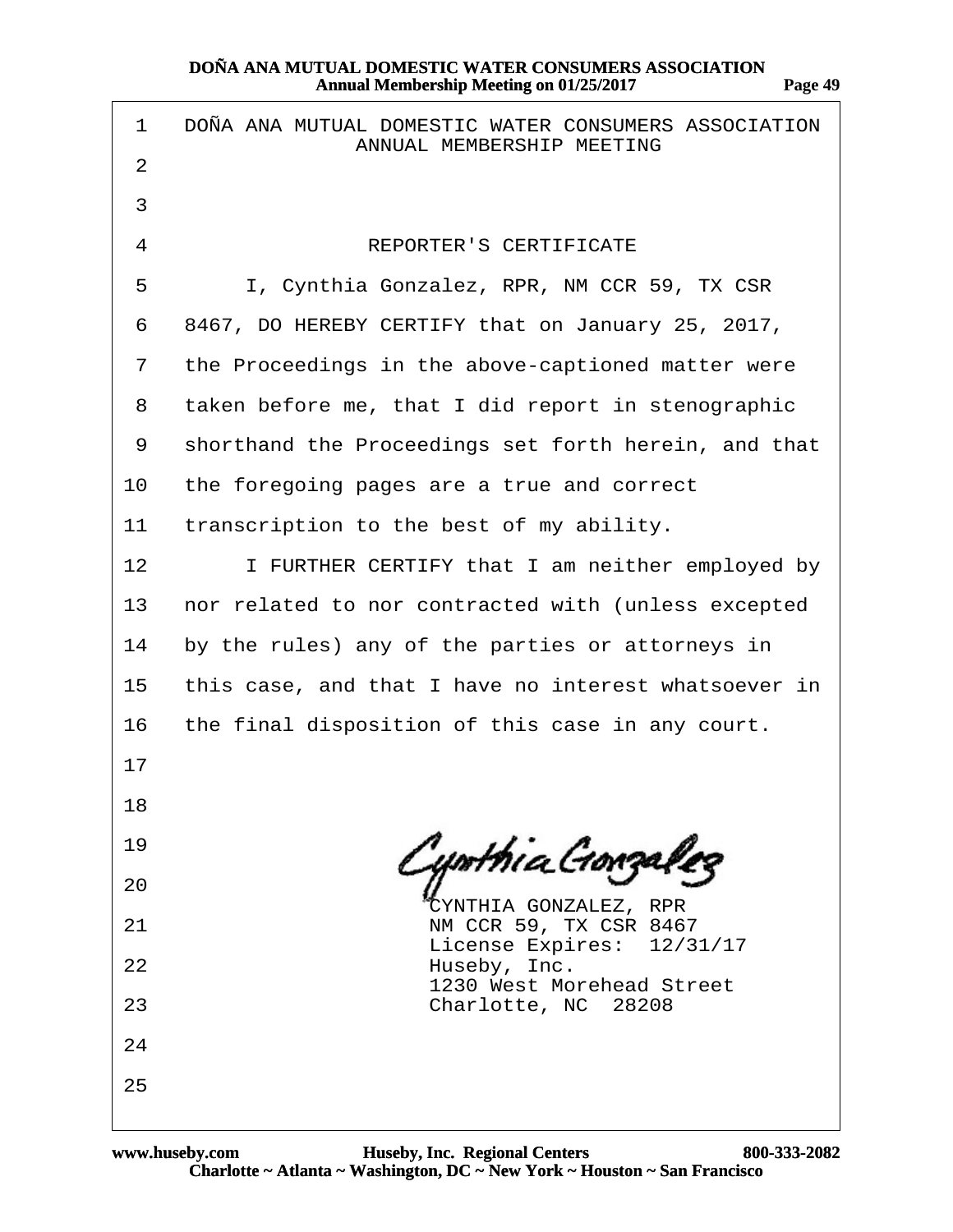| DOÑA ANA MUTUAL DOMESTIC WATER CONSUMERS ASSOCIATION<br><b>Annual Membership Meeting on 01/25/2017</b><br>Index: \$1757 |                                       |                                                       |                                          |
|-------------------------------------------------------------------------------------------------------------------------|---------------------------------------|-------------------------------------------------------|------------------------------------------|
| \$                                                                                                                      | 37:4,8,16,<br>2538:3,8                | 24:13,17<br>$2017 - 01$ 8:6                           | 26:24,25<br>28:6                         |
| $$175$ 34:24                                                                                                            | 105 35:13                             | $2018$ $18:3,9$                                       | $4,500 \quad 4:1$                        |
| \$2,924,000<br>28:17                                                                                                    | 10th $10:10$<br>$12 - 25:11$          | 20th $14:2$ ,<br>10,19,25                             | $4,543$ $10:11$<br>$4$ -inch $22:7$      |
| \$211,000<br>28:24                                                                                                      | $12$ -inch<br>23:21                   | 15:8<br>$21 \quad 7:3,11$                             | 35:11<br>45<br>4:1<br>46 <sup>1</sup>    |
| \$3,404,000<br>28:22                                                                                                    | $150 \quad 32:14$<br>33:16,17,        | 21st $15:6,8$<br>$223 \quad 34:22$                    | 9:3<br>47                                |
| \$3,681,000<br>28:16                                                                                                    | 24 34:1<br>15th $13:18$               | $24 \quad 36:21$<br>$25th$ $3:6$                      | 48 $3:24,25$<br>$5:17$ 9:4,5<br>49 $9:5$ |
| $$3.6$ $28:23$<br>$$300$ 34:25                                                                                          | 16-inch<br>25:12                      | 13:18<br>14:5,8,10,                                   | 5                                        |
| $$350$ $31:15$<br>\$643,000                                                                                             | 18-inch<br>23:14<br>26:23,25          | 20<br>$29 \quad 35:13$                                | $5 \t 6:3 \t 23:17$<br>$25:13$ $26:1$    |
| 29:2<br>\$757,000                                                                                                       | 27:3,8                                | $\mathbf{3}$                                          | 5's 26:24<br>5.3 $24:7$                  |
| 28:18<br>\$97,000<br>29:3                                                                                               | $\mathbf{2}$<br>22:13<br>$\mathbf{2}$ | $3\quad 6:6\quad 22:23$<br>$25:9$ $26:25$<br>42:16,17 | 50 $24:8$                                |
| 1                                                                                                                       | $24:6$ 26:25<br>28:7                  | 47:11<br>$3.2 \quad 23:7$                             | 5535 $19:9$<br>5551 $3:8$                |
| $1 \quad 9:3,4,5$<br>24:1 44:12                                                                                         | $2.3$ $24:2$<br>$20 \t 9:12$          | 3.6 $26:22$                                           | 6                                        |
| 1.2 $23:13$ ,<br>22                                                                                                     | $2014$ $15:19$<br>20:3                | 30-inch $27:7$<br>$39 \quad 30:25$                    | 60 $32:4$<br>35:22                       |
| 1.8 $11:8$<br>22:14                                                                                                     | $2015$ $20:8$                         | $3:00$ $14:4,8$                                       | 36:11,20<br>37:6, 10, 22<br>38:2         |
| $1/2$ $47:11$<br>$10 \t 47:9$                                                                                           | $2016$ $7:3,11$<br>21:6,18<br>23:6    | $\overline{\mathbf{4}}$<br>4 $6:4$ 22:24              | 7                                        |
| $100 \quad 34:3$<br>36:21                                                                                               | $2017 \quad 3:3,7$<br>$9:12$ $10:10$  | 23:17<br>25:14                                        | 36:22<br>7 <sup>7</sup>                  |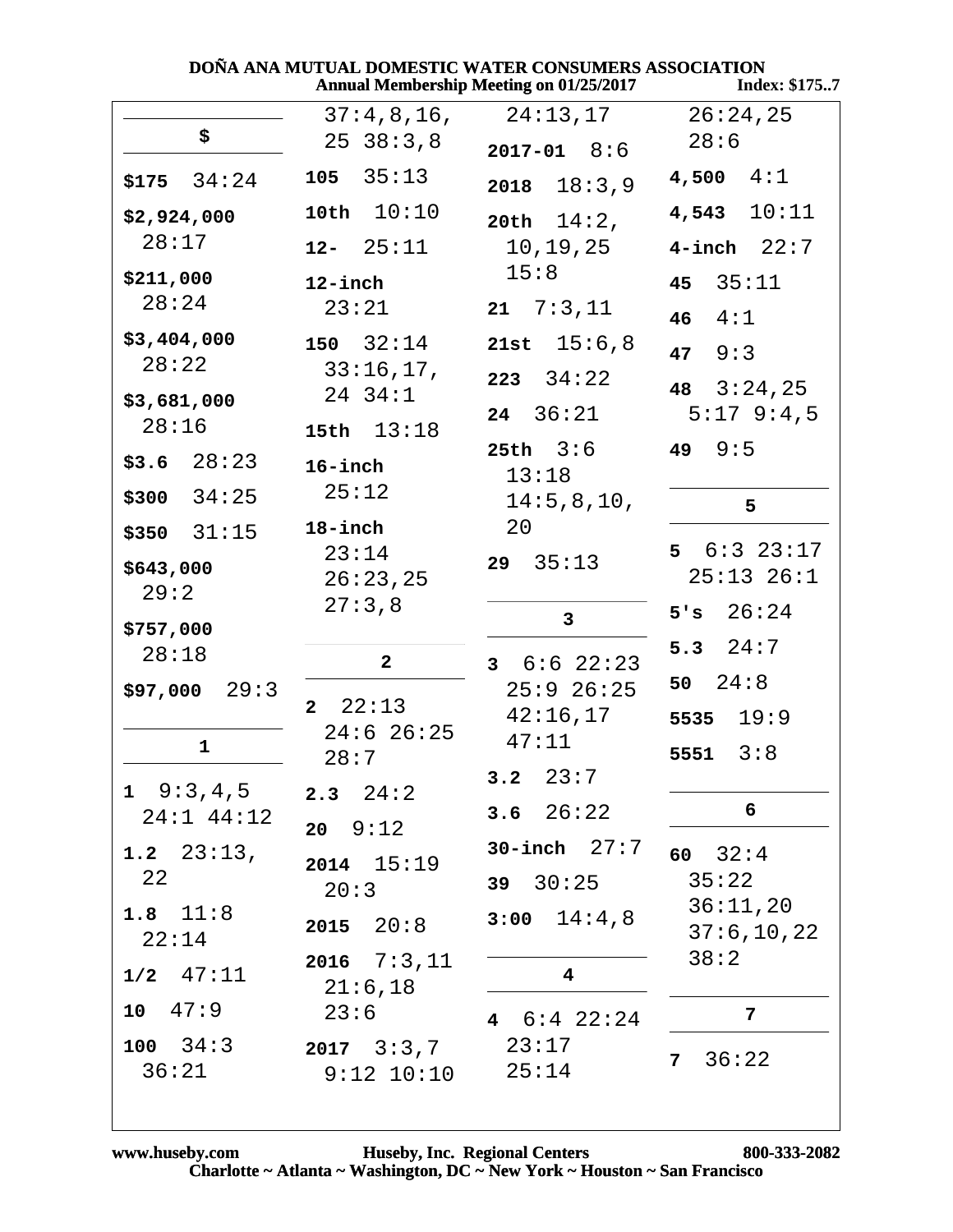### DOÑA ANA MUTUAL DOMESTIC WATER CONSUMERS ASSOCIATION

|                     | Annual Membership Meeting on 01/25/2017 |                 | Index: 7.6appliances |
|---------------------|-----------------------------------------|-----------------|----------------------|
| $7.6$ $24:10$       | accepted                                | adjourn         | 13:24<br>amount      |
| 700,000             | 17:18                                   | 48:7,8,11,      | amplified            |
| 47:10               | accessed                                | 16              | 6:25                 |
| $7:05$ 3:6          | 40:21                                   | adjustments     | Ana $3:4,7$          |
|                     | accomplishment                          | 13:13           | 10:14,19             |
| 8                   | 9:15<br>s                               | administrative  | 17:15                |
|                     | accordance                              | 4:6             | 19:10                |
| 25:11<br>$8-$       | 11:17                                   | adopted         | 23:9,24              |
| 80 $32:4,6$         | account                                 | $42:22$ $43:1$  | $24:5$ 26:11         |
| 35:23               | $13:12$ $14:6$                          | advisor         | 27:19                |
| 36:12,20            |                                         | 20:20           | 29:12                |
| 37:6, 10, 22        | accuracy<br>13:11                       |                 | 38:21                |
| 38:2                | 42:24                                   | affluent        | 39:10,15             |
| 11:5<br>85          |                                         | 41:1            | 40:6,21<br>44:14     |
| 88007 3:9           | acknowledge                             | agencies        |                      |
|                     | 6:14                                    | 10:15           | Anderson             |
| 48:25<br>8:12       | acquired                                | $24:11$ $41:8$  | 5:25                 |
|                     | 13:3                                    | agency $12:25$  | 28:10,11             |
| 9                   | 11:3<br>acres                           | 21:11           | 29:24                |
| 47:9<br>$9-$        | act $8:5$                               | agenda $4:11$ , | 36:3<br>Angela       |
| 13:5<br>90          | 14:16                                   | 20,25           | announce             |
| 32:9                | active 20:19                            | 5:11,21         | 41:6                 |
|                     |                                         | 20:23           | 3:3<br>annual        |
| 26:6<br>900,000     | actual 23:1                             | $27:21$ 30:1    | 11:17                |
| 37:5<br>99          | 26:3                                    | aggressiveness  | 18:2,9               |
| 19:7<br>9:00        | additional                              | 40:6            | 18:4<br>answers      |
|                     | 24:4,6,7<br>$27:8$ 29:14                | 25:25<br>ahead  | 46:24                |
| A                   | 30:21                                   | aid $18:21$     | 18:12<br>apathy      |
| 19:7<br>a.m.        | 31:11                                   | Alfonso         | 3:6<br>appears       |
| accept 7:11,        | 33:13                                   | 28:6,7          | 16:5                 |
| 14,16               | additionally                            | 29:7<br>allowed | applause             |
| $32:13$ $38:6$      | 9:1744:6                                |                 | 10:3,4               |
|                     | addressed                               | alongside       | appliances           |
| acceptable<br>36:11 | 41:19                                   | 11:5            | $32:15,16$ ,         |
|                     |                                         |                 |                      |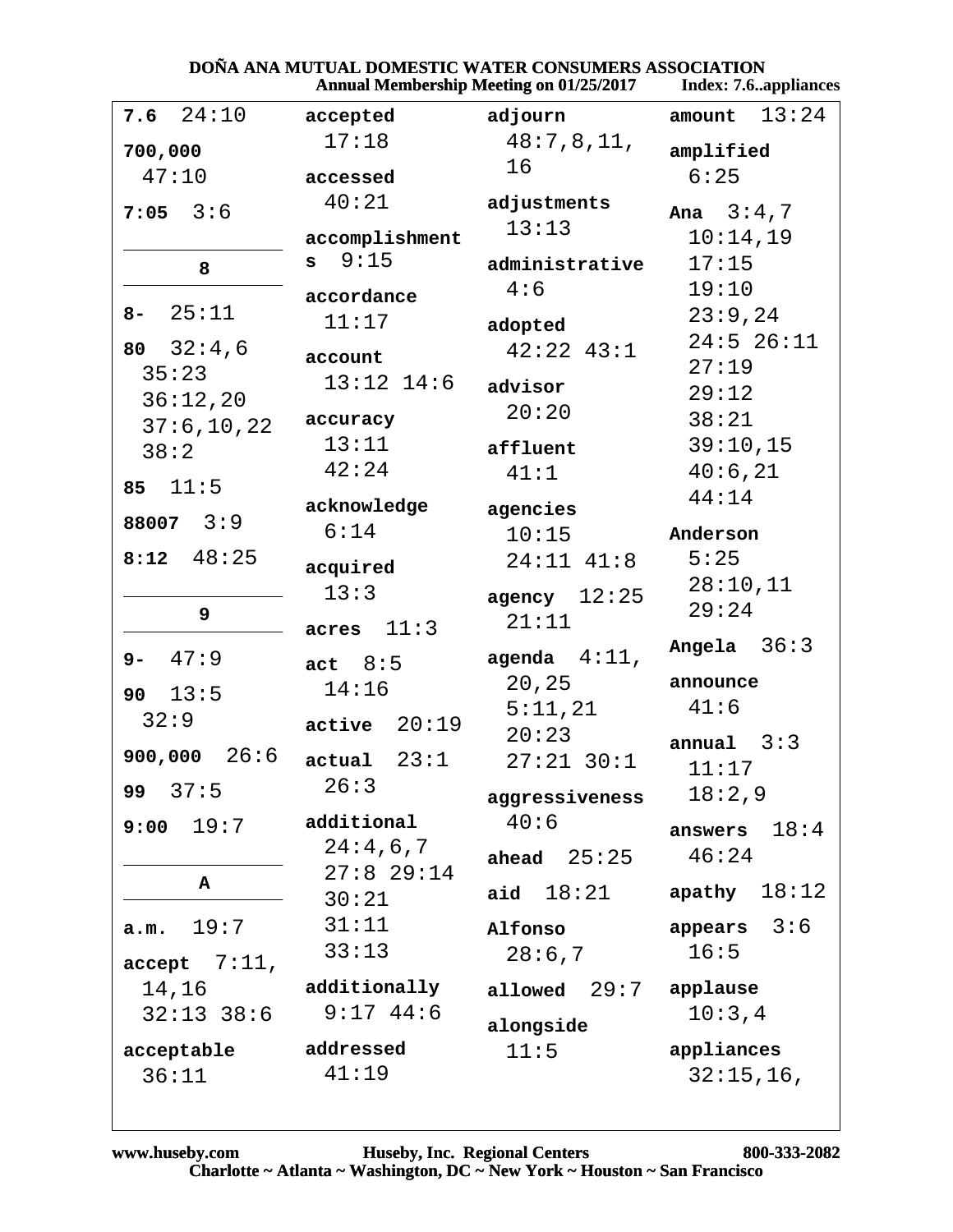#### DOÑA ANA MUTUAL DOMESTIC WATER CONSUMERS ASSOCIATION Annual Membership Meeting on 01/25/2017 Index: applications..board

| $25 \t33:2,$                            | assign $17:5$ Authority |                    | ballots $5:9$      |
|-----------------------------------------|-------------------------|--------------------|--------------------|
| 15,18                                   | assist $13:2$           | 9:19               | based $42:24$      |
| applications                            | 44:21                   | automated          | basic $9:25$       |
| 47:11                                   | Associates              | 4:5                |                    |
| applied                                 | $6:10$ $12:1$ average   |                    | basically<br>10:17 |
| 13:13,17                                | 20:25                   | 34:23              | 28:13              |
| approval                                | Association             | avoid $4:7$        | 44:15              |
| $4:11$ 7:2                              | $3:5 \ 5:24$            | 14:22              |                    |
| 8:5,6,10                                | 12:7, 19, 20            | awaits $10:14$     | basis $13:6$       |
| 10:14                                   | 14:12                   |                    | bath $46:10$       |
| 17:22                                   | 19:9,12,                | award $27:24$      | beat $41:14$       |
| 35:22                                   | 19,23                   | 28:9               | Beeson $44:19$     |
| approvals                               | 34:20                   | awarded            |                    |
| 10:18                                   | Associations            | 26:21              | begin $43:13$      |
| approve                                 | 44:16                   | aware $8:18$       | big $11:7$         |
| $4:19$ , $24$                           | assumed                 | 9:23 39:7,         | 38:22              |
| 7:58:17                                 | 13:20                   | 9                  | bili 13:22         |
| approved                                | 14:20                   | aye $48:18$        | 14:4,7             |
| 36:2                                    | assure $4:6$            |                    | $30:7$ 34:17       |
| approving attention                     |                         | в                  | bit $17:2$         |
| $5:10$ $7:22$                           | $3:3$ 9:10              | back $6:19$        | 24:16              |
| April $7:3,11$                          | 15:15                   | 10:21,22           | 28:22              |
|                                         | attorney                | $17:19$ 28:9       | bits $29:19$       |
| area $10:15$                            | 19:19                   | 29:22              | blowing $31:3$     |
| $17:14,15$ ,<br>$16 \t22:22$ attributed |                         | 39:24              | blue $11:3$        |
| $40:22$ $41:1$ $40:10$                  |                         | 48:22              | 22:6               |
| 44:10                                   |                         | background         | board $12:2$       |
| $45:16$ $47:2$                          | audience<br>6:15        | 9:14               | $15:15$ $16:4$     |
| Articles                                |                         | backs $35:7$       | 17:6,9,18          |
| 15:16,23                                | audit $11:17$           |                    | 19:6 40:1,         |
|                                         | 29:5,6,7,               | backup<br>31:11,19 | 5, 8, 12, 13       |
| assessed<br>13:8                        | 9,10                    |                    | $41:8$ $42:3$      |
|                                         | Auditor's               | backwards          | 46:12              |
| assessment                              | 11:20,23                | 14:13              | 48:24              |
| 41:21                                   |                         |                    |                    |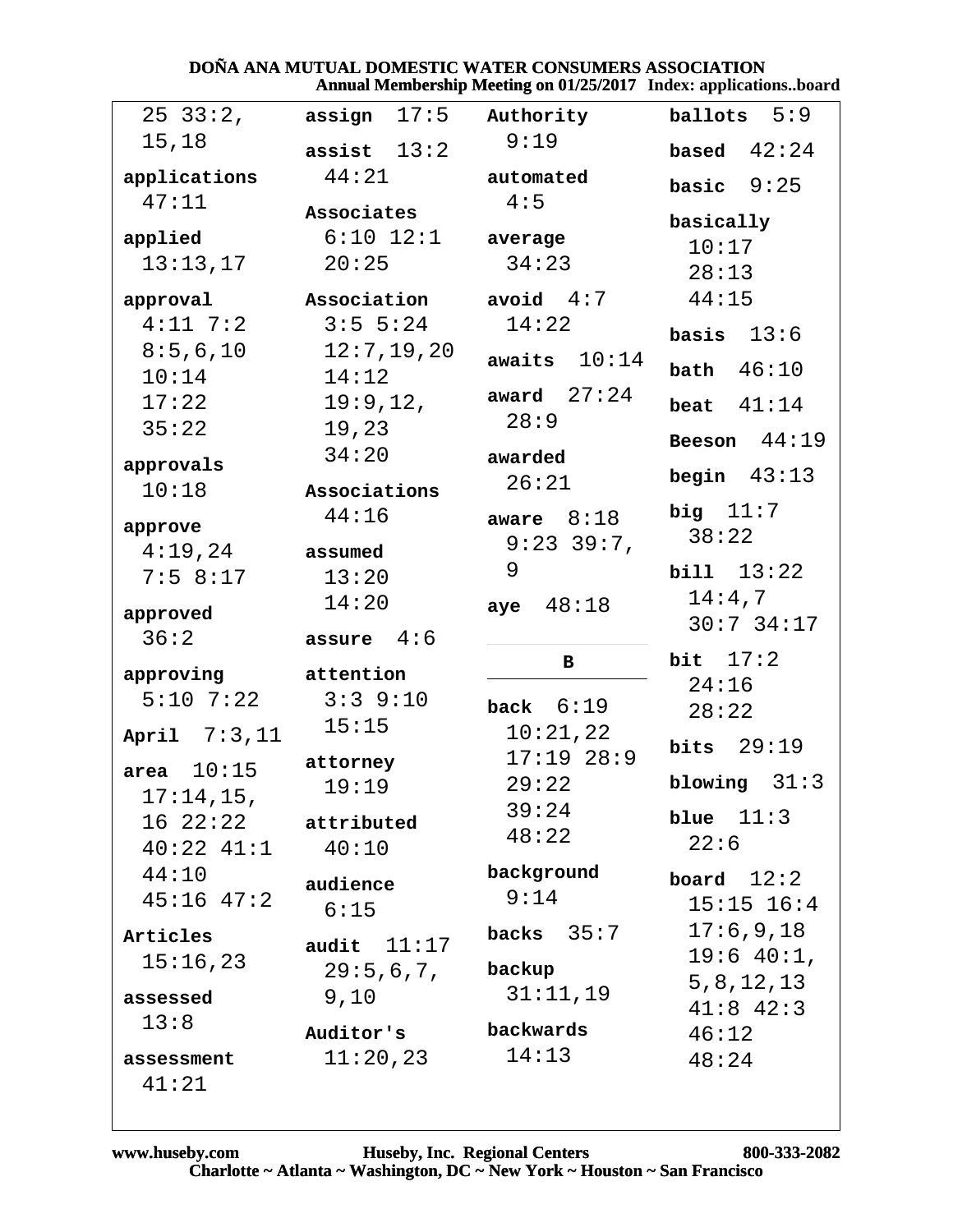|                   | DONA ANA MUTUAL DOMESTIC WATER CONSUMERS ASSOCIATION |                        | Annual Membership Meeting on 01/25/2017    Index: bodycollection |
|-------------------|------------------------------------------------------|------------------------|------------------------------------------------------------------|
| body $4:24$       | $18:2$ $19:14$                                       | 20:14                  | 38:16                                                            |
| booster $24:8$    | Butler 6:19                                          | casing $27:5$ , Chavez | 28:7                                                             |
| $45:20$ $46:1$    | $7:7$ , $9$ , $10$                                   | 7                      | checks $30:18$                                                   |
| bottom $14:21$    | 39:24,25                                             | Casitas                | 35:10                                                            |
| 37:3              | 40:3                                                 | 30:24                  | chest $41:15$                                                    |
| 15:2,4,<br>box    | buttons                                              | Castillo               | choice $31:9$                                                    |
| 11                | 46:15                                                | 28:6                   |                                                                  |
| brand-new         | Bylaws                                               | caused $12:21$         | Christmas                                                        |
| 31:23             | 15:17,24                                             | cell 3:12              | 14:18                                                            |
| brands $34:9$     |                                                      |                        | circle $38:22$                                                   |
|                   | C                                                    | cesspool<br>47:21      | City $24:20$                                                     |
| Brills' $39:6$    | call $3:3$                                           |                        | 42:18                                                            |
| bringing          | $5:7$ 16:20                                          | chair $4:13$           | clarification                                                    |
| 33:4              | 43:18,22                                             | 6:23                   | $15:24$ 31:1                                                     |
| brought $9:10$    | 48:2                                                 | 7:7<br>Chairman        | clean $29:9$                                                     |
| 15:14             | Camino $3:8$                                         | challenge              | cleared                                                          |
| brownie $41:9$    | $25:4$ 46:20                                         | 47:6                   | $20:17$ 29:8                                                     |
| 29:18<br>budget   | 47:2,16,17                                           | challenging            | climate $10:9$                                                   |
| Budgetary         | canals $27:6$                                        | 23:20                  |                                                                  |
| 28:12             | capability                                           | change $8:18$          | close $14:1$ ,<br>$24$ 15:5,9,                                   |
| building          | 13:4,7                                               | 14:9,15                | 11 18:1                                                          |
| $23:1$ $26:4$     | 44:11                                                | 15:22                  | 34:2                                                             |
|                   | card $48:2$                                          | 28:16                  |                                                                  |
| bulk-buy<br>34:21 |                                                      | changed $8:19$         | closer $30:9$                                                    |
|                   | care $29:11$<br>37:20                                | changing               | closest                                                          |
| bulletin          |                                                      | 13:16                  | 36:25                                                            |
| $9:13 \ 37:2$     | cares $11:22$                                        |                        | 38:21                                                            |
| Bureau $21:8$     | carries $5:20$                                       | charge $31:15$         | closing $19:5$                                                   |
| bursts $33:1$     | case $5:7$                                           | charges<br>13:17,21,   | coffee $19:10$                                                   |
| business          | 20:1,5,9                                             | 23,25                  | collection                                                       |
| $4:10$ 7:2        | $21:5$ $25:11$                                       | 14:3,23                | 10:13,23                                                         |
| $8:4$ 10:23       | 36:23                                                | Charles $6:16$         | 22:21,22                                                         |
|                   | $14:1, 13, 25$ cases $13:19$                         |                        | 47:1                                                             |
| 15:5,9,12         | 14:12                                                | Charlotte              |                                                                  |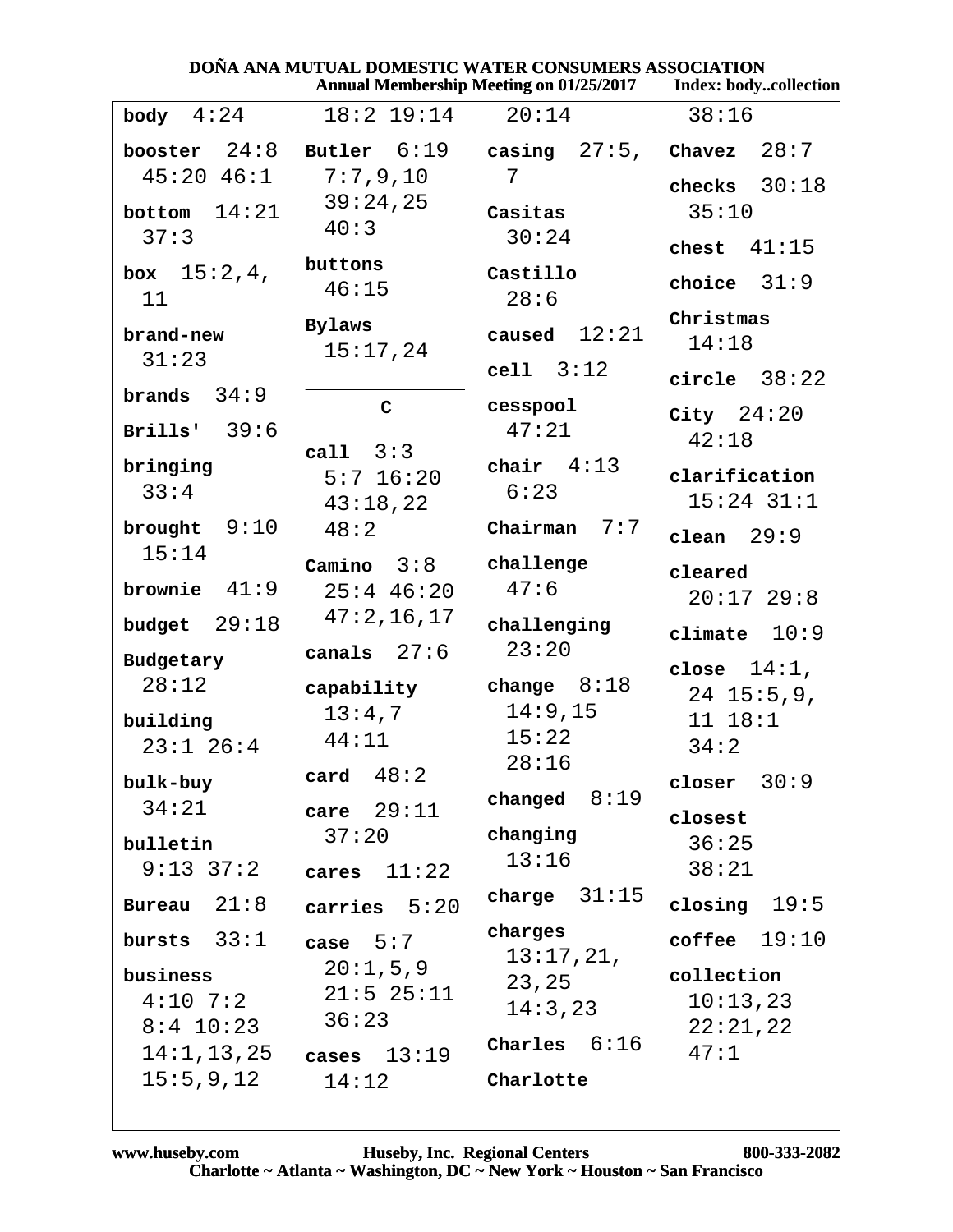# **DOÑA ANA MUTUAL DOMESTIC WATER CONSUMERS ASSOCIATION<br>Annual Membership Meeting on 01/25/2017** Index: Colonias..covered

|                 |                       | $A$ iniyai bitinoti sinp bitting on 01/20/2017 — muta, Colomasco refer |                |
|-----------------|-----------------------|------------------------------------------------------------------------|----------------|
| Colonias        | compliance            | considerations convenience                                             |                |
| $6:18$ $40:13$  | 36:21                 | 16:17                                                                  | 44:14          |
| commended       | complicated           | constructed                                                            | conversation   |
| 44:20           | 20:13                 | 10:19                                                                  | 36:11          |
| comment         | 41:4<br>concern       | 25:16                                                                  | convincing     |
| 17:17           | concerned             | construction                                                           | 40:12          |
| 40:17           | 31:18                 | $10:9$ $11:24$                                                         | copy 13:1      |
| comments        | 41:24                 | 21:5, 15, 23                                                           | 6:19<br>corner |
| 16:16           | concluded             | 22:3,17                                                                |                |
| commercial      | 48:25                 | 24:12,24                                                               | correct $3:20$ |
| 35:7            |                       | 26:4,18                                                                | $31:5$ 36:3    |
|                 | concrete              | 27:3,9,16                                                              | 37:16          |
| commitment      | 25:6                  | Consumers                                                              | corrected      |
| 6:7             | conference            | 3:5                                                                    | 38:12          |
| committee       | $9:20$ 19:8           | contact                                                                | corridor       |
| $6:18$ $16:1$   | congratulate          | 39:14                                                                  | 23:19          |
| communicate     | 40:4,16               | continue                                                               | $cost$ 34:23   |
| 44:7            | congratulation        | $10:5$ $11:1$                                                          | counsel        |
| communication   | 42:2<br>s i           | 15:13                                                                  | 6:11,12        |
| 44:11,17        | connect               | 18:17                                                                  | 16:25          |
| communities     | 24:19                 | continued                                                              | 19:16          |
| 41:19,23        | 25:13                 | 23:12                                                                  | count $5:14$   |
| 20:6<br>Company | connection            | continues                                                              |                |
|                 | 23:18,23              | 39:18                                                                  | county $10:20$ |
| compare         | 27:2                  |                                                                        | 39:14          |
| 42:11           |                       | contractor                                                             | 41:16          |
| compassion      | connections           | 27:14                                                                  | couple $10:7$  |
| 14:16           | 24:21                 | 39:12                                                                  | $12:2$ $15:1$  |
| completed       | connects              | contractual                                                            | $22:1$ 35:9,   |
| 11:17,18        | 23:16                 | 20:14                                                                  | 20             |
| 17:10,24        | conscientious         | control                                                                | court $4:15$   |
| $18:1$ $21:7$ , | 16:7                  | 12:22                                                                  |                |
| 19,24           |                       |                                                                        | cover $12:3$   |
| $22:16$ $23:6$  | conservation<br>41:12 | controls                                                               | 29:13          |
| 25:8,15         |                       | 30:19                                                                  | covered        |
|                 |                       |                                                                        | 11:25          |
|                 |                       |                                                                        |                |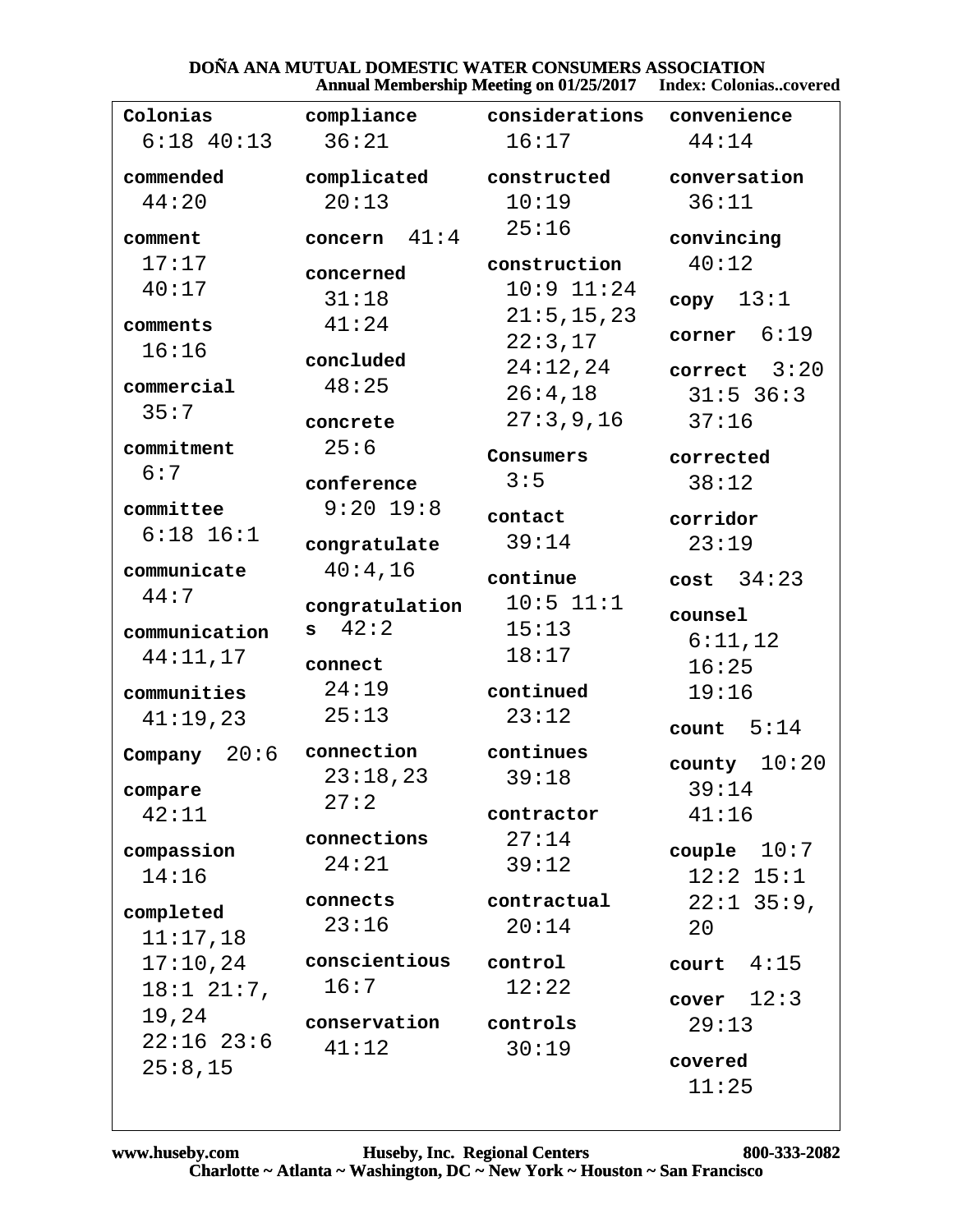| <b>DOÑA ANA MUTUAL DOMESTIC WATER CONSUMERS ASSOCIATION</b> |                  |                                                                   |                 |
|-------------------------------------------------------------|------------------|-------------------------------------------------------------------|-----------------|
|                                                             |                  | Annual Membership Meeting on 01/25/2017    Index: createddistrict |                 |
| 35:20,21                                                    | day $14:13$ ,    | $33:24$ 47:5                                                      | $9,19$ 19:6     |
| created                                                     | $18$ $15:5,6$ ,  | depends $34:9$ dirt $25:4,5$                                      |                 |
| 45:25                                                       | 9, 10, 12        | deserving                                                         | discharge       |
| Cross's $36:4$                                              | 36:22            | 41:2                                                              | 21:7            |
|                                                             | 45:12            |                                                                   |                 |
| crossing                                                    | days $8:19$      | design                                                            | disconnect      |
| 22:3,8                                                      | $11:9$ 13:5      | $21:14,16$ ,                                                      | 15:6,10         |
| crowded                                                     | 14:11            | 192:11,                                                           | disconnections  |
| 23:21                                                       | 36:22            | 1723:5,15                                                         | 15:7            |
|                                                             | De $3:8$         | 25:19                                                             |                 |
| Cruces $3:9$ ,                                              |                  | designed                                                          | discontinuing   |
| 189:13                                                      | deals $13:14$    | $21:17,20$ ,                                                      | 14:16           |
| 24:20                                                       | debris $25:21$   | $21\ \ 24:3,6$                                                    | discouraging    |
| current                                                     |                  | 36:16                                                             | 26:15           |
| 13:17,23                                                    | December         |                                                                   | 31:10           |
| $14:3$ 26:9                                                 | 20:8             | destroyed                                                         | discuss         |
| 29:6                                                        | decide $20:11$   | 16:13                                                             | 47:20           |
| cut-off                                                     | decision         | destruction                                                       |                 |
| 15:8, 10, 12                                                | 20:4,9,10,       | 32:7                                                              | discussion      |
|                                                             | 13               | details                                                           | 5:4,5           |
| cycle $47:13$                                               |                  | 29:7,15,                                                          | 7:17,19         |
|                                                             | $dec1$ are $4:2$ | 17,21                                                             | Dishwashers     |
| D                                                           | defer $29:16$    |                                                                   | 32:16           |
|                                                             | deficit          | deteriorating                                                     | displacement    |
| damage                                                      | $28:24$ 29:2     | 38:25                                                             | 12:15           |
| 38:20,22                                                    |                  | differ $33:18$                                                    |                 |
| 39:3,11                                                     | deficits         | difficult                                                         | 17:4<br>distant |
| 13:5<br>data                                                | 29:3             | $40:9$ $44:18$                                                    | distribution    |
| date $13:5$ ,                                               | degenerated      |                                                                   | 36:10           |
| 15,16,21                                                    | 16:9             | diligently                                                        | district        |
| $14:14$ $15:8$                                              | delay $17:2$     | 4:7                                                               | 6:2,4,6         |
| 17:4,23,25                                                  |                  | 9:9<br>director                                                   | 22:23,24        |
| 34:22                                                       | delivery         | 27:22                                                             | 23:17           |
| 43:24                                                       | 12:9             | 29:16                                                             | 25:13,14        |
|                                                             | Department       | 36:19                                                             | 26:1,24         |
| dates $14:9$ ,                                              | 15:20            | Directors                                                         | 41:11           |
| 13, 15, 19,                                                 | depending        | $16:4$ 17:6,                                                      | 44:12           |
| 21                                                          |                  |                                                                   |                 |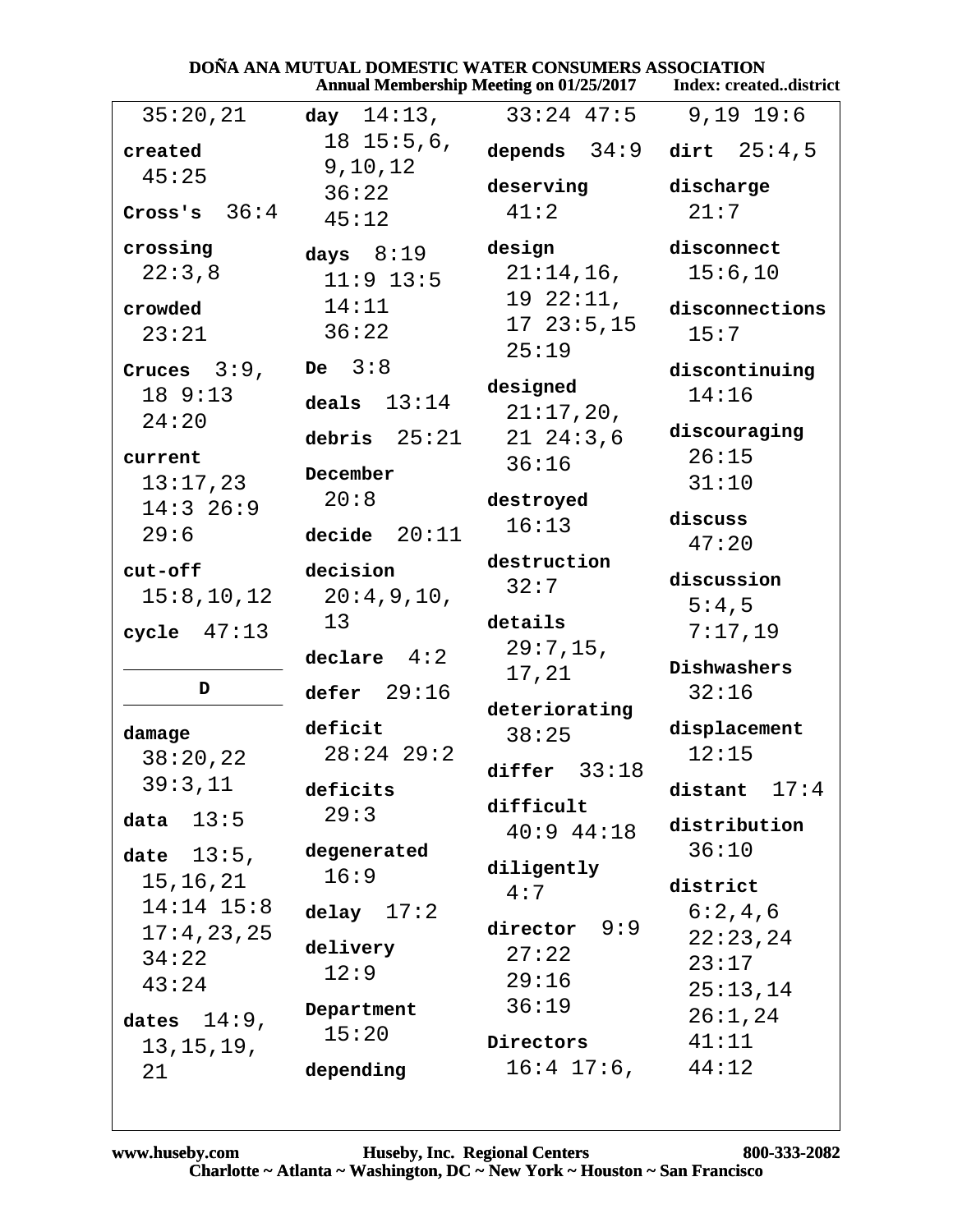#### **DOÑA ANA MUTUAL DOMESTIC WATER CONSUMERS ASSOCIATION**<br>Annual Membership Meeting on 01/25/2017 Index: district Tndev. districts..expect

|                             |                     | Annual Membership Meeting on 01/25/2017 | muex: uistrictsexpec     |  |
|-----------------------------|---------------------|-----------------------------------------|--------------------------|--|
| districts                   | drop $15:2,3$       | 3:8                                     | equipping                |  |
| $16:3$ 26:25                | 18:20               | employees                               | 23:2                     |  |
| documented                  | due $6:7$           | 27:24                                   | establishing             |  |
| 16:10                       | 10:8                | 28:3,5                                  | 12:21                    |  |
| documents<br>$17:11$ $21:6$ | 13:14,21,<br>24,25  | encircling<br>41:10                     | evening $5:16$<br>6:8,15 |  |
|                             | 14:3,4,6            |                                         | 18:11                    |  |
| dollars                     | 16:11               | encroaching                             |                          |  |
| 31:18                       |                     | 12:17                                   | 27:23                    |  |
| 3:5<br>Domestic             | dull 28:12          | end $25:6$                              | 48:23                    |  |
| door $22:21$                | duration            | 38:20                                   | 38:9<br>event            |  |
|                             | 24:15               | $46:19$ $47:3$                          | eventual                 |  |
| download<br>29:20           | Е                   | ended $24:4$                            | 12:12                    |  |
| Doña $3:4,7$                | Eagles              | ends $28:17$                            | eventually<br>16:9       |  |
| 10:13,19                    | 38:17,20            | engineering                             | everyone's               |  |
| 17:15                       | 39:3,15             | $6:11$ $11:12$                          | 3:2                      |  |
| 19:10                       |                     | 20:24                                   |                          |  |
| 23:9,24                     | earlier $22:4$      | 21:10                                   | excess $13:4$            |  |
| $24:5$ 26:11                | easements           | 30:17                                   | exciting                 |  |
| 27:19                       | 22:9                | 40:11                                   | 22:20,24                 |  |
| 29:12                       |                     | 18:21<br>enlist                         |                          |  |
| 38:21                       | easier $47:6$       |                                         | executive                |  |
| 39:10,15                    | 23:13<br>East       | entered $9:12$                          | $9:8$ 27:22              |  |
| 40:6,21                     | 22:8<br><b>EBID</b> | 16:17                                   | 29:16                    |  |
| 44:14                       |                     | entertain                               | 36:19                    |  |
| draft $17:8$ ,              | echo $45:3$         | $4:19$ 8:6                              | exercise                 |  |
|                             | effective           | 48:7                                    | 5:16                     |  |
| 11                          | 9:23                |                                         |                          |  |
| drilling                    |                     | enthusiastic                            | existing                 |  |
| 26:12                       | effort $16:5$       | 16:6                                    | 24:927:14                |  |
| drive $19:9$                | $E1 \quad 25:4$     | entry $13:22$                           | 31:25                    |  |
| 45:11,12                    | 46:20               | Environment                             | expand $34:16$           |  |
| driveway                    | 47:2,16,17          | 15:20                                   | expect $11:19$           |  |
| 31:17                       | elderly             |                                         | 32:22                    |  |
|                             | 45:10               | equipment                               | 33:6,7                   |  |
| driveways                   |                     | $23:3$ $25:22$                          | $34:2$ 37:3              |  |
| 35:3                        | Elementary          |                                         |                          |  |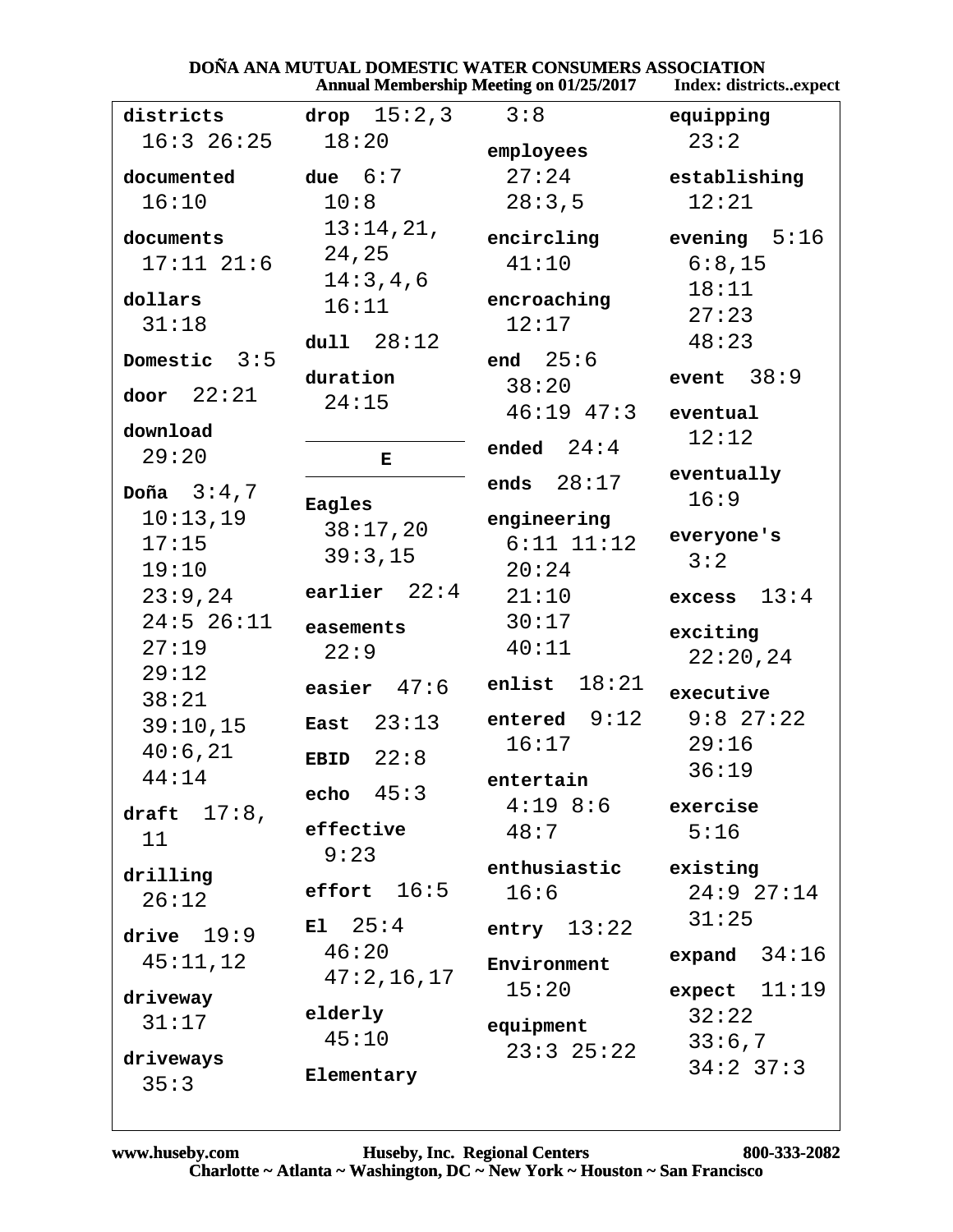### **DOÑA ANA MUTUAL DOMESTIC WATER CONSUMERS ASSOCIATION**

|                | Annual Membership Meeting on 01/25/2017 | Index: expectingtund |                 |  |
|----------------|-----------------------------------------|----------------------|-----------------|--|
| expecting      | 25:9,13                                 | financing            | 26:4<br>footing |  |
| 32:2           | falls $14:11$                           | 9:22                 | force $23:3$    |  |
| expenses       | familiar                                | find $47:6$          | 24:18,19,       |  |
| 28:16,22       | 19:12                                   | finding $9:24$       | 22              |  |
| 29:1,14        | faster $26:18$                          | 29:10                | foreign         |  |
| experiencing   |                                         |                      | 12:17           |  |
| 37:24          | faucet                                  | 19:23<br>fine        |                 |  |
|                | 18:14,19                                | finish $22:10$       | forgotten       |  |
| experts        | favor $5:10$                            | 23:13                | 46:3,5,13       |  |
| 46:22          | $7:22$ 8:24                             | finished             | formed $16:1$   |  |
| extension      | 48:17,22                                | 20:19                | formulate       |  |
| 22:6           |                                         | 22:17                | 17:20           |  |
| extent $17:2$  | Faye $36:4$                             |                      |                 |  |
|                | feat $44:18$                            | finishing            | 17:15<br>Fort   |  |
| extra $31:19$  | federal                                 | 23:11                | fortunate       |  |
|                | 24:14                                   | fire $11:10$         | $9:15$ 44:10    |  |
| F              | 47:12                                   | 24:8                 | forward         |  |
|                |                                         | $41:15,18$ ,         | 14:14,20        |  |
| 19:3<br>face   | 10:8<br>feel                            | 21,25                | $16:17$ $17:3$  |  |
| fact $14:6$    | 13:8<br>fees                            | 46:5,7               | $30:5$ 35:15    |  |
| 45:11          | $\texttt{fellow}$ $18:23$               | firefighting         |                 |  |
| factors        |                                         | 41:17                | 35:12<br>found  |  |
| 34:10          | 11:10<br>fight                          |                      | fourth $8:20$   |  |
|                | figure $33:7$                           | firm $6:11$          | 10:25           |  |
| fail $31:22$ , | 35:3                                    | fiscal               | frame           |  |
| 23 36:23       |                                         | 28:15,21             | 33:9<br>frames  |  |
| failing        | $20:1$ ,<br>filed                       |                      | frequently      |  |
| 47:21          | 5,6                                     | five-year<br>27:25   | 44:7            |  |
| fails $13:10$  | final $10:14$                           |                      |                 |  |
|                | 17:20                                   | 28:10<br>floor       | friends         |  |
| failure        | 29:18                                   | Flores $3:8$         | 18:23           |  |
| 37:23          | Finance                                 |                      | front $39:5$    |  |
| 38:10          | 9:18,20                                 | $Floyd \t 45:2$      | fun $21:13$     |  |
| failures       |                                         | flush $40:19$        |                 |  |
| 38:5           | financial                               | folks $11:6$         | functions       |  |
| Fairview       | $11:15$ $28:2$                          | 41:23                | 19:12           |  |
| 23:15          | financially                             | 44:19                | fund $28:14$ ,  |  |
|                | 29:12                                   |                      | 15, 18, 19,     |  |
|                |                                         |                      |                 |  |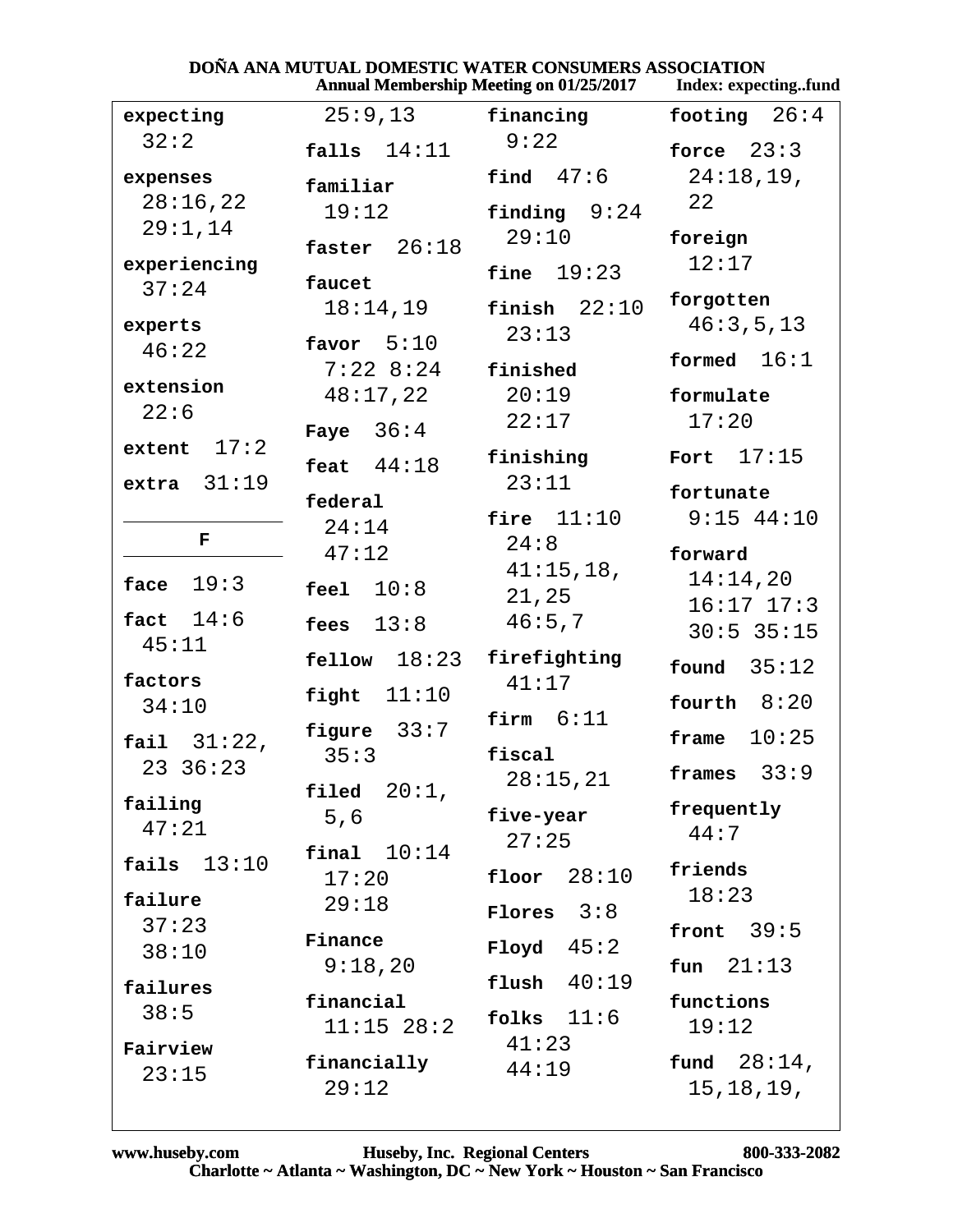#### **DOÑA ANA MUTUAL DOMESTIC WATER CONSUMERS ASSOCIATION<br>Annual Membership Meeting on 01/25/2017** Index: fun **Index: funded..Hills**

|                                |                                 | $A$ iliyal Mchocl ship Mcchig on 01/23/2017 | THULA, TUHULU., THE   |  |
|--------------------------------|---------------------------------|---------------------------------------------|-----------------------|--|
| 20, 23, 24,                    | gentleman                       | Groundwater                                 | 34:14,15              |  |
| $25\ 29:1,2$                   |                                 | $5:25 \t6:1,3 \t21:8$                       |                       |  |
|                                | $f$ unded $47:13$ George $28:5$ | grow $10:5$                                 | heading               |  |
| funding                        | give $5:13$                     | guarantee                                   | 19:20,21              |  |
| 24:2,5,15                      | $9:3$ $11:12$                   | 31:21                                       | Headworks             |  |
| 47:5,6,7                       | $17:2$ $28:8$<br>$30:23$ 41:9   | $36:21$ $38:1$                              | 25:15                 |  |
| funds $28:13$                  | 48:2                            | guess $25:11$                               | hear $7:1$            |  |
| 29:4,13                        | giving $16:23$                  | 34:16<br>46:25                              | 30:10                 |  |
| future $4:8$                   |                                 |                                             | 40:23                 |  |
| $11:14$ $17:4$<br>$19:1$ 29:15 | goal $38:2$                     | guys $21:4$<br>$22:12$ $24:5$               | heard $4:17$          |  |
|                                | golf $45:3$                     | 26:7,14                                     | 22:1,12               |  |
| G                              | good $25:24$                    |                                             | hearing               |  |
|                                | 27:15,23                        | н                                           | 44:25                 |  |
| $G-e-e-r-y$                    | 29:12                           |                                             | held $17:14$          |  |
| 45:3                           | 37:18<br>40:15,23               | $H-a-y-h-o-e$<br>8:13                       | Herberger             |  |
| gallons $11:9$                 | $41:13$ $44:4$                  |                                             | 43:9,21               |  |
| $22:14$ 26:6                   | 45:8                            | hair $40:19$                                | 44:2,4                |  |
| gave $9:13$                    |                                 | hand $3:16$                                 | hiccups               |  |
| 43:24                          | government<br>10:15             | 4:12                                        | 27:17                 |  |
| Geery $44:25$                  | 47:12                           | handle $34:4$                               | high $12:5$ ,         |  |
| 45:2,10,22                     | grace $14:7$                    | hands $5:8,9$ ,                             | 19,21                 |  |
| 46:3,7,10,                     |                                 | 10,12                                       | 33:22,23              |  |
| 14 48:8,                       | Gradwohl<br>5:2,3               | 7:20,22,24                                  | $Highway$ 11:5        |  |
| 10,16                          |                                 | 8:17,25                                     | hill 11:10            |  |
| general                        | grant $28:19, 9:1$              |                                             |                       |  |
| 6:11,12                        | 20, 21, 29:1<br>40:9            | happen $26:14$                              | $Hills$ 11:6<br>17:14 |  |
| 16:25                          |                                 | happened                                    | 22:11                 |  |
| 19:16<br>28:14                 | grants $40:7$                   | $9:10$ $13:19$                              | $23:24$ $26:2$        |  |
|                                | 41:17                           | happy $39:11$                               | 30:15,24              |  |
| generate                       | gravel $11:4$                   |                                             | 35:12,20              |  |
| 19:3                           | great $26:23$                   | Hawk $22:6$                                 | 37:24                 |  |
| generated                      | 38:22                           | $\texttt{Hayhoe} \quad 8:12,$               | 40:17                 |  |
| 17:12                          | ground $11:5$                   | 13,14                                       | $43:10$ $44:9$        |  |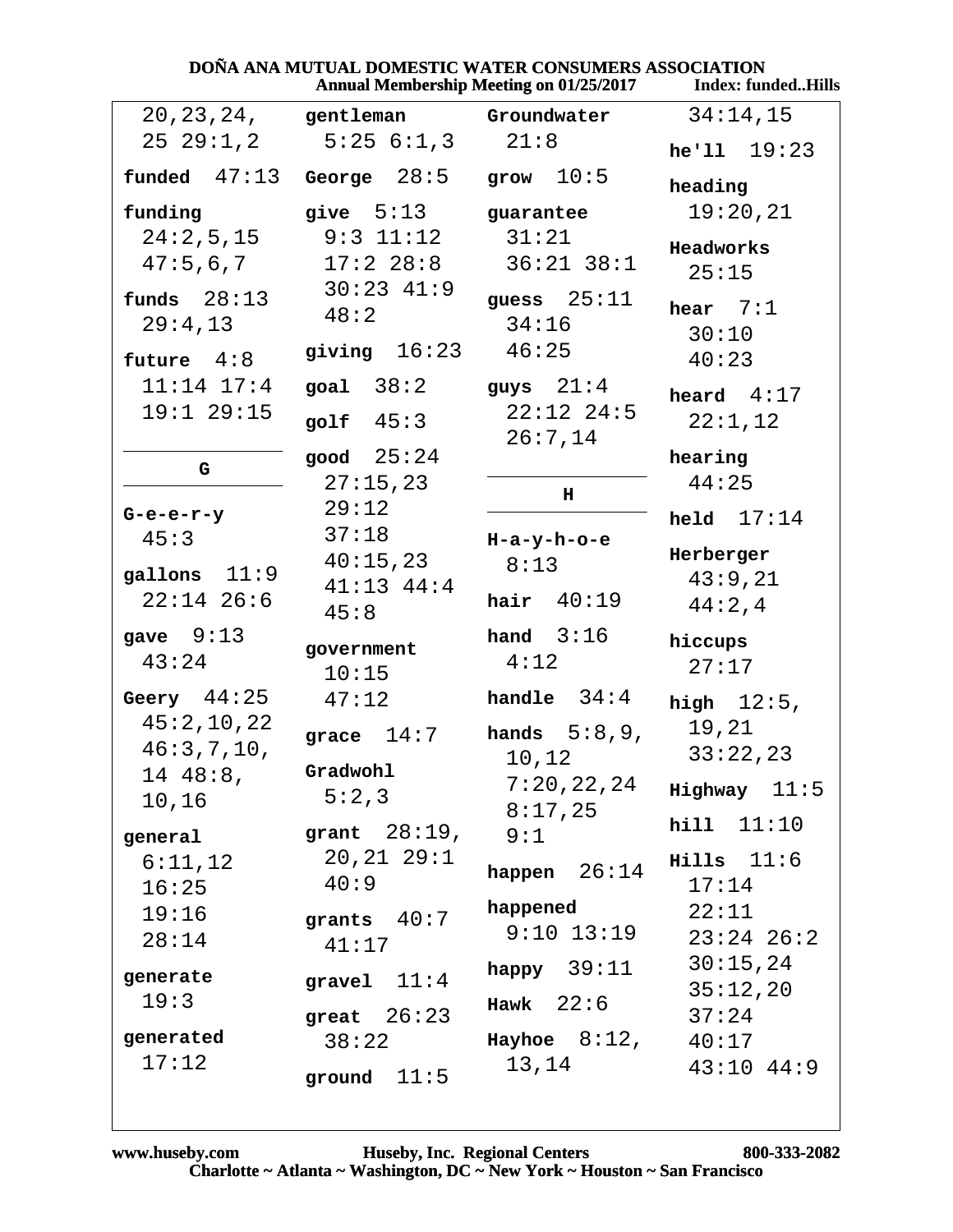#### DOÑA ANA MUTUAL DOMESTIC WATER CONSUMERS ASSOCIATION Annual Membership Meeting on 01/25/2017Index: hinterlands..installed

| hinterlands                                 | 31:5,21                                 | II 23:15                  | increase                                   |  |
|---------------------------------------------|-----------------------------------------|---------------------------|--------------------------------------------|--|
| 45:17                                       | 32:3,12                                 | 25:13                     | 10:6                                       |  |
| history<br>42:24                            | 33:3,17,<br>21,24                       | immediately<br>45:7       | independent<br>12:25                       |  |
| hit $27:15$                                 | 34:5,8,13<br>$37:22$ 38:9<br>39:9,19,23 | imminent<br>10:24         | individual<br>12:6,10                      |  |
| Hokkanen                                    | 42:17,20,                               |                           | $30:22$ $31:8$                             |  |
| 4:22,23<br>42:7,18,                         | $23 \t43:2,17$<br>44:1,3                | impacted<br>21:5          | individuals                                |  |
| 21, 25, 43:4<br>holes $11:4$                | 45:19,24                                | impress<br>18:22          | 13:20<br>16:11,14                          |  |
| holiday<br>14:12                            | 46:4,9,24<br>47:19.23<br>48:1           | impression<br>30:20       | Industry<br>42:14                          |  |
| home $10:9$<br>$25:1$ 32:12<br>$33:17$ 39:6 | hourly $13:6$<br>hours $36:21$          | 9:25<br>improve<br>10:1   | infrastructure<br>$6:18$ $9:20$ ,<br>22,25 |  |
|                                             | house-level                             | improvement               | 40:13                                      |  |
| homeowner                                   | 34:21                                   | 10:9                      | initially                                  |  |
| 31:9<br>Homeowners                          | households                              | improvements<br>25:25     | $14:3$ 43:25                               |  |
| 44:16                                       | 35:11                                   |                           | initiate                                   |  |
| homes $31:8$                                | houses $31:4$                           | in-depth<br>11:13         | 15:7                                       |  |
| 32:10                                       | Huestis $6:16$                          | inaccurate                | initiated                                  |  |
| 46:21<br>hook                               | hydrants                                | 12:18                     | 15:18                                      |  |
| 12:4<br>hope<br>18:420:10                   | $24:8$ 38:19<br>41:15,18                | included                  | input $18:24$<br>30:2,3,23                 |  |
| 24:12<br>hoping                             | 46:5,8                                  | $23:7$ $24:2$ ,<br>725:8  | inside $26:9$<br>$31:3$ $32:7$             |  |
| 25:6<br>horizon                             | I                                       | including<br>26:12        | installation<br>$12:8$ 34:25               |  |
| 18:18                                       | 25:3<br>idea                            | incoming                  |                                            |  |
| Horton $3:21$ ,                             | $i$ deally $32:4$                       | 6:11                      | installations<br>35:2                      |  |
| 24 5:17<br>9:4,9                            | identified<br>16:11                     | incorporated<br>17:8      | installed<br>31:16                         |  |
| 27:23<br>29:23                              | identifying<br>35:6                     | Incorporation<br>15:17,24 | 34:23                                      |  |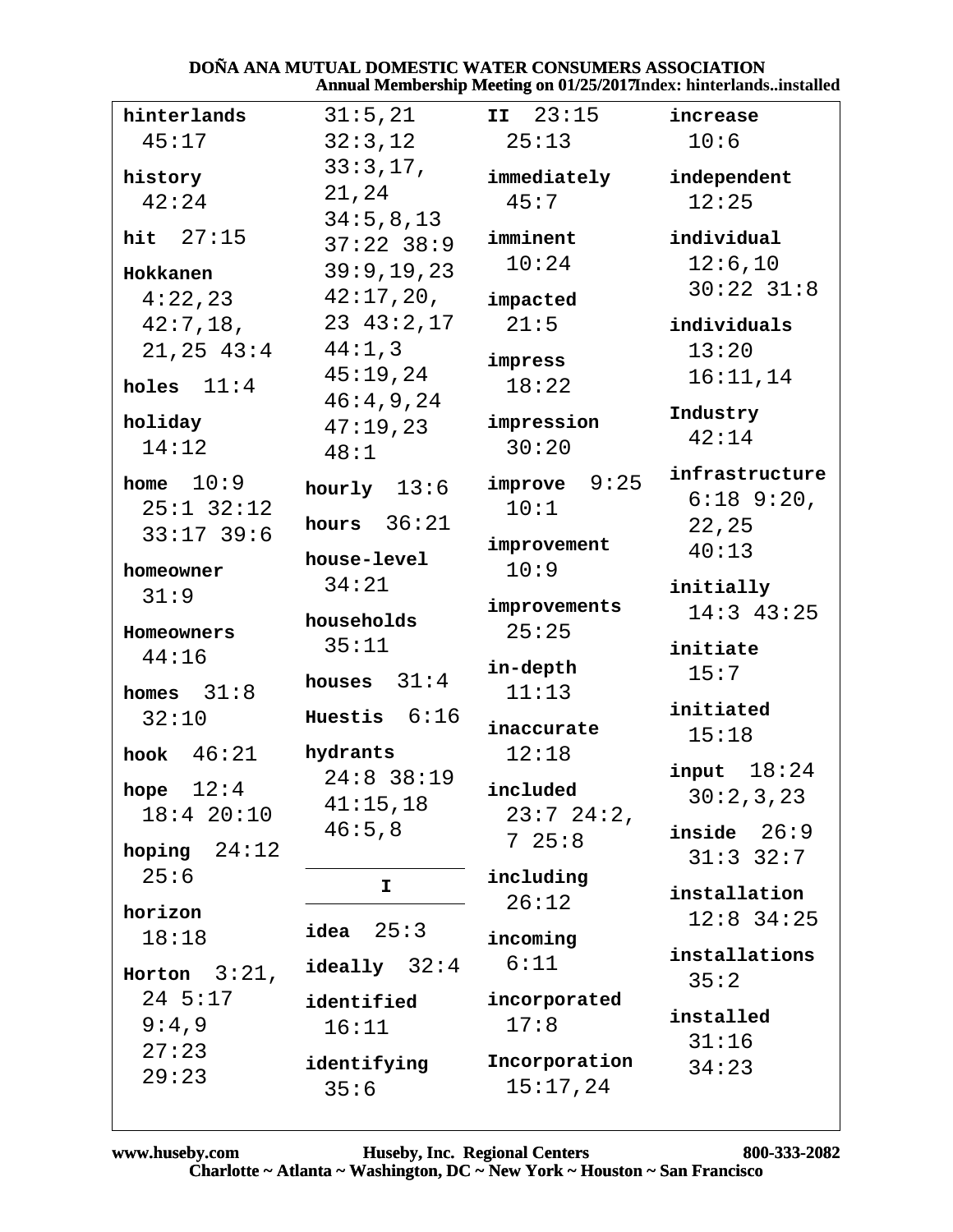| <b>Annual Membership Meeting on 01/25/2017</b> |                        |                     | Index: instancesloan  |  |
|------------------------------------------------|------------------------|---------------------|-----------------------|--|
| instances                                      | 39:7                   | $Joshua$ $6:12$     | 11:18<br>law          |  |
| 14:15                                          | item $5:21$            | $j$ udge $20:3$ ,   | 19:9<br>Ledesma       |  |
| instigator                                     | $7:2$ 19:14            | 10                  | 6:13<br>Lee           |  |
| 39:16                                          | 30:1,2<br>35:6,16      | Justin $6:5$        | left  5:24            |  |
| instrument                                     |                        |                     | $legal$ $19:22$       |  |
| 3:13                                           | items $19:25$<br>35:21 | ${\bf K}$           | letter 16:21          |  |
| insurance                                      |                        | kind $22:4$ ,       | 36:4                  |  |
| 35:6,16<br>41:25                               | J                      | 2025:2<br>26:16     | <b>Level</b> $28:6,7$ |  |
| interest                                       | Jack $4:22$ ,          | 33:24               | leveraging            |  |
| $16:11$ $19:3$                                 | $23 \t42:7$            | 41:9,10             | $40:741:7$ ,          |  |
| interrupt                                      | James $8:13$           | 47:5                | 10                    |  |
| 3:14                                           | Jamie $6:3$            | knew $32:23$        | Lilla $6:9$           |  |
| interruption                                   | January $3:7$          | knowledge           | 20:24                 |  |
| 15:7                                           | $9:12$ $10:10$         | 15:18               | limit 36:9            |  |
| interruptions                                  | Jennifer               | 9:8<br>kudos        | limited               |  |
| 14:22                                          | 9:9,14,24              | Kurt $5:25$         | 13:19                 |  |
| introductions<br>5:22                          | $10:3$ 29:5            |                     | lines 23:17           |  |
|                                                | $39:8$ 42:15<br>43:12  | $\mathbf L$         | 30:16<br>31:3,7       |  |
| irrigation<br>33:18,25                         | Jerry $48:14$ ,        | lack $40:20$        | 38:18                 |  |
| irritated                                      | 15                     | lake $39:1$         | $16:19$ ,<br>list     |  |
| 4:4                                            | $\texttt{Jim}$ 5:23    | Lane $45:6$         | 20 19:25              |  |
| isolating                                      | $6:16$ $8:12$          | large $47:8$        | litigation            |  |
| 33:12                                          | 34:15                  | <b>Las</b> $3:9,18$ | 19:14,25              |  |
| issue $5:9$                                    | job $6:7$              | $9:13$ $24:20$      | 20:18                 |  |
| 12:5                                           | 19:23                  | 30:24               | <b>live</b> $30:15$ , |  |
| 13:14,15                                       | $41:13$ $45:8$         | lastly $41:14$      | $24$ 35:20<br>38:17   |  |
| 15:14,18<br>18:11                              | John 46:18             | $late$ $29:11$      | 46:19                 |  |
| 39:10                                          | John's $25:1$          | latest $12:14$      | 47:16,17              |  |
| issues $12:2$ ,                                | joined $6:18$          | laudatory           | $1$ iving $43:10$     |  |
| 4 15:1,25                                      | Josh 19:22             | 9:11                | $1$ oan $28:19$       |  |

### DOÑA ANA MUTUAL DOMESTIC WATER CONSUMERS ASSOCIATION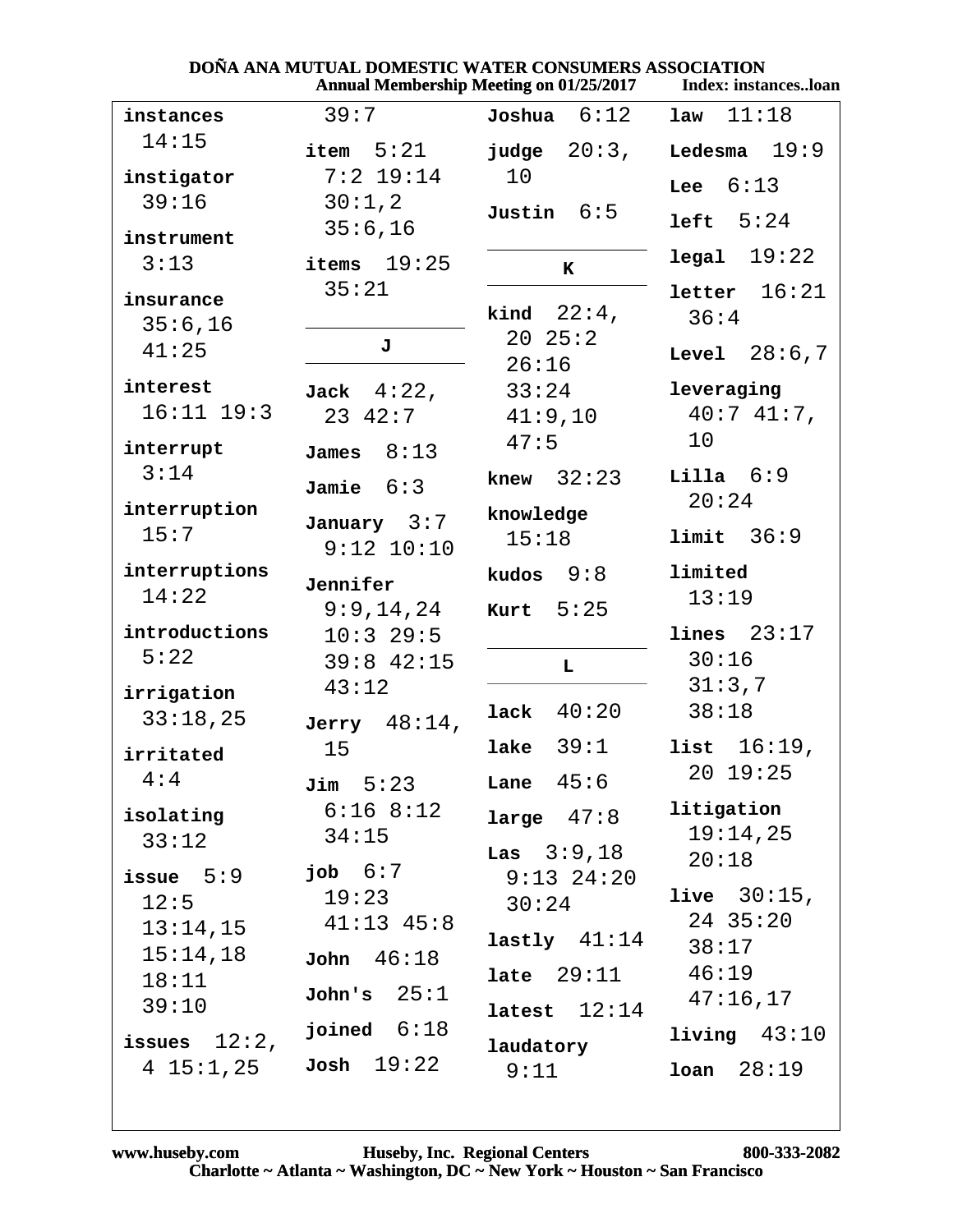|                   | <b>Annual Membership Meeting on 01/25/2017</b> |                 | <b>Index: localmeter</b>       |  |
|-------------------|------------------------------------------------|-----------------|--------------------------------|--|
| local 10:15       | 3:7<br>lunch                                   | 12:17           | 18,20                          |  |
| 19:743:3,         |                                                | matters         | 38:13                          |  |
| 5                 | М                                              | 19:22           | 39:3,7,24                      |  |
| $1$ ocated $3:8$  |                                                |                 | $40:2$ $42:4$ ,                |  |
| 19:9 35:2         | made $29:4$                                    | maximum         | 1543:3,5,                      |  |
|                   | 42:21                                          | 34:24           | 20, 25, 44:6                   |  |
| locations         | $main$ 23:3                                    | mechanical      | 45:1,9                         |  |
| 22:227:5          | 24:18,19,                                      | 36:23           | 46:12,17,                      |  |
| $lock$ 15:10      | 2231:7                                         | meet $13:11$    | $22\;48:5$ ,                   |  |
| locked $15:3$ ,   |                                                |                 | 10, 13, 15,                    |  |
| 11                | maintain                                       | meeting $3:4$ , | 19,21                          |  |
|                   | 36:19                                          | $14 4:15$ ,     | member $6:17$                  |  |
| log 13:4          | 37:3,10                                        | 20, 25          | 12:11,24                       |  |
| $logging$ 13:5    | maintenance                                    | 6:21,22         | $13:8$ 40:13                   |  |
| long 38:21,       | 12:8                                           | 7:4,11          |                                |  |
| 24                | major $18:11$                                  | 8:4,19          | member's                       |  |
|                   | 30:18                                          | 17:21           | 13:12                          |  |
| $longer$ 24:17    |                                                | 18:2,9          | members                        |  |
| longstanding      | make $4:12$                                    | $43:24$ $48:9$  | 3:22,25                        |  |
| 15:13             | $9:19$ $12:17$                                 | meetings $8:5$  | 5:69:11                        |  |
|                   | $16:19$ 33:5                                   | 17:13,17        | 16:3,6                         |  |
| $1$ ooked $35:11$ | 48:8                                           | $19:6$ 48:24    | 18:23                          |  |
| $loop$ $27:1$     | makes $26:18$                                  | Melton $3:2$ ,  | 39:25                          |  |
| $\log s$ $26:24$  | making                                         | $22, 25$ 4:23   | membership                     |  |
| lost $16:11$      | 15:20,21                                       | 5:3,13,18,      | $3:4$ 7:4                      |  |
|                   | malfunction                                    | 20, 23, 7:8,    | 10:11                          |  |
| $1$ ot $4:4$      | $4:5$ 33:2                                     | 10,15,25        | 17:22                          |  |
| 9:13,14           |                                                | 8:2,9,13,       | 18:2,5,12                      |  |
| 18:13             | man $19:21$                                    | 169::2,5        | $19:4$ 30:4                    |  |
| 40:10<br>41:19,23 | manufactured                                   | $10:5$ 19:17    | memberships                    |  |
| 45:10             | 32:18                                          | 20:23           | 10:7                           |  |
|                   | manufacturer                                   | 27:21           |                                |  |
| $1$ ots $34:10$   | 32:19                                          | 30:1,8,12,      | mentioned                      |  |
| 46:6              |                                                | 14 34:14        | $29:5$ 42:8                    |  |
| $1$ oudly $4:16$  | Margie $43:9$                                  | 35:17,25        | 43:12                          |  |
| lower 41:18       | $mark$ 27:25                                   |                 | $36:5, 13, 17$ meter $12:10$ , |  |
|                   | material                                       | 37:9,13,        | 12, 13, 23,                    |  |
|                   |                                                |                 |                                |  |

## DOÑA ANA MUTUAL DOMESTIC WATER CONSUMERS ASSOCIATION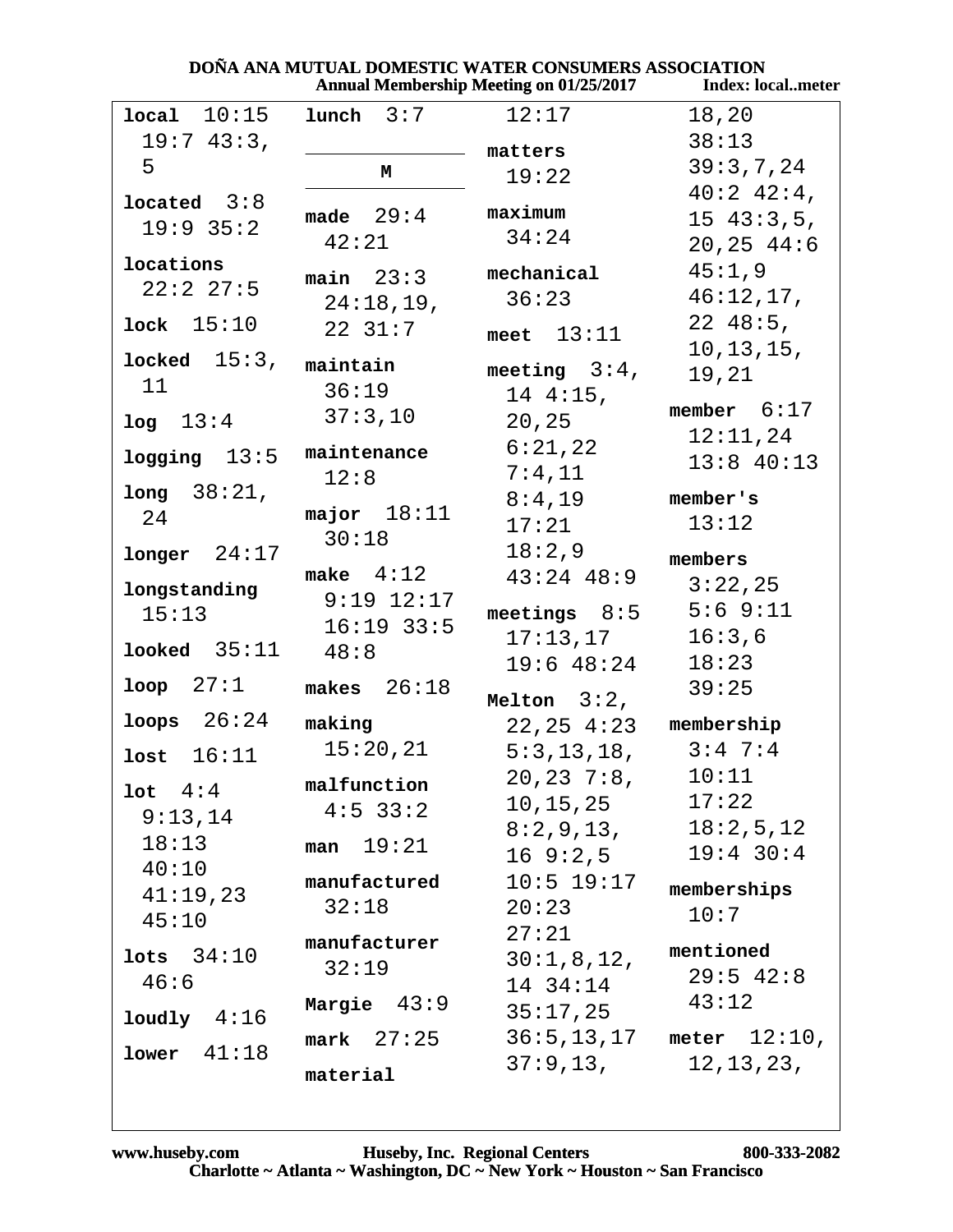| DOÑA ANA MUTUAL DOMESTIC WATER CONSUMERS ASSOCIATION<br><b>Annual Membership Meeting on 01/25/2017</b><br>Index: meterson-site |                                       |                                     |                                       |  |  |
|--------------------------------------------------------------------------------------------------------------------------------|---------------------------------------|-------------------------------------|---------------------------------------|--|--|
| $24$ $13:7,10$                                                                                                                 | minutes $7:3$ , $8:9$                 |                                     | 16:13<br>notes                        |  |  |
| 42:9<br>meters $12:15$                                                                                                         | 6, 11, 14,<br>16, 18, 23              | moving $17:3$                       | notice $3:17$<br>9:10                 |  |  |
| 26:12,13<br>$38:18$ 42:9                                                                                                       | mishaps<br>27:11                      | multiple<br>$22:2$ $31:12$<br>43:23 | noticed<br>$35:21$ $37:2$             |  |  |
| Mexico $3:9$<br>$9:18$ 15:19                                                                                                   | mistake $44:1$                        | multisource                         | notices $4:8$                         |  |  |
| mic $6:24$                                                                                                                     | Mobile $25:1$<br>$model$ 32:18        | 9:21<br>Mutual $3:4$                | notification<br>43:18,22              |  |  |
| 30:5,8<br>microphone<br>$4:17$ 6:24                                                                                            | money $9:24$<br>$24:6$ 28:20          | $10:19$ 24:5<br>27:19               | notifications<br>4:6                  |  |  |
| mile $22:7$                                                                                                                    | month $8:21$<br>13:18                 | N                                   | notify $43:18$                        |  |  |
| $miles$ $22:13$                                                                                                                | 14:2,5,10                             | 16:14<br>nature                     | November<br>20:3                      |  |  |
| 23:7,13,22<br>24:2,7,10<br>$25:9$ $26:22$                                                                                      | $19:8$ 23:10<br>25:7<br>months $9:20$ | neat $23:16$<br>necessarily         | number $10:6$ ,<br>21 11:11           |  |  |
| Miller 6:10<br>11:25                                                                                                           | 35:9                                  | 32:15<br>needed $31:20$             | $13:19$ $16:7$<br>$23:20$ $32:9$      |  |  |
| 20:25                                                                                                                          | Moongate<br>20:6                      | 41:3                                | 35:10                                 |  |  |
| 40:11<br>11:8<br>million                                                                                                       | morning<br>40:20                      | needing<br>47:20                    | $\circ$                               |  |  |
| 22:14<br>28:23<br>47:11                                                                                                        | motion $4:12$ ,<br>18,19,20,          | neighbors<br>18:23                  | objection<br>$5:7,8$ 7:20<br>8:16     |  |  |
| million-dollar                                                                                                                 | $24\;\;5:20$<br>$7:5,14$ 8:6          | Nest $38:17$ ,<br>$20\ \ 39:3,15$   | odds $28:17$                          |  |  |
| 47:9<br>minimize                                                                                                               | 48:7,8,10,<br>12,16                   | $net 28:17$ ,<br>23 29:2            | offer 9:8<br>35:15                    |  |  |
| 12:16<br>14:23                                                                                                                 | motor $32:10$                         | nice $21:1$                         | $of \texttt{face}$ $11:20$<br>14:1,24 |  |  |
| minimum                                                                                                                        | move $5:5$<br>7:7,13,19               | $night$ 45:11                       | $15:2$ 19:9                           |  |  |
| 31:15<br>$minus$ 42:16                                                                                                         | $8:8$ 9:7<br>14:20                    | north $11:3$<br>$25:2$ 44:15        | officials<br>29:8                     |  |  |
| minute $43:8$                                                                                                                  | moves $7:10$                          | $46:19$ $47:4$                      | on-site                               |  |  |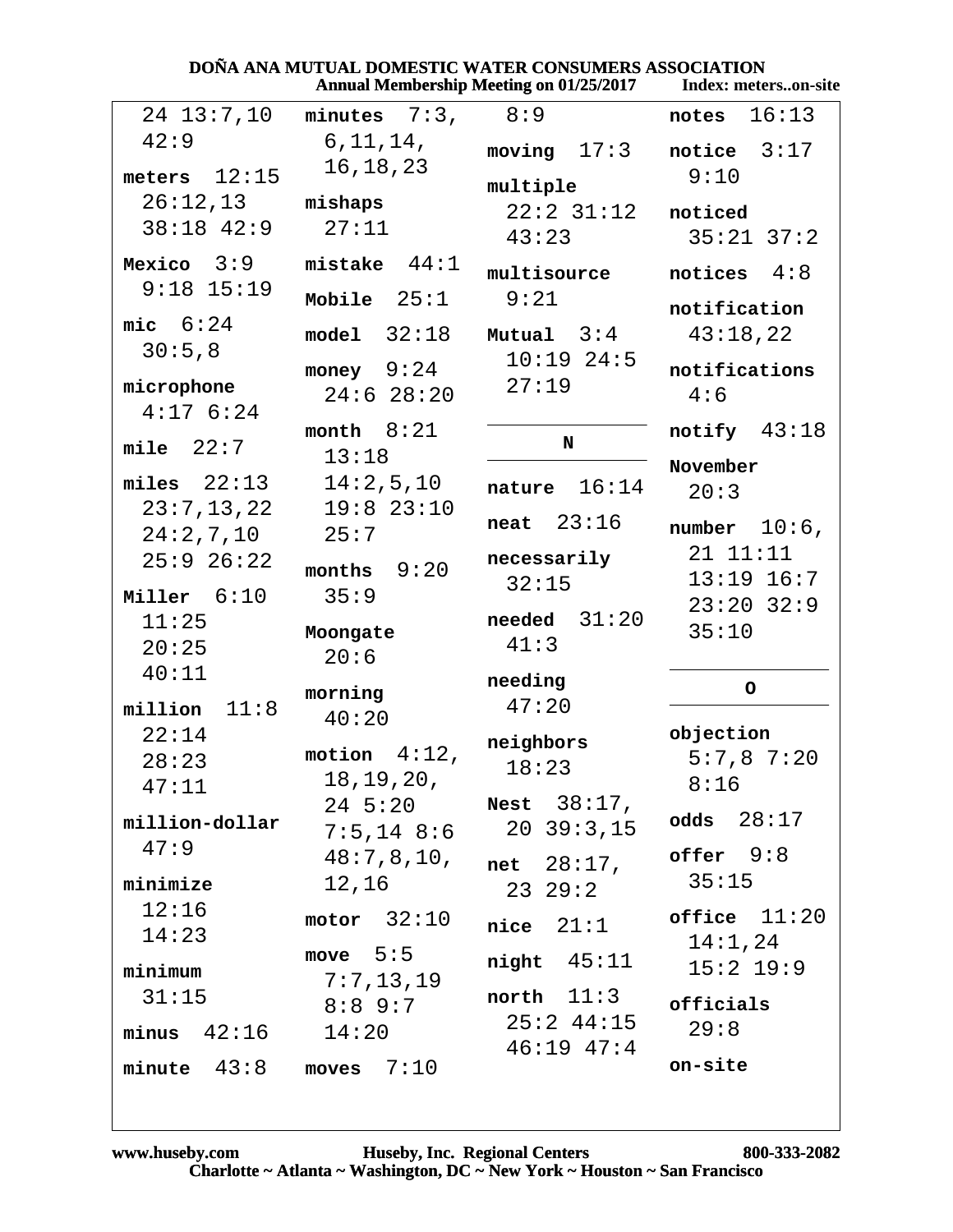| DOÑA ANA MUTUAL DOMESTIC WATER CONSUMERS ASSOCIATION<br><b>Annual Membership Meeting on 01/25/2017</b> |                     |                               |                 |  |
|--------------------------------------------------------------------------------------------------------|---------------------|-------------------------------|-----------------|--|
|                                                                                                        | Index: ongoingphone |                               |                 |  |
| 25:16                                                                                                  | $order \t3:5$       | 34:1                          | penalty         |  |
| ongoing                                                                                                | $4:10$ $11:21$      | 35:13,23                      | 13:16           |  |
| 10:14                                                                                                  | organization        | 36:12                         | 14:23           |  |
| 11:2,12,13                                                                                             | 9:16                | 37:4,6                        | people $4:4,6$  |  |
| $12:4$ $13:14$                                                                                         | originally          | pager $3:13$                  | $9:6$ 15:1      |  |
| 15:18                                                                                                  | 10:19               | paid $13:25$                  | 16:10,18        |  |
| $online$ 29:19                                                                                         | 23:25               | 14:8,21                       | 18:5, 13        |  |
| 33:4                                                                                                   | originated          | paperwork                     | $25:2$ 30:25    |  |
| open $8:5$                                                                                             | 16:2                | 24:16                         | 31:15,18        |  |
| 17:21                                                                                                  |                     |                               | 32:1,22,24      |  |
| 22:20                                                                                                  | Oscar $6:19$        | Park $25:2$                   | 34:22           |  |
|                                                                                                        | 7:9,10              | part $47:2$                   | 38:23           |  |
| operated                                                                                               | 40:3                |                               | 45:11           |  |
| 10:20                                                                                                  | outage $45:5$       | participation<br>$18:24$ 19:4 | people's        |  |
| operating                                                                                              | outages             | pass 17:21                    | 34:8,9          |  |
| 28:14,18                                                                                               | 33:10,12,           |                               | 46:15           |  |
| operation                                                                                              | 13 43:14            | passed $8:22$                 | percent         |  |
| 12:7                                                                                                   | output              | past $6:16$                   | 36:21           |  |
| operations                                                                                             | 12:10,11            | 10:7                          | 42:16,17        |  |
| 36:9                                                                                                   |                     | past-due                      | period $14:8$   |  |
|                                                                                                        | overcome            | 13:21,23,                     |                 |  |
| operator                                                                                               | 19:2                | 25                            | 14:7<br>permit  |  |
| 28:6,7                                                                                                 | overlaps            |                               | 21:7            |  |
| opinion                                                                                                | 22:22               | pat 48:22                     | 18:22<br>person |  |
| 18:13                                                                                                  | owned $20:16$       | patient                       | personally      |  |
| opportunity                                                                                            | Owners $34:19$      | 38:14                         | 16:21           |  |
| 18:19                                                                                                  |                     | <b>Paul</b> $5:2,3$           | persuasive      |  |
| 22:25                                                                                                  | ownership           |                               | 40:14           |  |
|                                                                                                        | $10:12$ $12:8$      | paved $39:17$ ,               |                 |  |
| opposed $5:18$                                                                                         |                     | 18                            | Peters $6:13$   |  |
| $7:25$ 9:2                                                                                             | P                   | paving $39:13$                | 16:24           |  |
| 48:19                                                                                                  |                     | payment                       | 19:15,17        |  |
| opposition                                                                                             | p.m. 3:6            | 14:6,24                       | phase $22:25$   |  |
| 8:29:3                                                                                                 | 14:4,8              | 15:3                          | 24:1,6          |  |
| options                                                                                                | 48:25               |                               |                 |  |
| 47:15,19                                                                                               | p.s.i. 32:14        | penalties<br>13:17            | phone $3:12$    |  |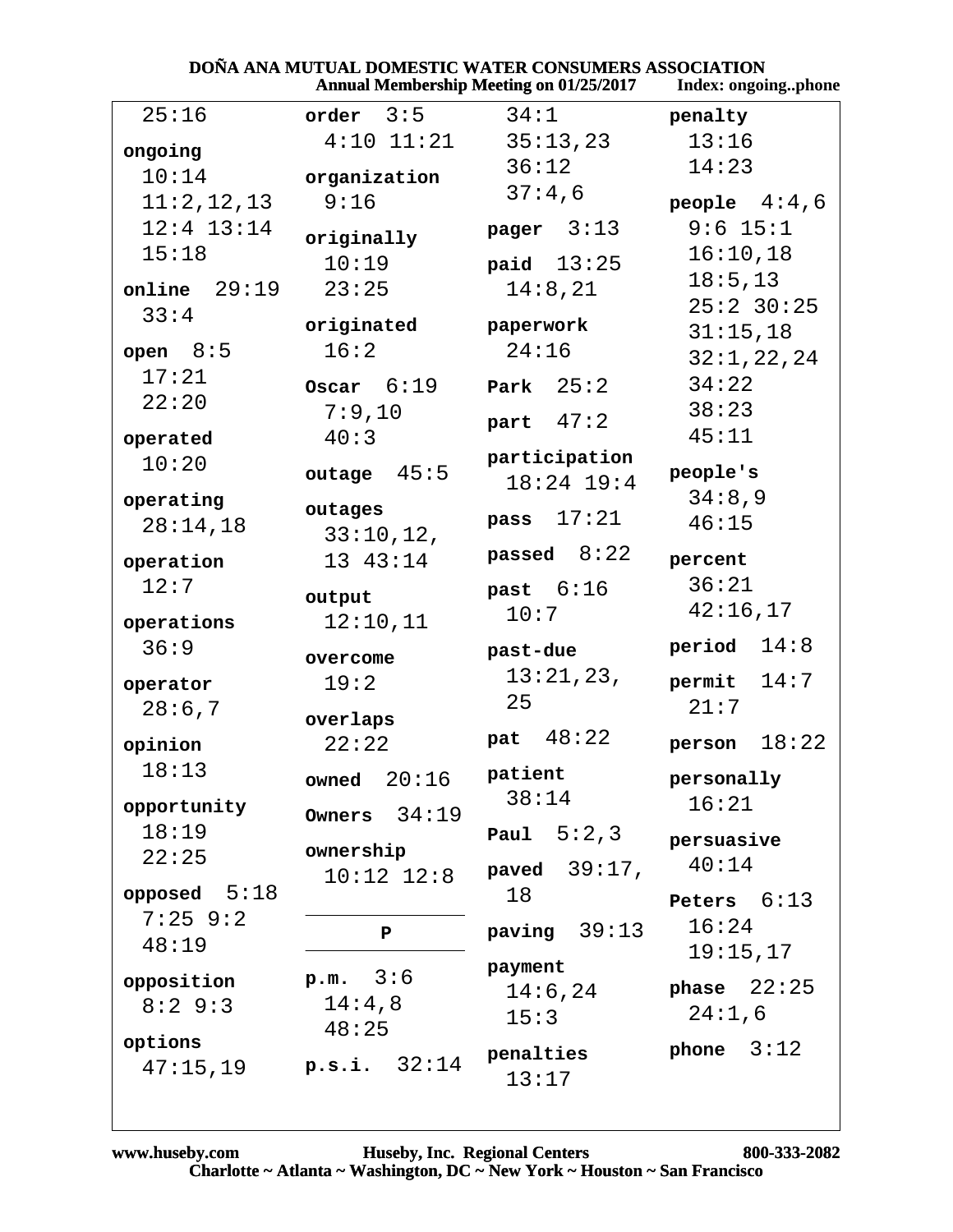|                          | <b>Annual Membership Meeting on 01/25/2017</b> | Index: photosproject |                  |
|--------------------------|------------------------------------------------|----------------------|------------------|
| $photos$ $26:3$          | planning                                       | preclude             | 31:22            |
| 27:3,9                   | 21:6,12                                        | 33:1                 | pressures        |
| PHPOA $44:8$ ,           | 40:11                                          | presence             | $32:1$ $33:5$ ,  |
| 20                       | plans $45:18$                                  | 6:15                 | 15 35:12         |
| physical                 | $plan$ t $21:9$                                | present              | 36:24            |
| 23:18,23                 | 25:18,20                                       | 3:23,25              | 37:25            |
| 24:21                    | 26:1                                           | 4:2                  | 45:14            |
|                          | Picacho $11:6$ point $9:17$ presentation       |                      | pretty $45:6$    |
| 17:14                    | $10:24$ $27:1$                                 | $9:19$ $11:16$       | previous         |
| 22:11                    | 31:23                                          | 22:5                 | 29:9             |
| $23:24$ $26:2$ $34:16$   |                                                | presented            | prior $13:5$     |
| 30:15,24                 | $37:13$ $44:6$                                 | 5:11                 | 15:5,9           |
| 34:19                    | points $41:9$                                  | 17:12,13,            | privilege        |
| 35:12,20<br>$37:24$ 38:4 | policies                                       | 22 19:15             | 19:18            |
| 40:17                    | 41:25                                          | presently            |                  |
| $43:10$ $44:9$           | policy $15:4$ ,                                | 20:19                | problem<br>14:25 |
| 45:25                    | 12                                             | president            |                  |
|                          |                                                | $5:24$ 39:25         | problems         |
| picture<br>20:20         | Ponteri $6:2$                                  | 40:5,8               | $15:2$ $19:2$    |
|                          | 8:8,9                                          |                      | $26:19$ $31:3$   |
| piece $47:8$             | pool $27:12$                                   | presidents<br>6:16   | procedures       |
| pieces $29:19$           | positive                                       |                      | 6:20             |
| piles $11:4$             | 12:15                                          | pressure<br>30:19,21 | proceedings      |
| pipe $11:4$              | possibility                                    | 31:7,13              | 48:25            |
| 23:14                    | 12:16                                          | 32:6,9               | process $13:3$   |
| 27:4,8                   | posted $33:9$                                  | 33:1,8,22,           | 42:10            |
|                          | 43:14                                          | 23 35:10             | 46:25            |
| piping $34:1$            |                                                | 36:9,11              | professional     |
| place $18:8$             | potential<br>$15:24$ $17:7$                    | 37:4                 | 6:7              |
| 25:25                    |                                                | 40:17,18,            | profile 9:11     |
| 33:19                    | pounds $35:23$                                 | $20, 24$ $41:4$      |                  |
| plan $18:25$             | 36:20                                          | 45:15,24             | progress         |
| $19:1$ $34:21$           | 37:4,5,16                                      | 46:1,6               | 17:1,5<br>24:25  |
| planned                  | pour $25:6$                                    | pressure-            |                  |
| 11:14                    |                                                | reducing             | project          |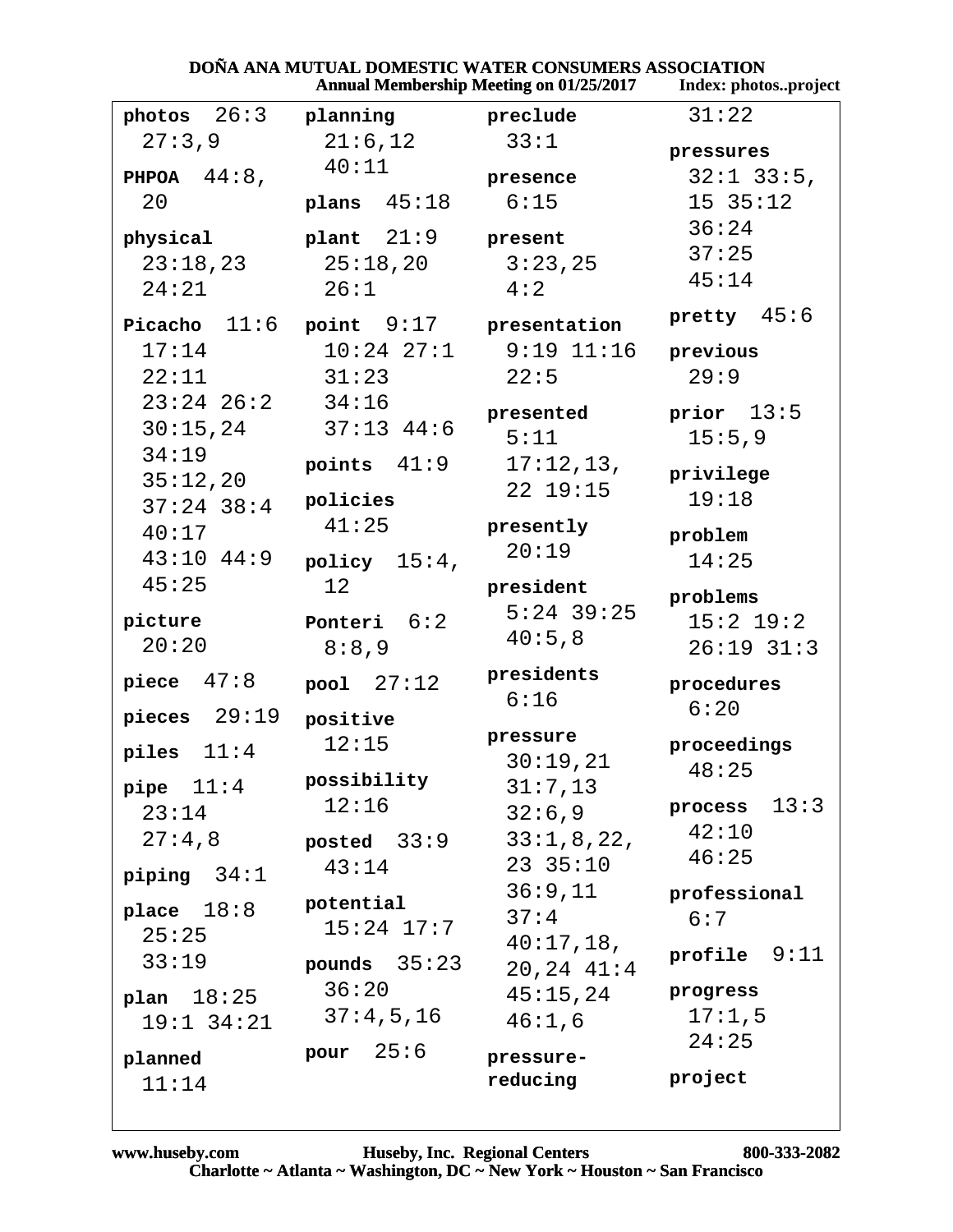# **DOÑA ANA MUTUAL DOMESTIC WATER CONSUMERS ASSOCIATION<br>Annual Membership Meeting on 01/25/2017 Index: projects..recorded**

| 21:25            | 17:13,17       | 47:13                     | reached        |
|------------------|----------------|---------------------------|----------------|
| 22:16            | 30:2,4         | questioned                | 27:25          |
| 23:6,12          | 43:19          | 15:16                     | ready $33:3$   |
| 24:5, 10,        |                |                           |                |
| 13,18            | 25:23<br>pumps | questions                 | Real $25:4$    |
| 25:15,24         | purchase       | $18:5$ 29:15              | 46:20          |
| 26:9, 10, 20     | 34:20,21       |                           | 47:2,16,18     |
| 39:11 47:9       |                | quick $25:24$             |                |
|                  | purchased      | quorum $3:19$             | realize $4:3$  |
| projects         | 20:15          | 4:1,2                     | reason $15:4$  |
| $9:22$ $11:2$ ,  | pursuing       |                           | 35:5,8,14      |
| 11,24            | 40:7           | $\mathbf R$               |                |
| 21:2,12,         |                |                           | received       |
| 16, 18, 24       | push $46:15$   | radio $45:3$              | 16:5, 16       |
| $24:24$ 25:8     | put $12:4$     |                           | 24:6           |
|                  | $15:3$ $22:15$ | Radium $23:25$            | recently       |
| Proof $3:17$     | 23:18          | $24:1$ $41:20$            | $13:3$ 38:4    |
| properties       | 25:22          | 44:15                     |                |
| 30:22            | 29:19          | 45:16,20,                 | recognize      |
|                  | 30:21          | $25 \t46:13$              | 28:5           |
| Property         | 31:11          | railroad                  | recognized     |
| 34:19            |                | 22:2                      | 4:13,14        |
| provide $16:2$   | 34:10,20       |                           | 6:21,23        |
| $17:7$ 36:24     | 35:23          | rain $39:1$               |                |
| 41:18            | 38:18,19       | raise $4:12$              | recommendation |
|                  | putting        |                           | 32:20          |
| provided         | 27:7,9,12      | raised $5:12$             | 36:6,13        |
| 3:17,18          | $31:6$ $41:15$ | $7:24$ $9:1$              | recommendation |
| 13:1             |                | range $37:22$ , s $15:21$ |                |
| providing        |                | 25                        | 36:25          |
| $41:22$ $42:3$   | Q              |                           |                |
|                  | quality $11:1$ | 33:6<br>ranges            | recommended    |
| <b>PRV</b> 37:23 | 21:8           | rated $32:15$             | $30:20$ 36:2   |
| PRVS $31:6$ ,    |                | 33:17                     | recommending   |
| 12,25            | quarter        |                           | 15:23          |
| 33:11            | 24:13          | 41:24<br>rates            | 31:10          |
| 34:22,23         | queried        | ratings                   |                |
| 35:738:5         | 16:14,15       | 41:18,21                  | recorded       |
|                  |                |                           | 12:20          |
| public           | question       | <b>Ray</b> $6:2 8:9$      | 17:18          |
|                  | 43:11          |                           |                |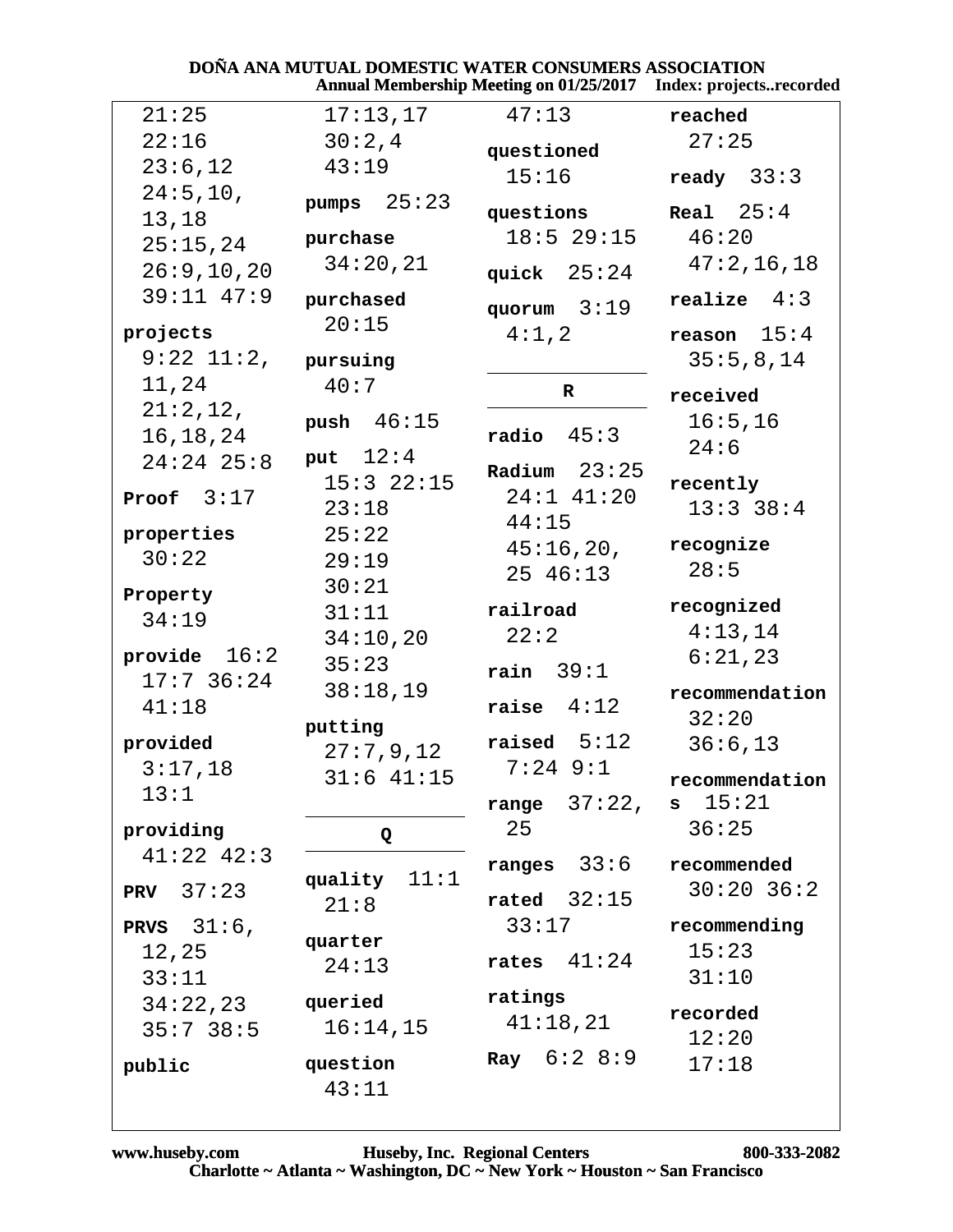#### **DOÑA ANA MUTUAL DOMESTIC WATER CONSUMERS ASSOCIATION<br>Annual Membership Meeting on 01/25/2017** Index: records **Index: records..Roberts**

|                     | Allingal Mcmocromp incernig on $01/23/2017$ |                             |                 |  |
|---------------------|---------------------------------------------|-----------------------------|-----------------|--|
| records             | released                                    | requested                   | resulted        |  |
| 16:10               | 11:20                                       | 13:7                        | 15:20           |  |
| redo $25:19$        | remainder                                   | requirement                 | retirement      |  |
| referred            | 6:22                                        | 35:16                       | 16:24           |  |
| 22:4                | remotely                                    | 36:14                       | retiring        |  |
| refrain             | 12:24                                       | reserve                     | $6:12$ 19:16    |  |
| 14:16               | removed                                     | 29:1,13                     | revenue         |  |
| 6:20<br>regard      | 12:24                                       | resolution                  | $28:15$ 29:4    |  |
| 7:17                | repair                                      | 8:5,7,10,<br>22             | revenues        |  |
| region $40:22$      | 38:23,25                                    |                             | 28:21           |  |
|                     | 39:13                                       | resolutions                 | review          |  |
| regular $19:6$      | replaced                                    | 17:8,20,21                  | 15:19,23        |  |
| 48:24               | 31:25                                       | resources                   | 17:10           |  |
| regulate            |                                             | 44:8                        | 21:20           |  |
| 31:7,12             | report $9:7$<br>11:13,15                    |                             | 24:11           |  |
| 37:340:24           | $12:25$ $13:1$                              | respective<br>41:22         | revisions       |  |
| 46:1                | 19:15,24                                    |                             | 17:7            |  |
| regulated           | 20:24                                       | response                    |                 |  |
| 32:12               | 21:10                                       | $5:19$ $8:1$                | rights $20:2$ , |  |
|                     | $27:22$ $28:2$                              | 48:20                       | 14,15           |  |
| regulating<br>33:5  | $29:18$ 42:8                                | Responses                   | river $25:10$   |  |
|                     | 16:15                                       |                             | 44:15           |  |
| regulation          | reported                                    | responsibility road $19:21$ |                 |  |
| 35:22               | 12:6                                        | 12:7,11                     | 23:9,11,14      |  |
| regulations         | reporter                                    | 41:16                       | 25:327:4        |  |
| 36:8                | $4:15$ 7:1                                  |                             | $638:17$ ,      |  |
| regulators          | reports                                     | responsible                 | 20, 21          |  |
| $30:21$ $31:8$      | 28:12                                       | 12:21                       | 39:3,10,        |  |
| 32:10               |                                             | rest $12:5$                 | 14, 15, 17      |  |
|                     | representative                              | 28:1                        | 44:13           |  |
| rehabbing           | 6:2,4,6,10                                  | restricted                  |                 |  |
| 24:9                | 11:25                                       | 28:25                       | Roberts         |  |
| $\textbf{Reid}$ 6:9 | representative                              |                             | 35:19           |  |
| $20:24$ $21:1$      | 16:4<br>$\mathbf{s}$                        | 13:16<br>result             | 36:1,7,15       |  |
| release             | request                                     | 15:19                       | 37:1,11,        |  |
| $11:19$ 29:7        | 12:23                                       | 28:24                       | 15,19           |  |
|                     |                                             |                             |                 |  |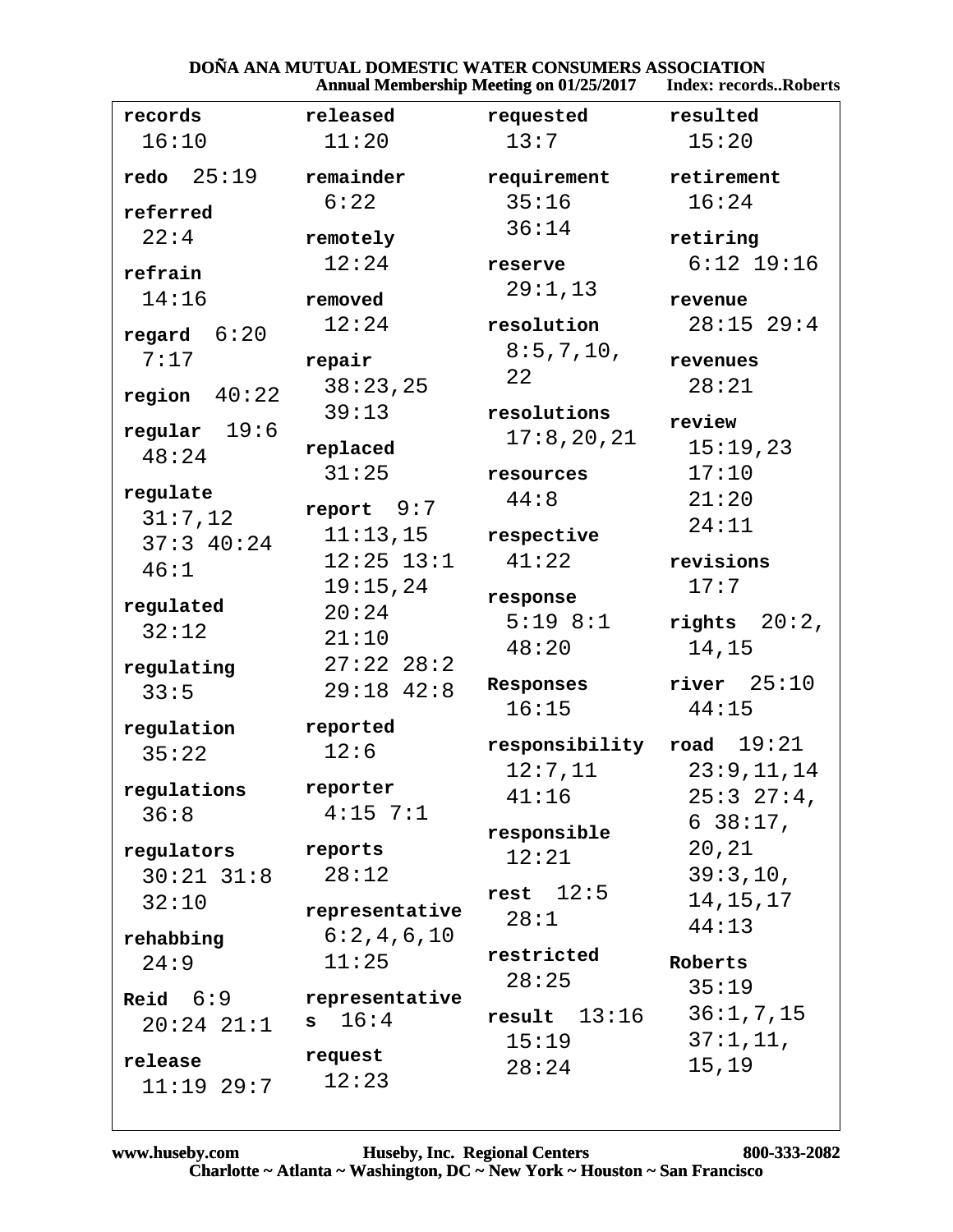| DOÑA ANA MUTUAL DOMESTIC WATER CONSUMERS ASSOCIATION<br><b>Annual Membership Meeting on 01/25/2017</b><br><b>Index: RoblesSparks</b> |                   |  |                               |  |       |                |
|--------------------------------------------------------------------------------------------------------------------------------------|-------------------|--|-------------------------------|--|-------|----------------|
| 38:6,11                                                                                                                              | School $3:8$      |  | serving                       |  |       | $45:9$ $46:17$ |
| bles $6:17$                                                                                                                          | 39:10             |  | 19:18                         |  | 48:13 |                |
| om $3:7$                                                                                                                             | screen $25:17$    |  | set 17:7,8                    |  |       | site $11:23$   |
| $6:25$ 18:22<br>19:8                                                                                                                 | screened<br>12:16 |  | $32:9$ 48:3<br>sewage $46:21$ |  | 12:12 | 43:16,17       |

| room $3:7$      |                  | screen $25:17$ set $17:7,8$ | site $11:23$    |
|-----------------|------------------|-----------------------------|-----------------|
| $6:25$ 18:22    | screened         | $32:9$ 48:3                 | 12:12           |
|                 | 12:16            |                             | 43:16,17        |
| 19:8            |                  | sewage $46:21$              |                 |
| Roswell 6:7     | $seconds$ $5:3$  | shape $29:13$               | sits $29:6$     |
| round $10:2$    | secretary/       | Sharon $45:5$               | skyline $11:7$  |
|                 | treasurer        |                             | slide $14:13$ , |
| Ruidoso $9:21$  | $6:1$ 28:1       | short $11:21$               | 1421:15         |
| ruined $11:7$   |                  | 19:24                       |                 |
|                 | section          | shortly                     | slight $17:2$   |
| running         | 33:4,5           | 11:20                       | slightly $4:1$  |
| 27:1,7          | secured          |                             |                 |
| runs $18:14$    | 47:10            | show $5:8,10$               | slow 19:20      |
| 44:13           |                  | 7:20,22                     | Smith 6:12      |
|                 | Selden/radium    | 8:17,24                     | 16:25           |
| RVING $32:8$    | 17:15            | 18:7                        | 19:22           |
|                 | selected         | shown $27:4$                | 20:21           |
| S               | $9:18$ 12:6      |                             |                 |
|                 |                  | shows $13:22$ ,             | snacks $19:11$  |
| 19:20<br>sad    | sending          | 23,24                       | Sold $48:6$     |
| 31:2<br>safe    | 37:15            | shut $33:7$                 |                 |
|                 | senior $20:20$   |                             | sort $10:25$    |
| Sandra $7:15$   |                  | sick $28:8$                 | 12:17           |
| Sandy $7:13$    | septic $47:21$   | side $27:4$                 | 44:11           |
| satisfies       | serve $47:1$     | signed $34:22$              | Souder $6:10$   |
| 18:4            | serves $25:11$   |                             | 11:25           |
|                 |                  |                             |                 |
|                 |                  | silence $3:14$              |                 |
| Saturday        | 13:8<br>service  |                             | 20:24           |
| 14:11           | 14:17,22         | $simply$ 35:6               | 40:10           |
|                 | 27:24            | $\texttt{sir}$ 4:21         | source $12:10$  |
| saving $41:11$  | 36:24            | $7:8$ $8:11$ ,              | 22:15           |
| $SCADA$ $21:25$ | 40:22            | $14 \ \ 30:5,6$             |                 |
|                 |                  | 35:18                       | southeast       |
| schedule        | 41:1,2           | 36:18                       | $22:21$ 47:1    |
| 17:9            | services         | $37:14$ 39:5                | southern        |
| scheduled       | $12:6$ $13:9$    |                             | 47:3            |
| 19:6            | 15:8<br>41:17,21 | 42:4,5<br>$43:8$ $44:24$    | Sparks $6:5$    |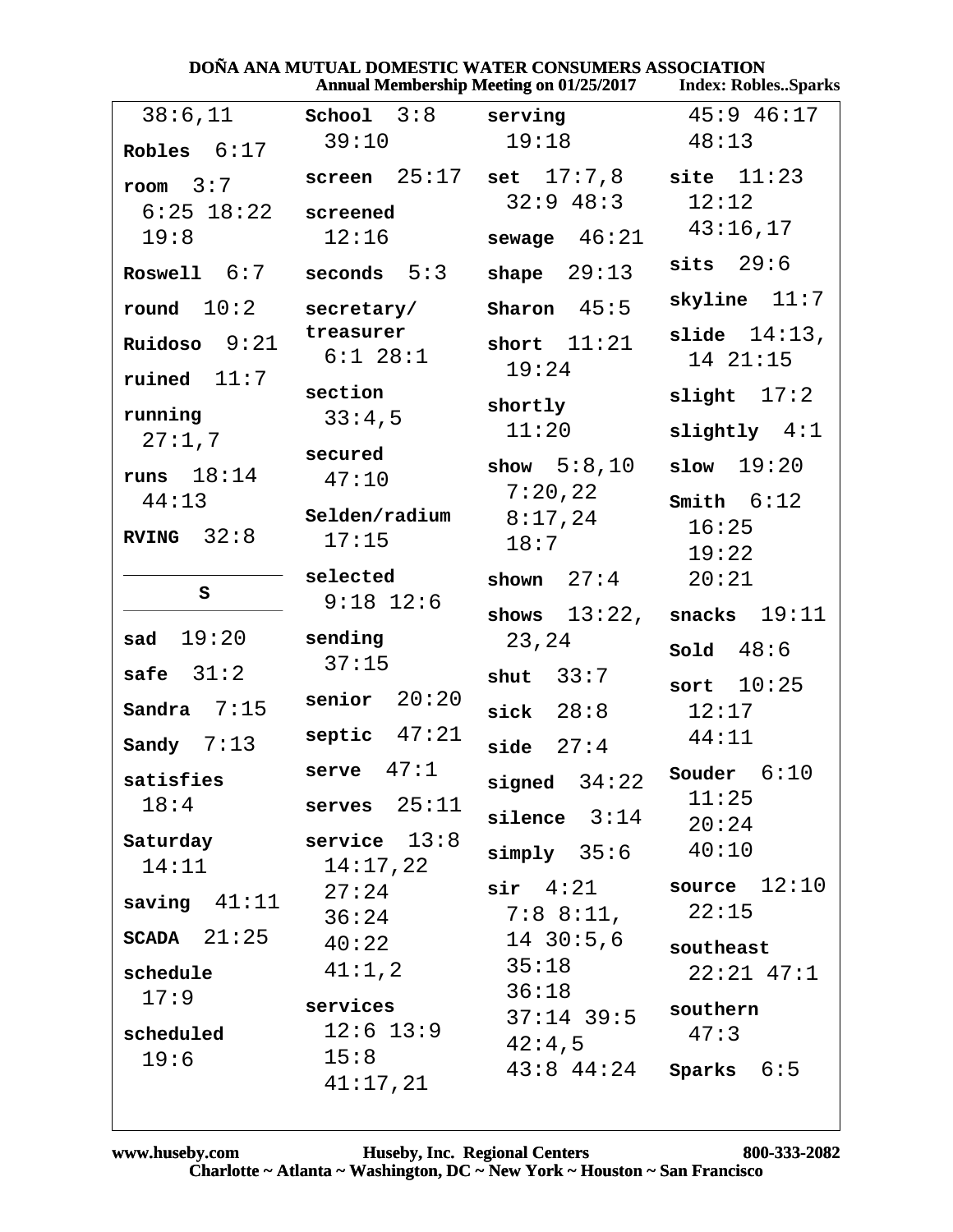|                 |                       | <b>Annual Membership Meeting on 01/25/2017</b> | <b>Index: speakTatum</b>     |
|-----------------|-----------------------|------------------------------------------------|------------------------------|
| speak $4:16$    | standpoint            | 44:14<br>stores                                | 27:12                        |
| $6:24$ 17:1     | 34:20                 | 31:6<br>street                                 | system $4:5$                 |
| 30:13           | start $5:22$          | 42:1                                           | 10:13,18                     |
| Speaking        | 22:25                 | stretches                                      | 12:9,13                      |
| 34:19           | 24:12,17              | 44:13                                          | $22:11$ $25:9$               |
| Special $7:3$   | 33:3,12               |                                                | 30:18,19                     |
|                 | started               | strung $27:4$                                  | $31:12$ $32:3$               |
| specification   | 23:6,10               | stuff $21:13$                                  | 33:4,12,                     |
| 43:6            | 24:25                 | 32:25                                          | $18, 25$ $34:2$              |
| specifications  |                       | 38:19                                          | 35:8,10,23                   |
| 13:11           | starting              | stu11 6:3                                      | 36:3, 16, 20                 |
| 42:12           | 47:3                  |                                                | systems $10:1$               |
| spell $8:15$    | state $4:14$ ,        | subject $9:21$                                 | $11:2$ $23:24$               |
|                 | 16,18,21              | submitted                                      | 34:4,7                       |
| spikes $38:3$   | $7:8$ 11:18,          | 11:18                                          |                              |
| 44:9<br>spread  | 19.19:5               | suggestions                                    | т                            |
| spreading       | 24:2,14               | 16:2                                           |                              |
| 44:21           | $29:6$ 30:6           | Sun-news                                       | tablet $3:13$                |
| Springs         | 36:1,6<br>$40:2$ 42:5 | 3:18                                           | takes $24:16$                |
| 17:16           | $45:1$ $47:7$         |                                                | $14:11$ talk $21:3$          |
| $23:25$ $24:1$  |                       | Sunday                                         | 47:24                        |
| 41:20           | stated $36:10$        | support                                        |                              |
| 44:16           | states $36:1$         | $11:12$ $16:6$                                 | talked $34:17$               |
| 45:16,20        | station               | supposed                                       | talking                      |
| 46:13           | $22:19$ $23:2$        | 27:13                                          | 37:17                        |
| sprinkler       | 24:9,19               | 30:17                                          | $41:12$ $42:8$               |
| 34:6            | 45:21                 | surplus                                        | $tank \quad 26:4,5$          |
|                 |                       | $28:18$ $29:4$                                 | tanks $11:7$                 |
| $st \quad 25:1$ | status $15:16$        |                                                | $24:9$ 26:8                  |
| staff $13:4$    | stay $39:18$          | susceptible<br>32:17                           | target                       |
| standard        | stays $15:11$         | 33:19,21                                       | 17:23,25                     |
| $36:2$ 42:18    | stolen $26:12$        |                                                | 35:25                        |
| 43:3,4,5        |                       | suspect $42:9$                                 | $37:22$ $38:2$               |
| standards       | stopper $18:7$        | sustainability                                 |                              |
| 42:12,14,       | storage               |                                                | $10:1$ $19:1$ Tatum $7:13$ , |
| 15              | 22:14                 | swimming                                       | 16                           |

### DOÑA ANA MUTUAL DOMESTIC WATER CONSUMERS ASSOCIATION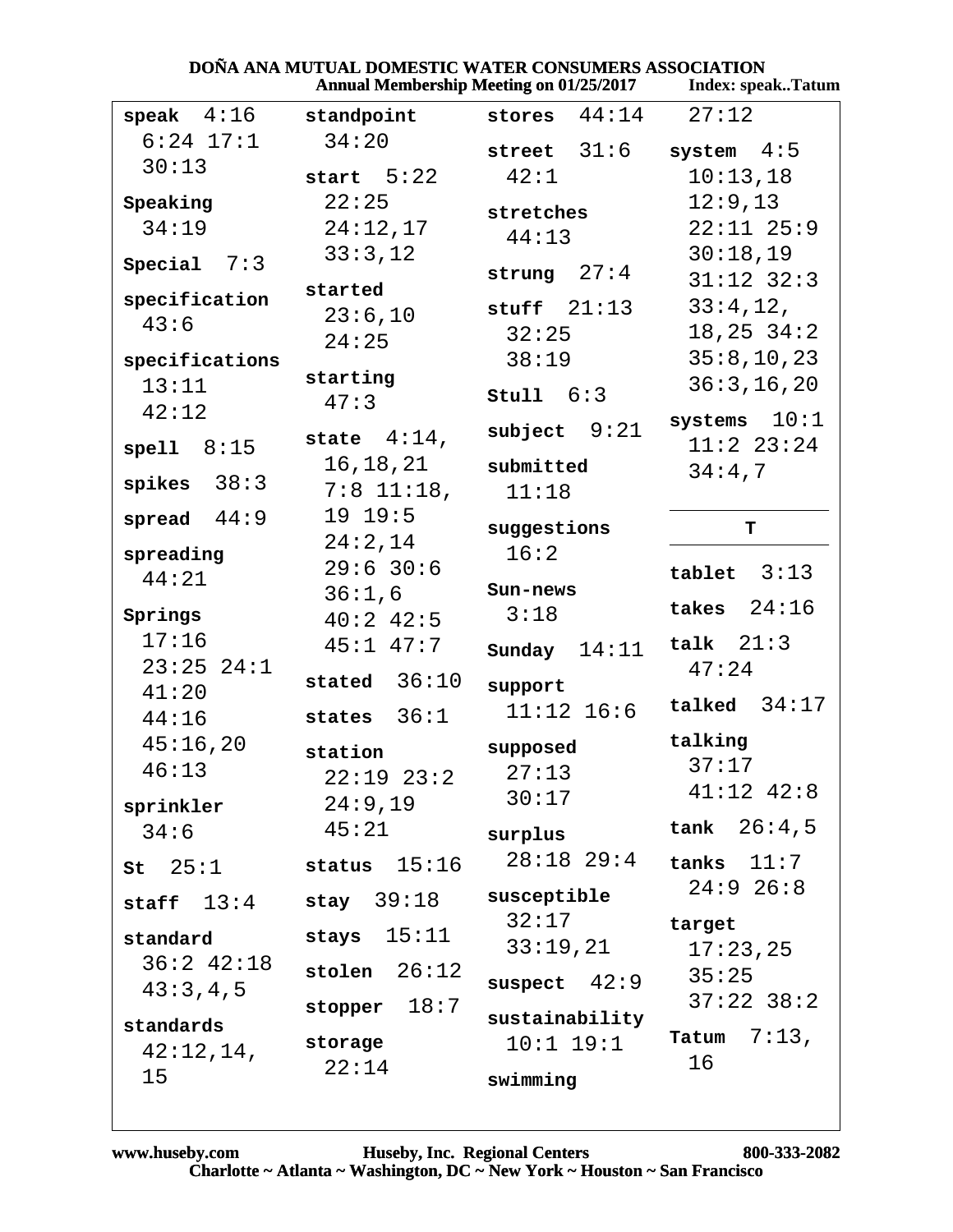|                 |                            | DONA ANA MUTUAL DOMESTIC WATER CONSUMERS ASSOCIATION<br><b>Annual Membership Meeting on 01/25/2017</b> | <b>Index: Taylorunits</b> |
|-----------------|----------------------------|--------------------------------------------------------------------------------------------------------|---------------------------|
| Taylor $23:9$ , | 45:22                      | today's                                                                                                | 18:16<br>true             |
| 11,13           | things $11:5$              | 18:16                                                                                                  | Tuesday $8:20$            |
| 26:21           | 12:3,5                     | $\texttt{ Todd}$ 35:19                                                                                 | turn $3:15$               |
| 45:7<br>team    | 14:21                      | $\texttt{told}$ 36:8                                                                                   | 18:14,19                  |
| technical       | 16:13                      | 37:743:21                                                                                              | 32:25                     |
| 4:5             | 18:16                      |                                                                                                        |                           |
|                 | 27:15                      | tomatoes                                                                                               | 21:8,<br>turned           |
| technology      | 28:12                      | 17:25                                                                                                  | 10                        |
| 12:15           | 32:10                      | tomorrow                                                                                               | turnout                   |
| telling         | $36:23$ 46:6               | 28:9                                                                                                   | 48:23                     |
| 15:21           | thought                    | tonight $28:8$                                                                                         | twelve $16:2$ ,           |
| 19:19<br>ten    | 20:15                      | total $10:10$                                                                                          | 15,18                     |
| tend $32:16$    | 33:15                      | 24:10                                                                                                  | Twister                   |
|                 | 35:15                      | 28:15                                                                                                  | 44:23                     |
| tendered        | thousand                   |                                                                                                        |                           |
| 14:5,7          | 31:18                      | totaled $29:2$                                                                                         | 42:1<br>two-way           |
| terms $41:16$   |                            | training                                                                                               | typical                   |
| 42:3            | thousand-<br>dollar $35:1$ | $13:4$ 48:2                                                                                            | 42:19                     |
| terribly        |                            | transcribing                                                                                           |                           |
| 17:4            | throwing                   | 4:15                                                                                                   | U                         |
|                 | 17:24                      |                                                                                                        |                           |
| test $32:22$    | Thursday                   | Transfer<br>10:12                                                                                      | 11:5<br>U.S.              |
| tested $12:24$  | $8:21$ 19:7                |                                                                                                        | unable $6:8$              |
| 13:10           | $10:24$ ,<br>time          | transferred                                                                                            | unanimous                 |
| testing         | 25 11:19                   | 10:21                                                                                                  | 8:3                       |
| 12:25           | $14:9$ $16:1$ , transition |                                                                                                        |                           |
| 32:24           | 23 18:9                    | 16:25                                                                                                  | unanimously               |
| 42:10           | $19:7$ $20:12$             | transmission                                                                                           | 5:20                      |
| 43:12           | $27:20$ $28:1$             | 23:5,12                                                                                                | understand                |
| tests $45:15$   | 32:22,23                   | 26:10,20                                                                                               | $6:17$ 30:16              |
|                 | $33:9$ $38:21$             |                                                                                                        | 36:737:11                 |
| thanked         | 40:18                      | treatment                                                                                              | understood                |
| 16:20           | times $22:2$               | $21:9$ $24:20$                                                                                         | 36:18                     |
| Thanksgiving    | 43:23                      | 25:18,20                                                                                               | units $30:25$             |
| 14:17           |                            | 26:1                                                                                                   | $32:2$ $33:2$             |
| thing $3:10$    | today $45:6$               | tribute                                                                                                |                           |
|                 |                            | $40:25$ $41:4$                                                                                         |                           |

### DOÑA ANA MUTHAL DOMESTIC WATER CONSUMERS ASSOCIATION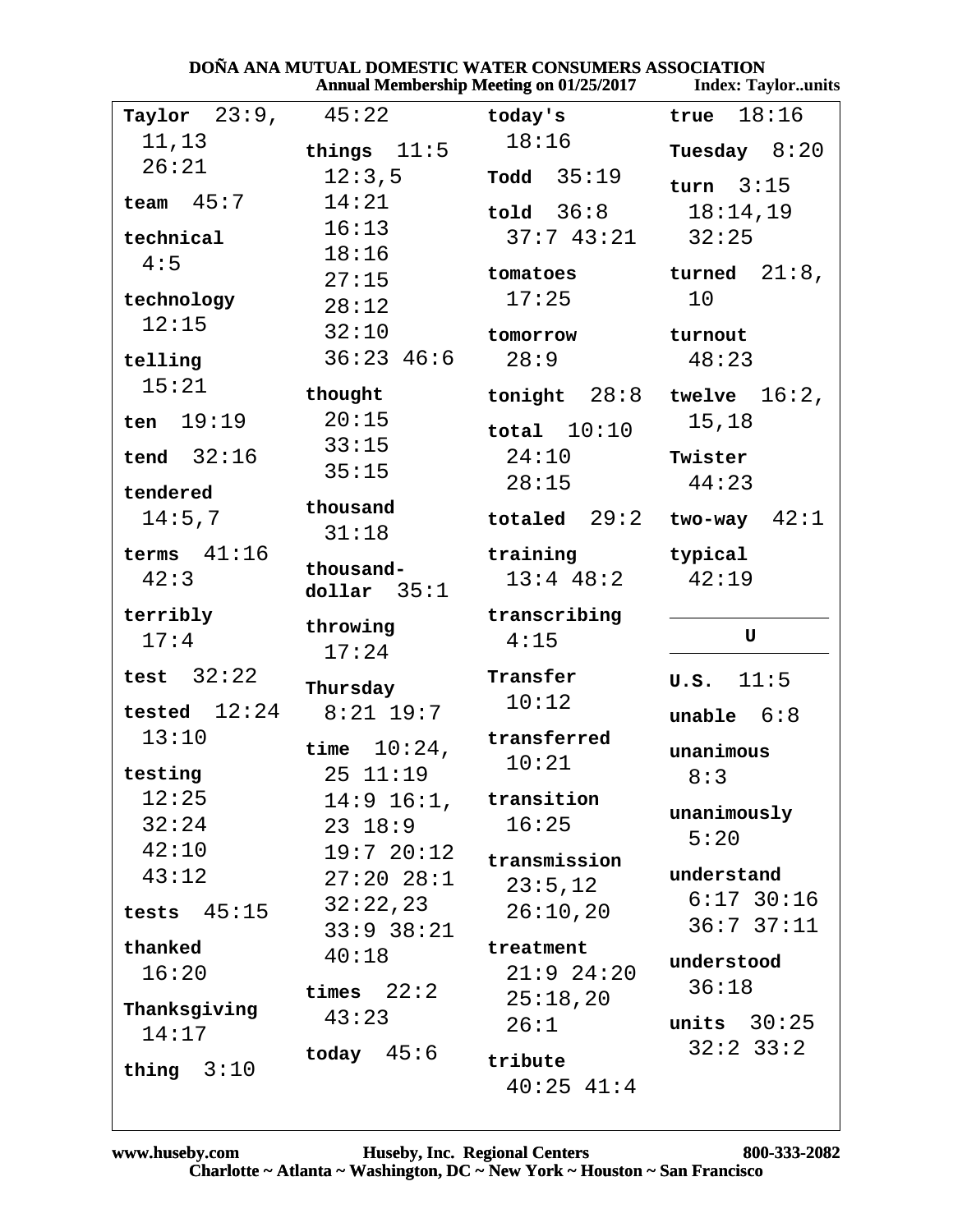| DOÑA ANA MUTUAL DOMESTIC WATER CONSUMERS ASSOCIATION |                |
|------------------------------------------------------|----------------|
| Annual Membershin Meeting on 01/25/2017              | Index: undates |

|                         |                          | <b>Annual Membership Meeting on 01/25/2017</b> | Index: updateswork        |
|-------------------------|--------------------------|------------------------------------------------|---------------------------|
| updates                 | 46:5                     | wash $40:19$                                   | 43:16,17                  |
| 15:17                   | vandalism                | Washington                                     | week $14:17$              |
| 11:1<br>upgrade         | 26:7,16                  | 10:17                                          | $25:1$ 36:22              |
| upgrades                | vandalized               | wastewater                                     | 48:1                      |
| 45:20                   | 26:8                     | 10:13,18,                                      | west $23:13$              |
|                         |                          | $23 \t21:7,9$                                  | 38:20                     |
| $12:6$ ,<br>usage<br>19 | varying<br>35:12         | 22:21                                          | Westmorelands             |
|                         |                          | $25:17,18$ ,                                   | 20:1                      |
| USDA $47:12$            | 7:9<br>Vasquez           | 20, 25, 47:7                                   |                           |
| 13:1<br>user            | 40:3                     | water $3:5$                                    | whatnot                   |
| utilities               | vaults $27:9$            | $11:9$ $12:9$                                  | 16:16                     |
| 23:20                   | view $11:7$              | 13:6                                           | Wilburn                   |
| 42:23                   | viewing                  | 18:14,17                                       | 30:7,10,                  |
| utility                 | 11:22                    | 20:2,3,6,                                      | 13,15                     |
| 43:4,6                  |                          | 10, 13, 14                                     | 31:14                     |
|                         | village                  | 22:6,7,11,                                     | 32:1,5,21                 |
| utilization             | 10:13                    | 13, 14, 15                                     | 33:14,20,<br>23, 34:3, 6, |
| 12:12,22<br>13:6        | 19:10                    | 23:7,8,17,                                     | 11,17                     |
|                         | 19:13<br>visit           | 21,24                                          |                           |
| utilize                 | voice $6:25$             | 24:7,10                                        | Winans $38:16$            |
| $13:12$ $44:8$          | volunteering             | 25:9,10,12<br>26:11,13,                        | 39:5, 16, 21              |
| utilized                | 44:20                    | 2327:13,                                       | 48:12,14,<br>15,17        |
| 12:20                   |                          | 1428:6,7                                       |                           |
|                         | vote $5:6$<br>$7:20$ 8:3 | 29:12                                          | wishes $30:3$             |
| V                       |                          | 30:16,18                                       | withstanding              |
| $vacuum$ 22:19          | W                        | 33:10,11,                                      | 33:22                     |
| $23:2$ $24:19$          |                          | $13 \t38:18,$                                  | wondered                  |
|                         | waiting                  | $23\;40:6$ ,                                   | 45:18                     |
| Valdez $46:18$          | 10:17                    | 17, 18, 20,                                    | wondering                 |
| 47:17,22,               | 20:12                    | 21,24                                          | 46:19,20                  |
| $25 \t48:4$             | 18:9<br>walk             | 41:11,12,                                      |                           |
| Valley $23:8$           | walked $16:12$           | $24\;45:5,6$ ,                                 | word $44:9$ ,<br>21       |
| 26:21                   |                          | $13, 15$ $47:6$                                |                           |
| 31:22<br>valve          | wanted $25:20$           | wave $37:6$                                    | words $40:14$             |
| valves $33:25$          | 46:11                    | 11:23<br>web                                   | work $4:7$                |
|                         |                          |                                                |                           |